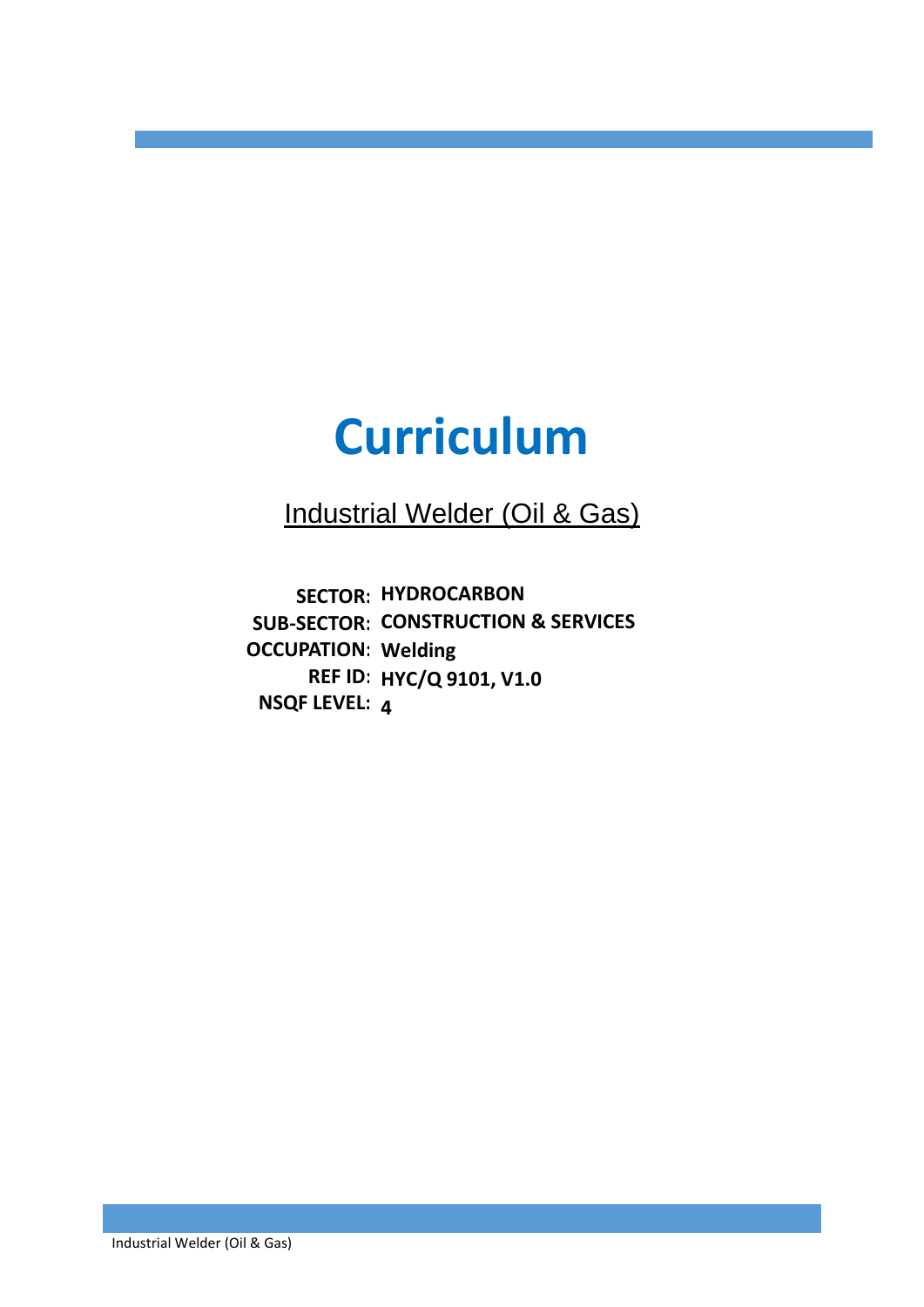### **TABLE OF CONTENTS**

i<br>I

| 1. Curriculum                    | 01 |
|----------------------------------|----|
| 2. Trainer Prerequisites         | 14 |
| 3. Annexure: Assessment Criteria | 15 |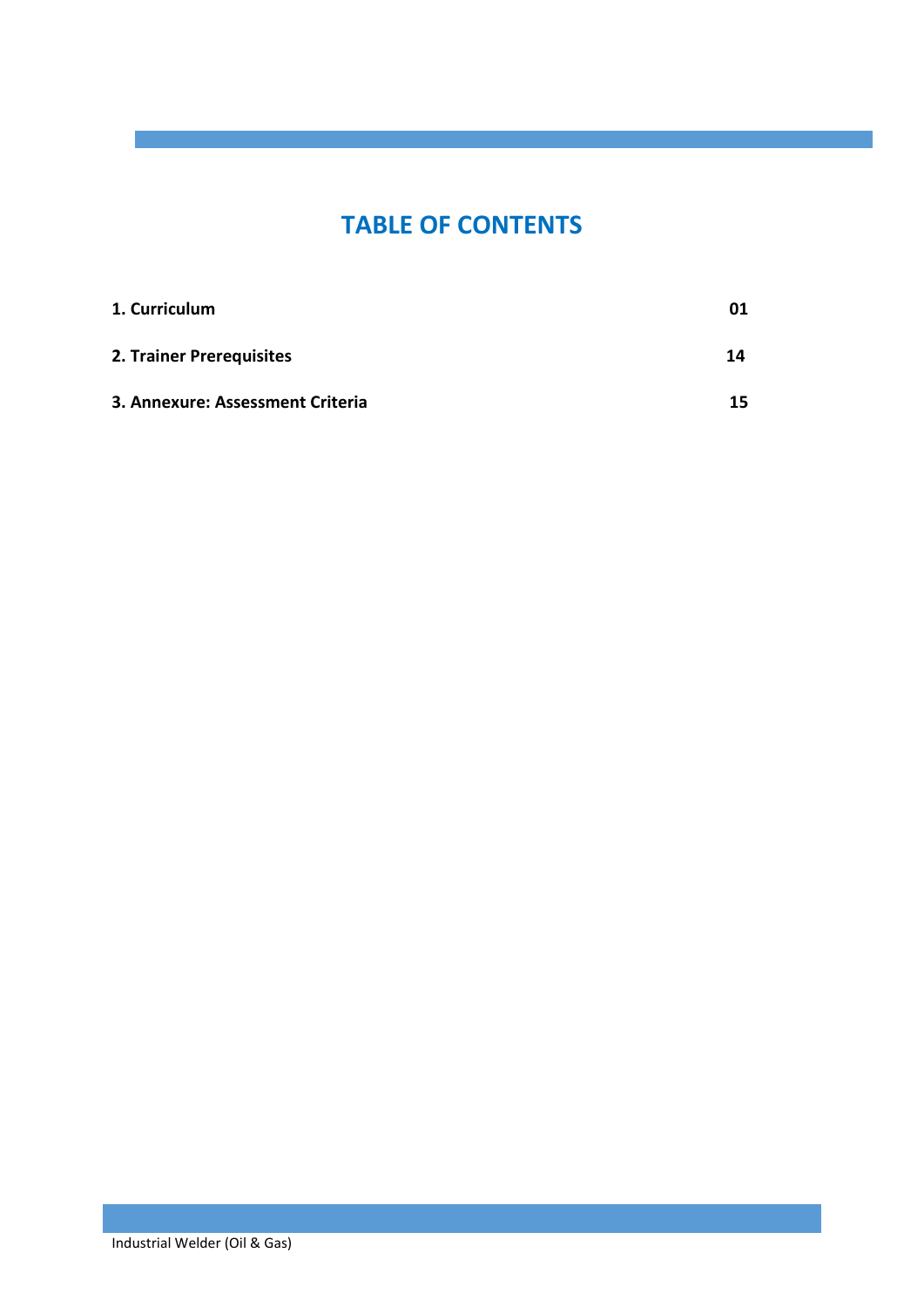## **Industrial Welder (Oil & Gas)**

#### CURRICULUM / SYLLABUS

This program is aimed at training candidates for the job of a "Industrial Welder (Oil & Gas)", in the "Hydrocarbon" Sector/Industry and aims at building the following key competencies amongst the learner

| <b>Program Name</b>                                  | <b>Industrial Welder (Oil &amp; Gas)</b>                                                                                                                                                                                                                                                                                                                                                                                                                                                                                                                                                                                                                                                                                                                                                                                                                                                                                                                                                                                                                                                                                                                                                                                                                                                                                                                                                                                                                                                                                                                           |                            |            |
|------------------------------------------------------|--------------------------------------------------------------------------------------------------------------------------------------------------------------------------------------------------------------------------------------------------------------------------------------------------------------------------------------------------------------------------------------------------------------------------------------------------------------------------------------------------------------------------------------------------------------------------------------------------------------------------------------------------------------------------------------------------------------------------------------------------------------------------------------------------------------------------------------------------------------------------------------------------------------------------------------------------------------------------------------------------------------------------------------------------------------------------------------------------------------------------------------------------------------------------------------------------------------------------------------------------------------------------------------------------------------------------------------------------------------------------------------------------------------------------------------------------------------------------------------------------------------------------------------------------------------------|----------------------------|------------|
| <b>Qualification Pack Name</b><br>& Reference ID. ID | HYC/Q 9101                                                                                                                                                                                                                                                                                                                                                                                                                                                                                                                                                                                                                                                                                                                                                                                                                                                                                                                                                                                                                                                                                                                                                                                                                                                                                                                                                                                                                                                                                                                                                         |                            |            |
| <b>Version No.</b>                                   | 1.0                                                                                                                                                                                                                                                                                                                                                                                                                                                                                                                                                                                                                                                                                                                                                                                                                                                                                                                                                                                                                                                                                                                                                                                                                                                                                                                                                                                                                                                                                                                                                                | <b>Version Update Date</b> | 19-04-2017 |
| <b>Pre-requisites to Training</b>                    | Class X                                                                                                                                                                                                                                                                                                                                                                                                                                                                                                                                                                                                                                                                                                                                                                                                                                                                                                                                                                                                                                                                                                                                                                                                                                                                                                                                                                                                                                                                                                                                                            |                            |            |
| <b>Training Outcomes</b>                             | After completing this program, participants will be able to:<br>General work shop practice followed in the shop floor: Apply principles<br>of occupational health and safety in the work environment, perform<br>engineering measurements, Cuts workpiece, using powered saws,<br>hand shears, or chipping knife, lays out, positions, and secures parts<br>and assemblies according to specifications, Make and Inspects<br>grooves, angles, or gap allowances, using micrometer, caliper, and<br>precision measuring instruments.<br>Welding using Manual Metal Arc welding/Shielded metal arc welding:<br>Safe and Secure Environment, Safety while Handling CNG (during an<br>emergency)<br>Manually (semi-automatic) welding joints using the MIG/MAG<br>cleanliness around the workplace, follow good personal hygiene habits<br>and practices, take precautionary health measures<br>Perform Tungsten Inert Gas (TIG) Welding also known as Gas Tungsten<br>Arc Welding (GTAW) Welding): engage with customers to understand<br>their service quality requirements, fulfil customer requirements to achieve<br>customer satisfaction, adhere to service and safety guidelines at all times<br>Work effectively in a team: colleagues, superiors, members of own<br>work group, people in other work groups within or outside the<br>organization, communicate, face-to-face, by telephone, in writing<br>Use basic, health, safety and security procedures: Health and Safety, Fire<br>safety, Safety systems, Emergencies, rescue and first-aid procedures |                            |            |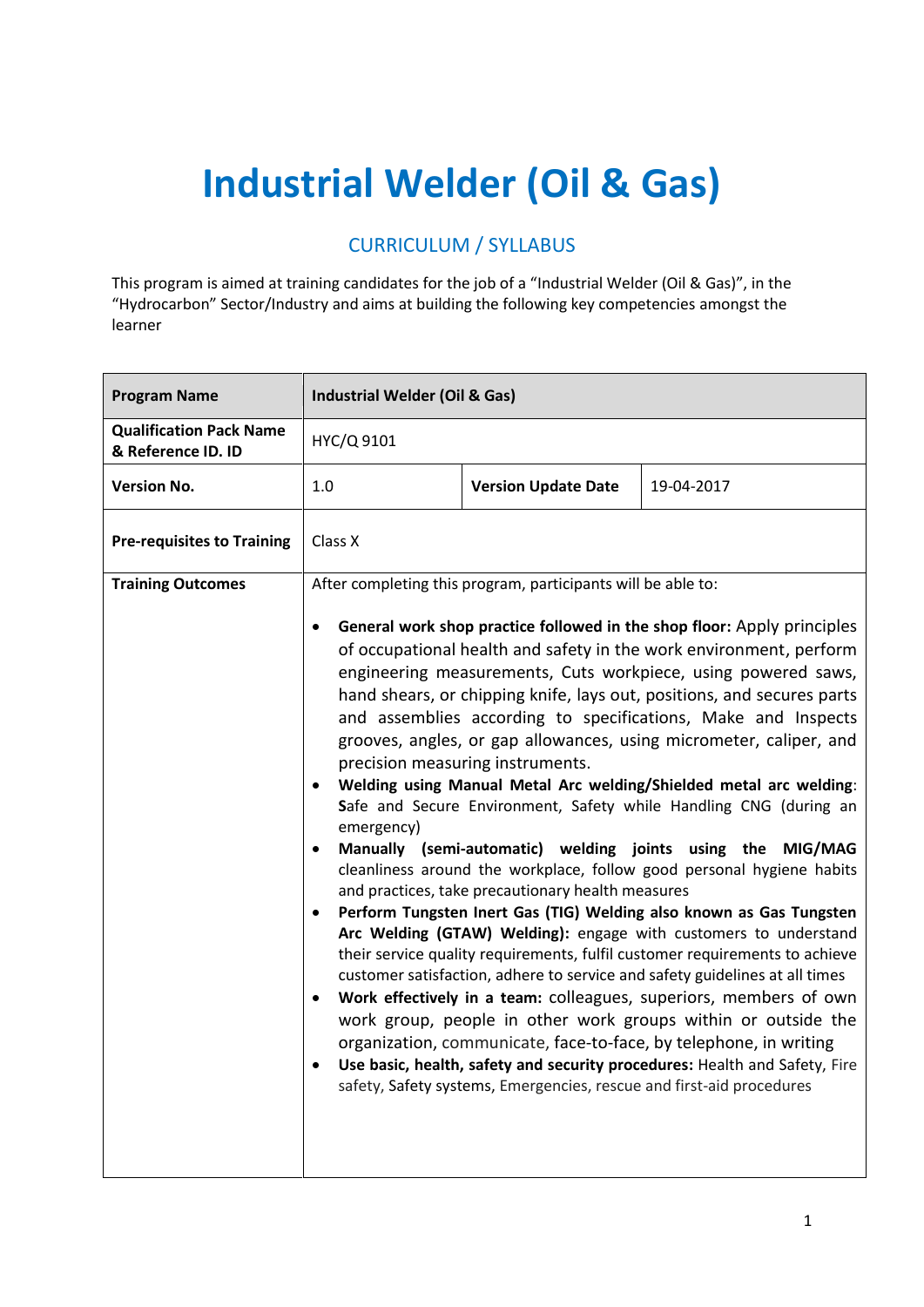This course encompasses 6 out of 6 National Occupational Standards (NOS) of "Industrial Welder (Oil & Gas)" Qualification Pack issued by "Hydrocarbon Sector Skill Council".

i<br>I

| Sr. No.        | Module                                                                                                                                                                                                                                   | <b>Key Learning Outcomes</b>                                                                                                                                                                                                                                                                                                                                                                                                                                                                                                                                                                                                                                                                                                                                                                                                                                                                                                                                                                                                                                                                                                                                                                                                                                                                                          | Equipment<br>Required                                                                                                                                                                                                          |
|----------------|------------------------------------------------------------------------------------------------------------------------------------------------------------------------------------------------------------------------------------------|-----------------------------------------------------------------------------------------------------------------------------------------------------------------------------------------------------------------------------------------------------------------------------------------------------------------------------------------------------------------------------------------------------------------------------------------------------------------------------------------------------------------------------------------------------------------------------------------------------------------------------------------------------------------------------------------------------------------------------------------------------------------------------------------------------------------------------------------------------------------------------------------------------------------------------------------------------------------------------------------------------------------------------------------------------------------------------------------------------------------------------------------------------------------------------------------------------------------------------------------------------------------------------------------------------------------------|--------------------------------------------------------------------------------------------------------------------------------------------------------------------------------------------------------------------------------|
| 1              | <b>Introduction</b><br><b>Theory Duration</b><br>(hh:mm)<br>04:00<br><b>Practical</b><br><b>Duration</b><br>(hh:mm)<br>16:00<br><b>Corresponding</b><br><b>NOS Code</b><br><b>Bridge Module</b>                                          | Introduction, Importance operations and<br>$\bullet$<br>maintenance.                                                                                                                                                                                                                                                                                                                                                                                                                                                                                                                                                                                                                                                                                                                                                                                                                                                                                                                                                                                                                                                                                                                                                                                                                                                  | Participant<br>$\bullet$<br>hand book<br>Pen, Pencil,<br>$\bullet$<br>Note pad and<br>other training<br>aids<br><b>LCD Projector</b><br>$\bullet$<br>Laptop and<br>Speakers                                                    |
| $\overline{2}$ | <b>General work</b><br>shop practice<br>followed in the<br>shop floor<br><b>Theory Duration</b><br>(hh:mm)<br>40:00<br><b>Practical</b><br><b>Duration</b><br>(hh:mm)<br>160:00<br><b>Corresponding</b><br><b>NOS Code</b><br>HYC/N 9101 | Consistently apply and promote health and safety<br>legislation and best practice and work in a safe<br>manner on a worksite<br>Health and safety legislation and best practice<br>$\bullet$<br>The range and uses of trade related equipment's<br>$\bullet$<br>How to use and operate tools safely<br>$\bullet$<br>Specific safety issues relating to work involving<br>cutting tools<br>The importance of working logically and in a well-<br>٠<br>organized manner.<br>Operate trade machinery effectively, safely and in<br>٠<br>accordance with manufacturers' instructions<br>Select and use appropriate machine tools safely and<br>٠<br>effectively<br>mathematical<br>manipulation<br>Basic<br>and<br>unit<br>$\bullet$<br>conversion<br>Geometrical principles, techniques and calculations<br>$\bullet$<br>Understand basic mathematical calculation.<br>Select and apply basic Calculation of area and<br>volume<br>use appropriate mathematical concepts and skills to<br>solve problems in Fractions, Decimals, Percentage<br>and ratio<br>Develop ability to perform basics of Algebra and<br>understand<br>Simple algebraic<br>equations<br>and<br>problems<br>Acquire the techniques<br>of<br>solving<br>simple<br>Trigonometric problems<br>Ability to apply knowledge of Metals and non-<br>metals | Pictorial<br>presentatio<br>n<br>Shop floor<br>with basic<br>equipment<br>Sample SOP<br>$\bullet$<br>Flip chart<br>Sample Job<br>card<br>Class Room<br>White<br>Board and<br>Markers<br>LCD<br>Projector<br>Laptop<br>Speakers |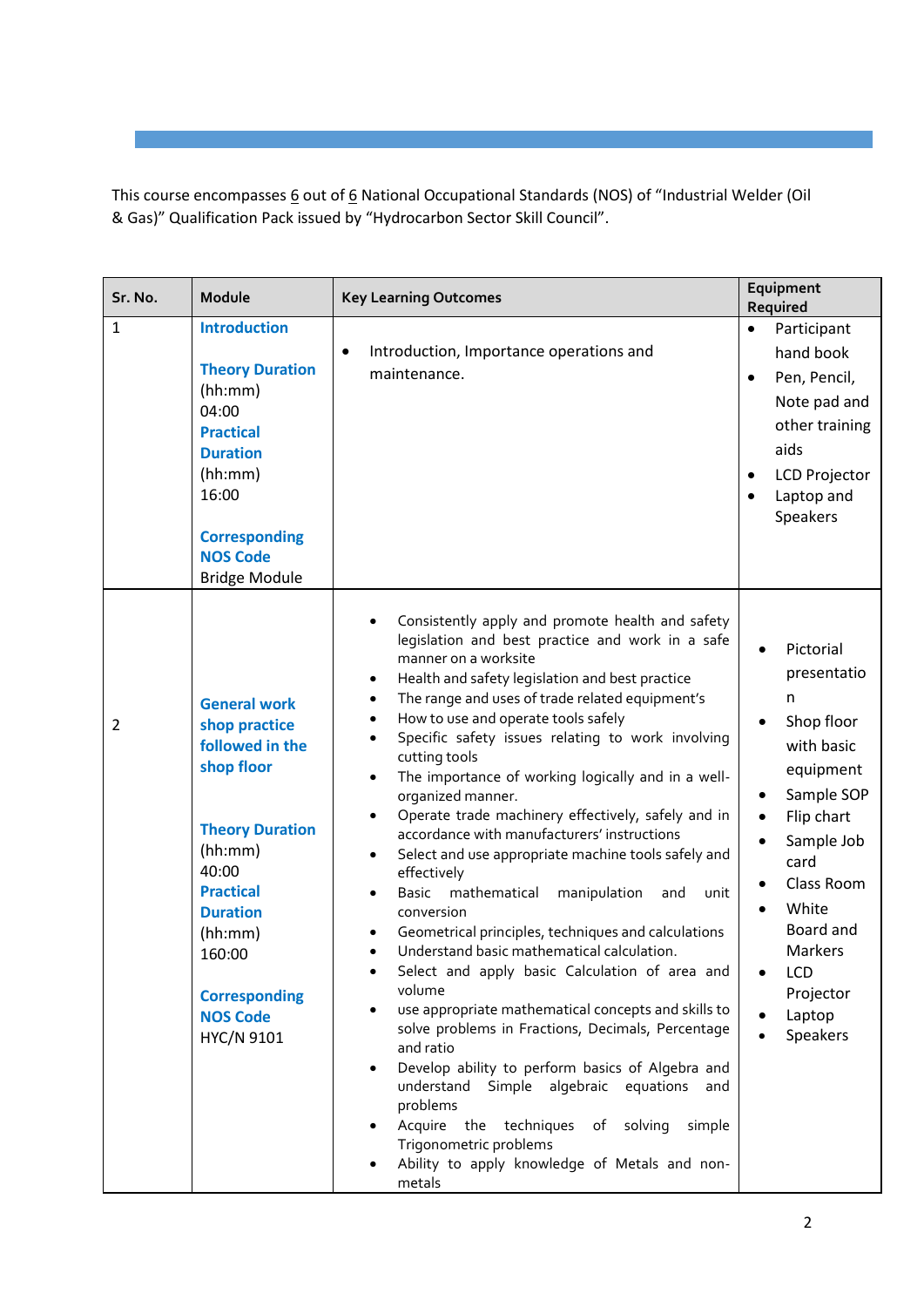|         |                                                                                                                       |                                                                                                                                                                                                                                                                                                                                                                                                                                                                                                                                                                                                                                                                                                                                                                                                                                                                                                                                                                                                                                                                                                                                                                                                                                                                                                                                                                                                                                                                                                                                                                                                                                                                                                                                                                     | Equipment                                                                                                                                                  |
|---------|-----------------------------------------------------------------------------------------------------------------------|---------------------------------------------------------------------------------------------------------------------------------------------------------------------------------------------------------------------------------------------------------------------------------------------------------------------------------------------------------------------------------------------------------------------------------------------------------------------------------------------------------------------------------------------------------------------------------------------------------------------------------------------------------------------------------------------------------------------------------------------------------------------------------------------------------------------------------------------------------------------------------------------------------------------------------------------------------------------------------------------------------------------------------------------------------------------------------------------------------------------------------------------------------------------------------------------------------------------------------------------------------------------------------------------------------------------------------------------------------------------------------------------------------------------------------------------------------------------------------------------------------------------------------------------------------------------------------------------------------------------------------------------------------------------------------------------------------------------------------------------------------------------|------------------------------------------------------------------------------------------------------------------------------------------------------------|
| Sr. No. | Module                                                                                                                | <b>Key Learning Outcomes</b>                                                                                                                                                                                                                                                                                                                                                                                                                                                                                                                                                                                                                                                                                                                                                                                                                                                                                                                                                                                                                                                                                                                                                                                                                                                                                                                                                                                                                                                                                                                                                                                                                                                                                                                                        | Required                                                                                                                                                   |
|         |                                                                                                                       | Types and characteristics of materials used in the<br>٠<br>manufacturing industry<br>Ability to identify Ferrous and non-ferrous metals<br>٠<br>Ability to integrate Steel - Properties and<br>$\bullet$<br>applications of the following<br>Carbon Steels and Alloy Steels (With Reference to<br>$\bullet$<br>welding)<br>Apply the basic principles of material selection to<br>$\bullet$<br>specific applications Stainless Steel<br>Highlight the property of different material and<br>$\bullet$<br>their workability.<br>Explain the differences in properties of different<br>materials, including metals, alloys, ceramics,<br>polymers and composites<br>Describe the basics of Heat treatment principles<br>٠<br>Highlight Different Heat treatment operations, their<br>purpose<br>Apply and explain the application of Stress relieving<br>٠<br>with reference to welding<br>Understanding written sentences and paragraphs in<br>٠<br>work related documents.<br>Primary electrical supply circuit terminology and its<br>٠<br>operation<br>Secondary electrical / welding circuit terminology<br>٠<br>and operation<br>Knowledge of the practical application of electricity<br>٠<br>and technology.<br>This includes applying principles, techniques,<br>٠<br>procedures like AC and DC current, Single phase<br>circuit and Three phase circuit etc.<br>Perform routine maintenance on equipment and<br>٠<br>determining when and what kind of maintenance is<br>needed. Will require you to manage systems and<br>ensure they work smoothly.<br>Testing existing wiring for safety and quality<br>control.<br>Earth connections<br>$\bullet$<br>Circuit protective devices<br>Understanding of work shop safety and welding<br>$\bullet$<br>Safety |                                                                                                                                                            |
| 3       | <b>Manual Metal</b><br>Arc<br>welding/Shielde<br>d metal arc<br>welding<br><b>Theory Duration</b><br>(hh:mm)<br>40:00 | work safely at all times, complying with health and<br>$\bullet$<br>safety legislation, regulations and other relevant<br>guidelines<br>adhere to procedures or systems in place for health<br>$\bullet$<br>and safety, persona protective equipment (PPE) and<br>other relevant safety regulations<br>check the condition of, welding leads, earthling<br>arrangements and electrode holder<br>report any faults or potential hazards to appropriate<br>authority                                                                                                                                                                                                                                                                                                                                                                                                                                                                                                                                                                                                                                                                                                                                                                                                                                                                                                                                                                                                                                                                                                                                                                                                                                                                                                  | Class Room<br>$\bullet$<br>Participant<br>hand book<br>White<br>$\bullet$<br>Board and<br><b>Markers</b><br><b>LCD</b><br>$\bullet$<br>Projector<br>Laptop |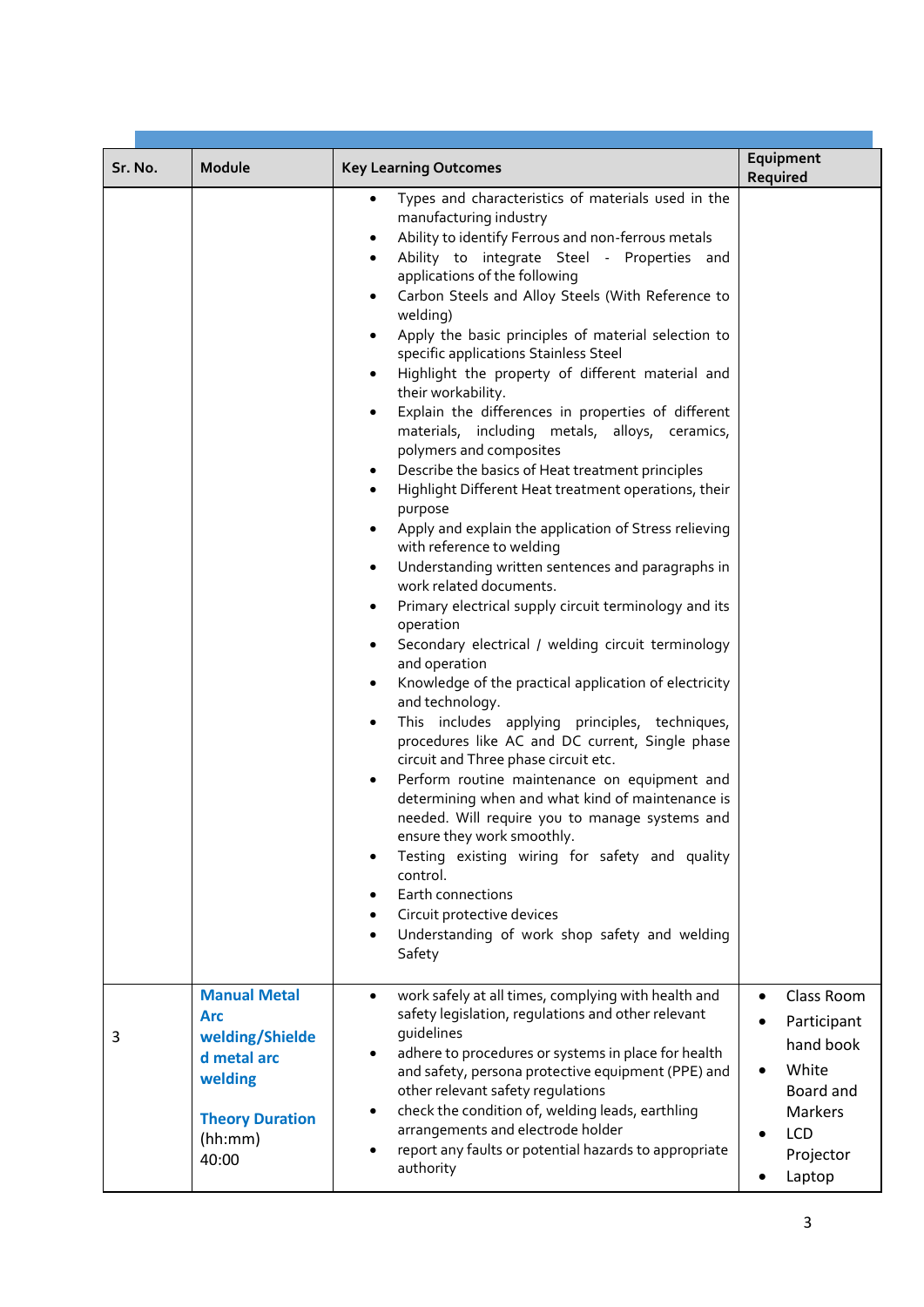|         |                                                                                                                   |                                                                                                                                                                                                                                                                                                                                                                                                                                                                                                                                                                                                                                                                                                                                                                                                                                                                                                                                                                                                                                                                                                                                                                                                                                                                                                                                                                                                                                                                                                                                                                                                                                                                                                                                                                                                                                                                                                                                                                                                                                                                                                                                                                                                                                                                                                                                                              | Equipment                                                                                                                                                                                                                                                                                   |
|---------|-------------------------------------------------------------------------------------------------------------------|--------------------------------------------------------------------------------------------------------------------------------------------------------------------------------------------------------------------------------------------------------------------------------------------------------------------------------------------------------------------------------------------------------------------------------------------------------------------------------------------------------------------------------------------------------------------------------------------------------------------------------------------------------------------------------------------------------------------------------------------------------------------------------------------------------------------------------------------------------------------------------------------------------------------------------------------------------------------------------------------------------------------------------------------------------------------------------------------------------------------------------------------------------------------------------------------------------------------------------------------------------------------------------------------------------------------------------------------------------------------------------------------------------------------------------------------------------------------------------------------------------------------------------------------------------------------------------------------------------------------------------------------------------------------------------------------------------------------------------------------------------------------------------------------------------------------------------------------------------------------------------------------------------------------------------------------------------------------------------------------------------------------------------------------------------------------------------------------------------------------------------------------------------------------------------------------------------------------------------------------------------------------------------------------------------------------------------------------------------------|---------------------------------------------------------------------------------------------------------------------------------------------------------------------------------------------------------------------------------------------------------------------------------------------|
| Sr. No. | Module                                                                                                            | <b>Key Learning Outcomes</b>                                                                                                                                                                                                                                                                                                                                                                                                                                                                                                                                                                                                                                                                                                                                                                                                                                                                                                                                                                                                                                                                                                                                                                                                                                                                                                                                                                                                                                                                                                                                                                                                                                                                                                                                                                                                                                                                                                                                                                                                                                                                                                                                                                                                                                                                                                                                 | Required                                                                                                                                                                                                                                                                                    |
|         | <b>Practical</b><br><b>Duration</b><br>(hh:mm)<br>160:00<br><b>Corresponding</b><br><b>NOS Code</b><br>HYC/N 9102 | follow fume extraction safety procedures<br>$\bullet$<br>Use specific terminology used in the welding<br>industry<br>The selection, use and techniques of the various<br>welding process<br>The most Common Welding Processes<br>$\bullet$<br>Knowledge of different Welding Terminology<br>$\bullet$<br>Able to differentiate AC/DC Machines<br>$\bullet$<br>Narrate and justify the advantages of DC machines<br>Know how the specification of DC machines are<br>$\bullet$<br>done<br>Ability to select the machine as per job specification<br>Practical Setup the machine for welding<br>What all Care and maintenance of machine<br>Arc welding accessories - Electrode holder, Earth<br>$\bullet$<br>lamp welding cables<br>The selection and use of safety equipment related<br>to specific or dangerous tasks<br>Knowledge on components of the Essential<br>$\bullet$<br>equipment required for welding are:<br>Ability to interpretation of welding / engineering<br>drawings and weld symbols welding procedure<br>specifications and standard operating procedures as<br>given below-welding process (ISO codes); parent<br>metal<br>Correct alignment of process with material being<br>used<br>How surface contamination can influence the<br>finished weld characteristics<br>The correct machine settings to be aligned to:<br>$\bullet$<br>Use the correct welding electrodes Types of<br>electrodes Specification of electrodes AWS coding<br>of electrodes Selection of electrodes<br>The characteristics and properties of filler materials<br>The methods of edge preparation to align with joint<br>profile, strength, material and drawing specification<br>perform measurements for joint preparation and<br>routine MMAW<br>prepare the materials and joint in readiness for<br>welding, made rust free, cleaned - free from<br>scaling, paint, oil/grease; made dry and free from<br>moisture, edges to be welded prepared as per job<br>requirement - such as flat, square or beveled<br>use manual metal-arc welding and related<br>equipment to include alternating current (AC)<br>equipment direct current (DC) equipment<br>report any faults or problem to appropriate<br>authority<br>strike and maintain a stable arc<br>stop and properly re-start arcs to avoid welding<br>defects (scratch start, tapping techniques) | Speakers<br>$\bullet$<br>200 Amp Ac<br>$\bullet$<br>Welding<br>Transformer<br>with Cables.<br>Electrodes<br>6013 Grade<br>Día 2.5 Mm<br>3.15<br>And<br>Mm.<br>Ut Testing,<br>$\bullet$<br>Fracture<br>Testing and<br>Testing<br>Dp<br>Facility.<br>Gas Cutting<br>with<br>Pug<br>Attachment |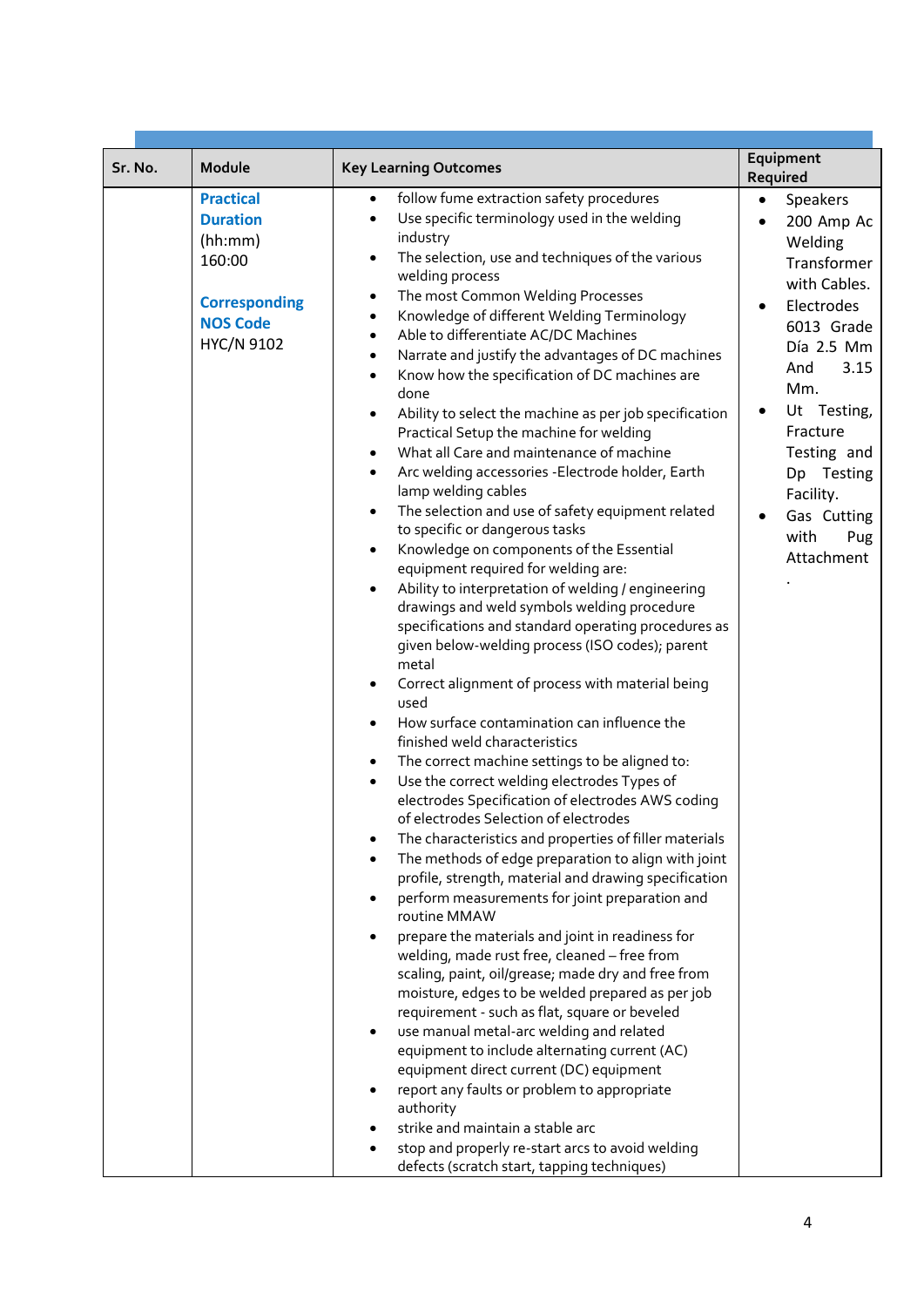| Sr. No. | Module                                                                                                                                                                                                                         | <b>Key Learning Outcomes</b>                                                                                                                                                                                                                                                                                                                                                                                                                                                                                                                                                                                                                                                                                                                                                                                                                                                                                                                                                                                                                                                                                                                                                                                                                                                                                                                                                                                            | Equipment                                                                                                                                                                                                                                                                                                                                                                       |
|---------|--------------------------------------------------------------------------------------------------------------------------------------------------------------------------------------------------------------------------------|-------------------------------------------------------------------------------------------------------------------------------------------------------------------------------------------------------------------------------------------------------------------------------------------------------------------------------------------------------------------------------------------------------------------------------------------------------------------------------------------------------------------------------------------------------------------------------------------------------------------------------------------------------------------------------------------------------------------------------------------------------------------------------------------------------------------------------------------------------------------------------------------------------------------------------------------------------------------------------------------------------------------------------------------------------------------------------------------------------------------------------------------------------------------------------------------------------------------------------------------------------------------------------------------------------------------------------------------------------------------------------------------------------------------------|---------------------------------------------------------------------------------------------------------------------------------------------------------------------------------------------------------------------------------------------------------------------------------------------------------------------------------------------------------------------------------|
|         |                                                                                                                                                                                                                                | maintain constant puddle by using appropriate<br>٠<br>travel speed<br>maintain proper bead sequence with respect to<br>groove/fillet configurations and positions<br>remove slag in an appropriate manner (e.g. wire<br>$\bullet$<br>brush, hammer, etc.)<br>produce welded joints to the specified quality,<br>$\bullet$<br>dimensions and profile<br>produce fillet and grove joints in 1F/1G, 2F/2G and<br>$\bullet$<br>3F/3G welding positions as per the WPS specified<br>using single or multi-run welds<br>deal promptly and effectively with problems within<br>$\bullet$<br>their control, and seek help and guidance from the<br>relevant people if they have problems that they<br>cannot resolve<br>produce joints on carbon and low alloy steel<br>٠<br>materials using various methods: drag, weave, whip<br>shut down and make safe the welding equipment<br>٠<br>on completion of the welding activities<br>measure and check that all dimensional and<br>$\bullet$<br>geometrical aspects of the weld are as per<br>instructions<br>check that the welded joint conforms to the<br>$\bullet$<br>instructions given, by checking various quality<br>parameters by visual inspection<br>identify various weld defects using visual inspection<br>٠<br>Detect and report surface imperfections to<br>$\bullet$<br>appropriate authority<br>deal with defects in welding as per instructions<br>٠<br>given | Required                                                                                                                                                                                                                                                                                                                                                                        |
| 4       | <b>Manually (semi-</b><br>automatic)<br>welding joints<br>using the<br><b>MIG/MAG</b><br>(hh:mm)<br>40:00<br><b>Practical</b><br><b>Duration</b><br>(hh:mm)<br>160:00<br><b>Corresponding</b><br><b>NOS Code</b><br>HYC/N 9103 | work safely at all times, complying with health and<br>$\bullet$<br>safety legislation, regulations and other relevant<br>quidelines<br>adhere to procedures or systems in place for health<br>and safety, personal protective equipment (PPE)<br>and other relevant safety regulations for MIG/MAG<br>welding operations<br>check the condition of welding leads, gas<br>connection arrangements, earthing arrangements<br>and electrode holder<br>report any faults or potential hazards to appropriate<br>٠<br>authority<br>interpret weld procedure data sheets specifications,<br>٠<br>PQR and WPS<br>select welding machines such as inverters, rectifiers<br>$\bullet$<br>and generators, according to the task<br>select electrodes according to classification and<br>٠<br>specifications PC8. prepare the materials and joint<br>in readiness for welding                                                                                                                                                                                                                                                                                                                                                                                                                                                                                                                                                     | Trainer<br>$\bullet$<br>Guide<br>Class Room<br>$\bullet$<br><b>White Board</b><br>$\bullet$<br>& Markers<br><b>LCD Projector</b><br>$\bullet$<br>Laptop and<br>$\bullet$<br>Speakers<br>Safety play<br>$\bullet$<br>cards<br>Safety<br>$\bullet$<br>regulation<br>manual<br>MIG Welding<br>$\bullet$<br>machine with<br>$0.8$ mm and<br>1.2 mm wire<br>spool.<br>Ut<br>Testing, |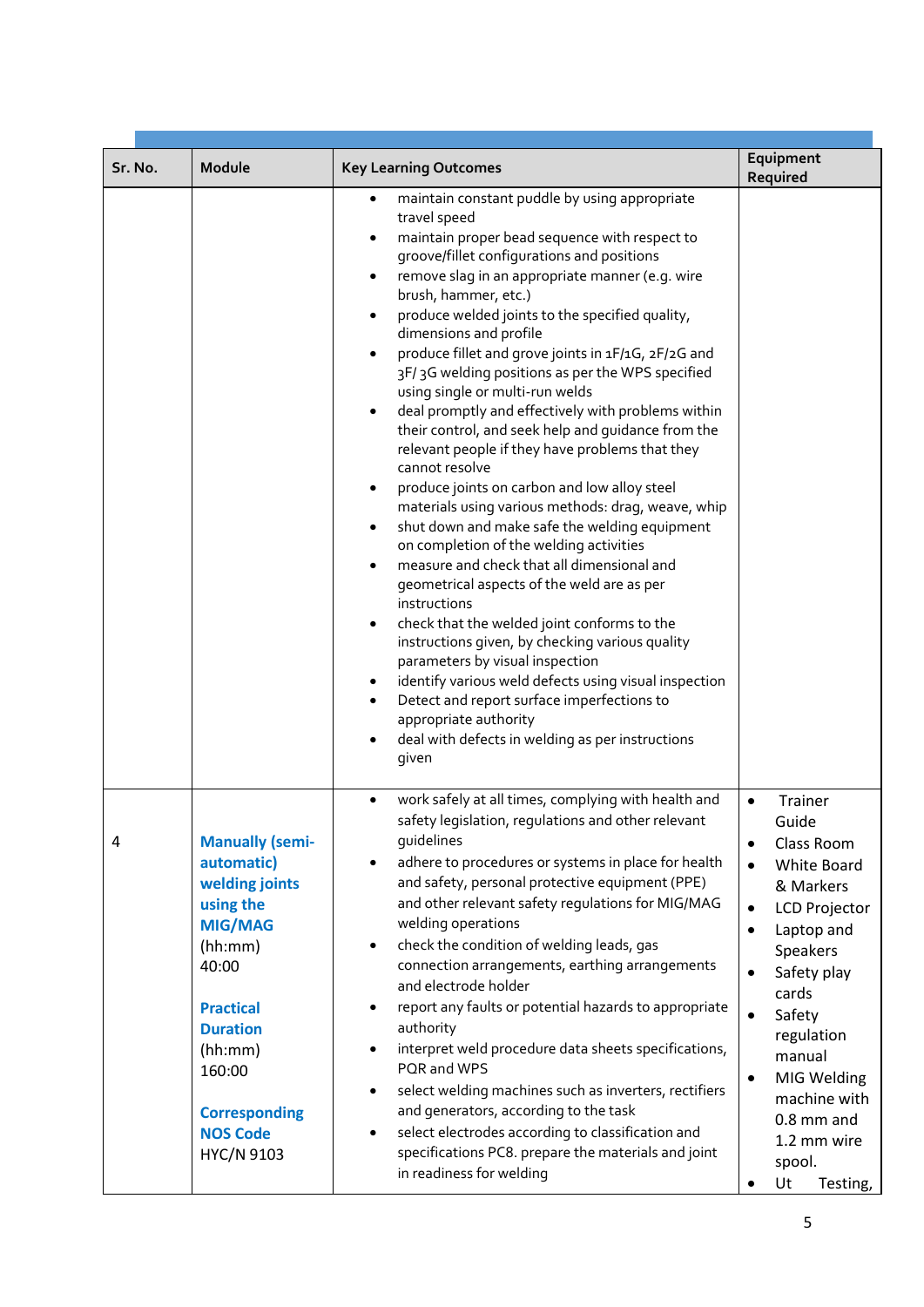|         |                |                                                                                                                                                                                                                                                                                                                                                                                                                                                                                                                                                                                                                                                                                                                                                                                                                                                                                                                                                                                                                                                                                                                                                                                                                                                                                                                                                                                                                                                                                                                                                                                                                                                                                                                                                                                                                                                                                                                                                                                                                                                                                                                                                                                              | Equipment                                                                                                            |
|---------|----------------|----------------------------------------------------------------------------------------------------------------------------------------------------------------------------------------------------------------------------------------------------------------------------------------------------------------------------------------------------------------------------------------------------------------------------------------------------------------------------------------------------------------------------------------------------------------------------------------------------------------------------------------------------------------------------------------------------------------------------------------------------------------------------------------------------------------------------------------------------------------------------------------------------------------------------------------------------------------------------------------------------------------------------------------------------------------------------------------------------------------------------------------------------------------------------------------------------------------------------------------------------------------------------------------------------------------------------------------------------------------------------------------------------------------------------------------------------------------------------------------------------------------------------------------------------------------------------------------------------------------------------------------------------------------------------------------------------------------------------------------------------------------------------------------------------------------------------------------------------------------------------------------------------------------------------------------------------------------------------------------------------------------------------------------------------------------------------------------------------------------------------------------------------------------------------------------------|----------------------------------------------------------------------------------------------------------------------|
| Sr. No. | Module         | <b>Key Learning Outcomes</b>                                                                                                                                                                                                                                                                                                                                                                                                                                                                                                                                                                                                                                                                                                                                                                                                                                                                                                                                                                                                                                                                                                                                                                                                                                                                                                                                                                                                                                                                                                                                                                                                                                                                                                                                                                                                                                                                                                                                                                                                                                                                                                                                                                 | Required                                                                                                             |
|         |                | check the condition of, and correctly connect,<br>welding leads/cables, hoses, shielding gas supply<br>and wire feed mechanisms<br>prepare the welding equipment for a range of given<br>٠<br>applications Welding equipment: rectifier<br>plan the welding activities before they start them<br>effectively and efficiently for achieving<br>specifications as per WPS<br>clean wire feeder and torch tip<br>$\bullet$<br>connect torches and components<br>٠<br>connect and adjust regulators and flow meters to<br>cylinders<br>adjust wire feed rate and read and set current as<br>required<br>set other welding parameters (e.g. voltage, slope of<br>٠<br>current versus voltage curve where required)<br>choose appropriate mode of metal transfer<br>$\bullet$<br>set pre-purge with shielding gas as required<br>٠<br>set and verify gas flow rates<br>٠<br>prepare and support the joint, using the appropriate<br>methods<br>tack weld the joint at appropriate intervals, and<br>٠<br>check the joint for accuracy before final welding<br>use manual welding and related equipment, to carry<br>٠<br>out MIG/MAG welding processes<br>perform MIG/MAG welding operations using various<br>٠<br>welding techniques to meet welding procedure<br>specification requirements<br>adjust wire stick-out as per requirement<br>use welding consumables appropriate to the<br>material and application to DC current types<br>assist in preparation for non-destructive testing of<br>the welds, for a range of tests Non-destructive tests<br>(NDT): dye penetrant (DPT), fluorescent penetrant<br>(FPT), magnetic particle (MPT)<br>prepare for destructive tests on weld specimens for<br>fillet, butt and corner Destructive tests (DT): macro<br>examination, nick break test, bend tests (such as<br>face, root or side, as appropriate), mechanical (peel,<br>tensile and shear, fatigue, impact tests), chemical<br>shut down and make safe the welding equipment<br>on completion of the welding activities<br>follow the established organizational process for<br>dealing with the welded pieces including handover,<br>storage, safety and security, record keeping, etc. | Fracture<br><b>Testing</b><br>and<br>Testing<br>Dp<br>Facility.<br><b>Gas Cutting</b><br>٠<br>with Pug<br>Attachment |
| 5       | <b>Perform</b> | work safely at all times, complying with health and                                                                                                                                                                                                                                                                                                                                                                                                                                                                                                                                                                                                                                                                                                                                                                                                                                                                                                                                                                                                                                                                                                                                                                                                                                                                                                                                                                                                                                                                                                                                                                                                                                                                                                                                                                                                                                                                                                                                                                                                                                                                                                                                          | <b>Trainer Guide</b>                                                                                                 |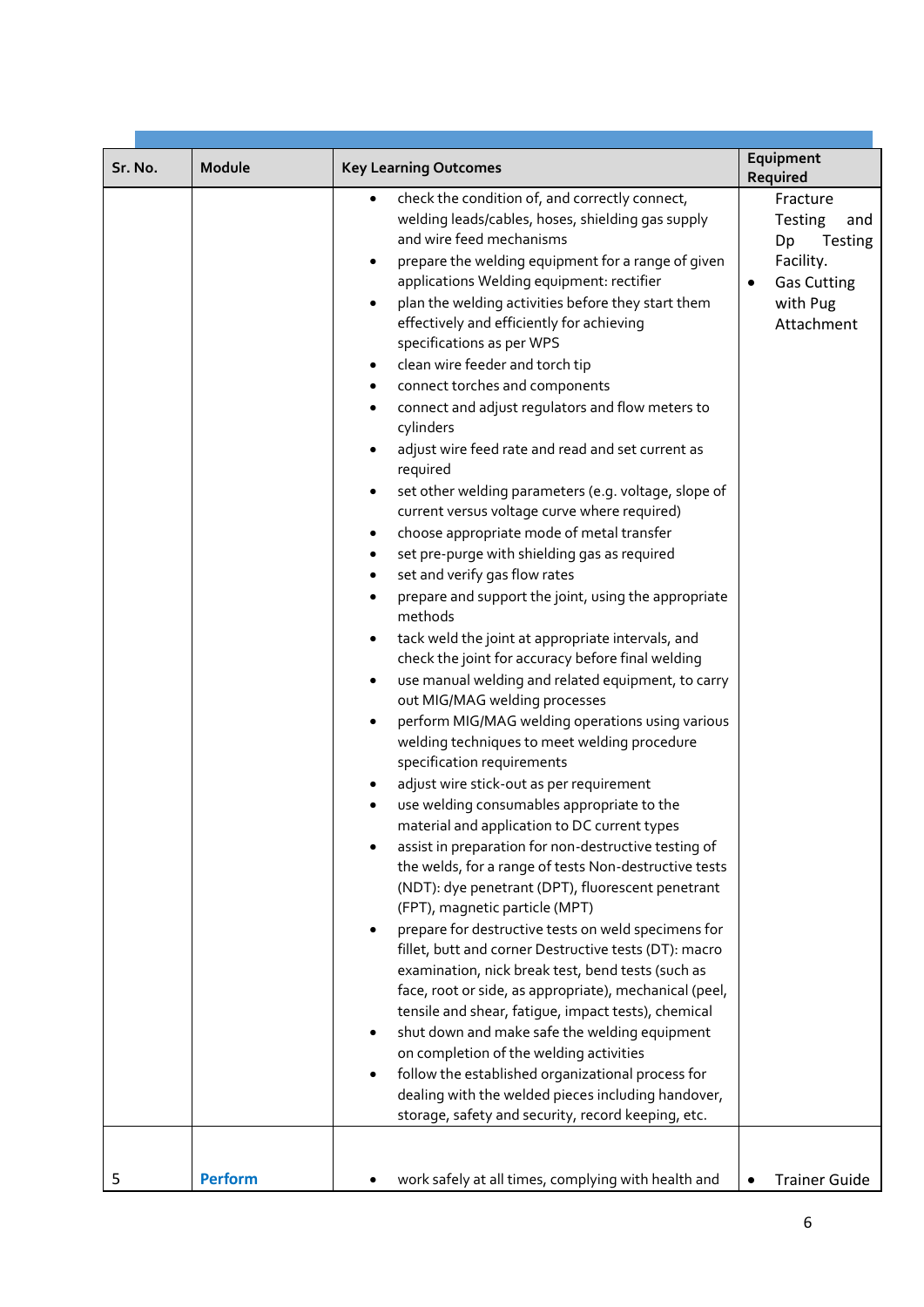|         |                                                                                                                                                                                                                                                                                                                  |                                                                                                                                                                                                                                                                                                                                                                                                                                                                                                                                                                                                                                                                                                                                                                                                                                                                                                                                                                                                                                                                                                                                                                                                                                                                                                                                                                                                                                                                                                                                                                                                                                                                                                                                                                                                                                                                                                                                                                                                                                                                                                                                                                                                                 | Equipment                                                                                                                                                                                                                                                                                                                                                                                                                                              |
|---------|------------------------------------------------------------------------------------------------------------------------------------------------------------------------------------------------------------------------------------------------------------------------------------------------------------------|-----------------------------------------------------------------------------------------------------------------------------------------------------------------------------------------------------------------------------------------------------------------------------------------------------------------------------------------------------------------------------------------------------------------------------------------------------------------------------------------------------------------------------------------------------------------------------------------------------------------------------------------------------------------------------------------------------------------------------------------------------------------------------------------------------------------------------------------------------------------------------------------------------------------------------------------------------------------------------------------------------------------------------------------------------------------------------------------------------------------------------------------------------------------------------------------------------------------------------------------------------------------------------------------------------------------------------------------------------------------------------------------------------------------------------------------------------------------------------------------------------------------------------------------------------------------------------------------------------------------------------------------------------------------------------------------------------------------------------------------------------------------------------------------------------------------------------------------------------------------------------------------------------------------------------------------------------------------------------------------------------------------------------------------------------------------------------------------------------------------------------------------------------------------------------------------------------------------|--------------------------------------------------------------------------------------------------------------------------------------------------------------------------------------------------------------------------------------------------------------------------------------------------------------------------------------------------------------------------------------------------------------------------------------------------------|
| Sr. No. | Module                                                                                                                                                                                                                                                                                                           | <b>Key Learning Outcomes</b>                                                                                                                                                                                                                                                                                                                                                                                                                                                                                                                                                                                                                                                                                                                                                                                                                                                                                                                                                                                                                                                                                                                                                                                                                                                                                                                                                                                                                                                                                                                                                                                                                                                                                                                                                                                                                                                                                                                                                                                                                                                                                                                                                                                    | Required                                                                                                                                                                                                                                                                                                                                                                                                                                               |
|         | <b>Tungsten Inert</b><br>Gas (TIG)<br><b>Welding also</b><br>known as Gas<br><b>Tungsten Arc</b><br><b>Welding (GTAW)</b><br><b>Welding</b> )<br><b>Theory Duration</b><br>(hh:mm)<br>40:00<br><b>Practical</b><br><b>Duration</b><br>(hh:mm)<br>160:00<br><b>Corresponding</b><br><b>NOS Code</b><br>HYC/N 9104 | safety legislation, regulations and other relevant<br>quidelines<br>adhere to procedures or systems in place for health<br>and safety, personal protective equipment (PPE)<br>and other relevant safety regulations for TIG<br>welding operations<br>check the condition of welding leads, gas<br>connection arrangements, earthing arrangements<br>and electrode holder<br>report any faults or potential hazards to appropriate<br>authority<br>interpret weld procedure data sheets specifications<br>$\bullet$<br>Interpreting the WPS: welding process (ISO Codes);<br>parent metal; consumables; pre-welding joint<br>preparation<br>select welding machines e.g. transformer, inverters<br>(AC/DC), rectifiers and generators, according to the<br>materials and task<br>select proper welding torch and tungsten electrode<br>$\bullet$<br>that meet the job requirement and specification<br>Selection and preparation of tungsten electrode:<br>obtain filler wire according to specifications<br>$\bullet$<br>prepare for the TIG welding process<br>$\bullet$<br>prepare the materials and joint in readiness for<br>welding<br>select tungsten electrode by the colour of the tip<br>according to base metal, and correct diameter<br>select and fit the welding shielding gases for a range<br>of given applications<br>plan the welding activities before they start them<br>effectively and efficiently for achieving<br>specifications as per WPS Checking activities:<br>correct set-up of the joint; proper condition of<br>electrical connections; welding return and earthing<br>arrangements; operating parameters<br>connect torches and the components Torch<br>$\bullet$<br>components: cables, water carrying tubes, ceramic<br>nozzle, collet, collet holder, gas lens, Teflon<br>washers, Bakelite cap, ceramic shields/nozzles<br>connect and adjust regulators and flow meters to<br>cylinders<br>read, set and adjust current (amperage) as required<br>set pre-purge with shielding gas as required<br>prepare tungsten by sharpening or balling it to<br>desired tip shape<br>set and verify gas flow rates<br>prepare and support the joint, using the appropriate<br>methods | $\bullet$<br>Participant<br>hand book<br>Escalation<br>$\bullet$<br>matrix chart<br>Class Room<br>$\bullet$<br>White Board<br>$\bullet$<br>& Markers<br><b>LCD Projector</b><br>$\bullet$<br>TIG welding<br>$\bullet$<br>machine<br>Tungsten<br>$\bullet$<br>electrode,<br>filler wire,<br>Ut<br>Testing,<br>$\bullet$<br>Fracture<br><b>Testing</b><br>and<br>Testing<br>Dp<br>Facility.<br><b>Gas Cutting</b><br>$\bullet$<br>with Pug<br>Attachment |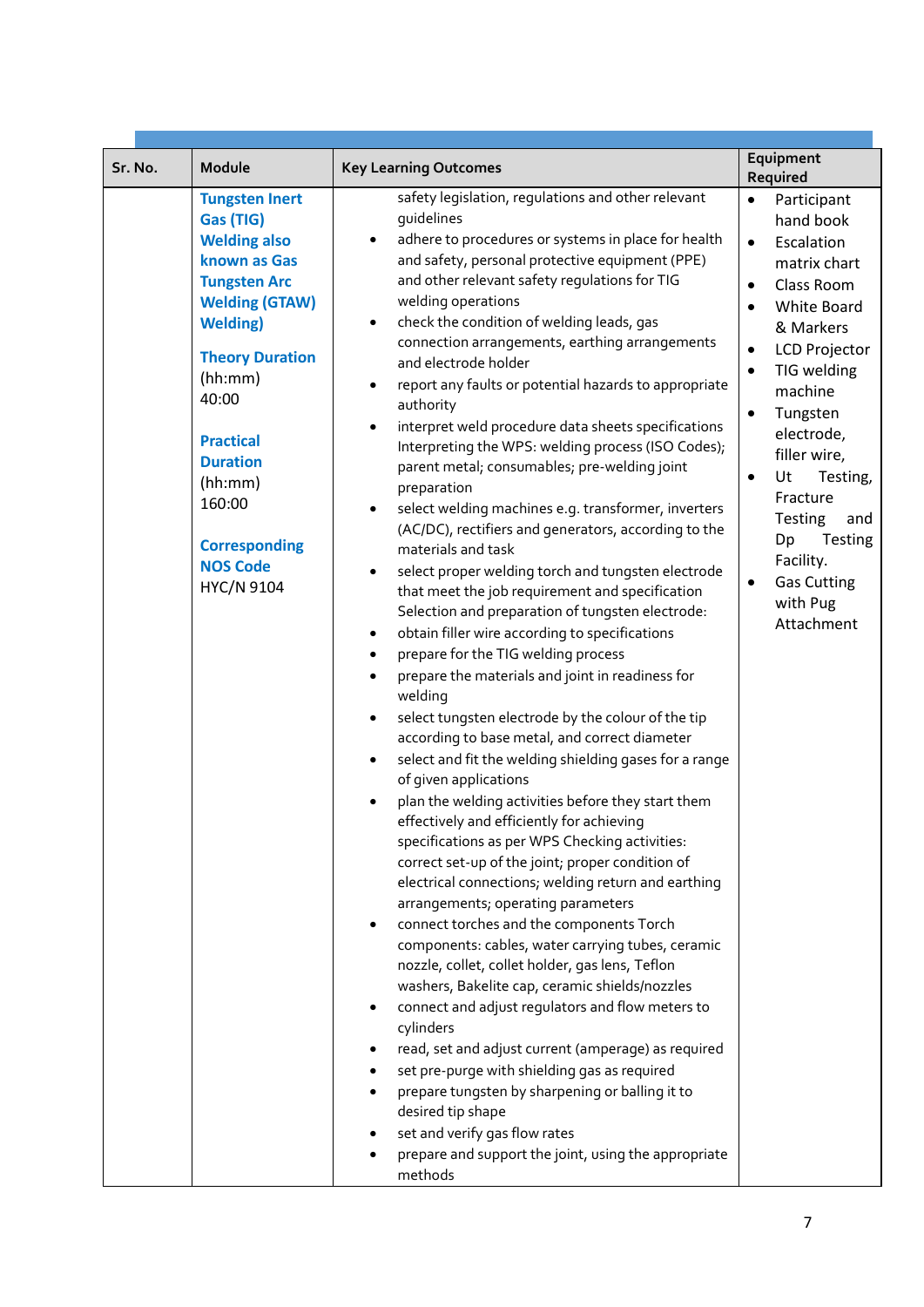|         |        |                                                                                                                                                                                                                                                                                                                                                                                                                                                                                                                                                                                                                                                                                                                                                                                                                                                                                                                                                                                                                                                                                                                                                                                                                                                                                                                                                                                                                                                                                                                                                                                                                                                                                                                                                                                                                                                                                                                                                                                                                                                                                                                                                                            | Equipment |
|---------|--------|----------------------------------------------------------------------------------------------------------------------------------------------------------------------------------------------------------------------------------------------------------------------------------------------------------------------------------------------------------------------------------------------------------------------------------------------------------------------------------------------------------------------------------------------------------------------------------------------------------------------------------------------------------------------------------------------------------------------------------------------------------------------------------------------------------------------------------------------------------------------------------------------------------------------------------------------------------------------------------------------------------------------------------------------------------------------------------------------------------------------------------------------------------------------------------------------------------------------------------------------------------------------------------------------------------------------------------------------------------------------------------------------------------------------------------------------------------------------------------------------------------------------------------------------------------------------------------------------------------------------------------------------------------------------------------------------------------------------------------------------------------------------------------------------------------------------------------------------------------------------------------------------------------------------------------------------------------------------------------------------------------------------------------------------------------------------------------------------------------------------------------------------------------------------------|-----------|
| Sr. No. | Module | <b>Key Learning Outcomes</b>                                                                                                                                                                                                                                                                                                                                                                                                                                                                                                                                                                                                                                                                                                                                                                                                                                                                                                                                                                                                                                                                                                                                                                                                                                                                                                                                                                                                                                                                                                                                                                                                                                                                                                                                                                                                                                                                                                                                                                                                                                                                                                                                               | Required  |
|         |        | tack weld the joint at appropriate intervals, and<br>٠<br>check the joint for accuracy before final welding<br>obtain clearance from quality control for weld joint<br>$\bullet$<br>before welding<br>match feed and travel speed as required<br>$\bullet$<br>perform TIG welding operations using appropriate<br>$\bullet$<br>welding techniques to meet welding procedure<br>pacification requirements<br>use correct technique for starting the arc (using HF<br>$\bullet$<br>(high frequency) unit, scratching the electrode on<br>the job material, lifting the electrode immediately<br>use correct angle of torch and filler wire<br>weld the joint to the specified quality, dimensions<br>$\bullet$<br>and profile<br>use manual welding and related equipment, to carry<br>out TIG welding processes<br>use welding consumables appropriate to the<br>$\bullet$<br>material and application, to include AC current<br>types and DC current types<br>produce joints of the required quality and of<br>specified dimensional accuracy<br>use both methods to produce the various joints a)<br>$\bullet$<br>with filler wire b) without filler wire (autogenously)<br>produce joints from various materials in different<br>٠<br>forms Materials: ferrous: carbon steel, stainless<br>steel (all grades); non-ferrous: aluminum and<br>aluminum alloys; nickel and nickel alloys; titanium;<br>copper and copper alloys<br>weld joints in good access situations, in select<br>positions<br>shut down and make safe the welding equipment<br>on completion of the welding activities<br>make sure that the work area is maintained and left<br>in a safe and tidy<br>use appropriate methods and equipment to check<br>the quality, and that all dimensional and<br>geometrical aspects of the weld are to the<br>specification<br>check that the welded joint conforms to the<br>specification, by checking various quality<br>parameters using visual inspection Quality<br>parameters: dimensional accuracy;<br>alignment/squareness; size and profile of weld;<br>visual defects; NDT/DT tested defects<br>identify various weld defects Types of weld defects: |           |
|         |        | lack of continuity of the weld; uneven and irregular<br>detect surface imperfections and deal with them                                                                                                                                                                                                                                                                                                                                                                                                                                                                                                                                                                                                                                                                                                                                                                                                                                                                                                                                                                                                                                                                                                                                                                                                                                                                                                                                                                                                                                                                                                                                                                                                                                                                                                                                                                                                                                                                                                                                                                                                                                                                    |           |
|         |        | appropriately                                                                                                                                                                                                                                                                                                                                                                                                                                                                                                                                                                                                                                                                                                                                                                                                                                                                                                                                                                                                                                                                                                                                                                                                                                                                                                                                                                                                                                                                                                                                                                                                                                                                                                                                                                                                                                                                                                                                                                                                                                                                                                                                                              |           |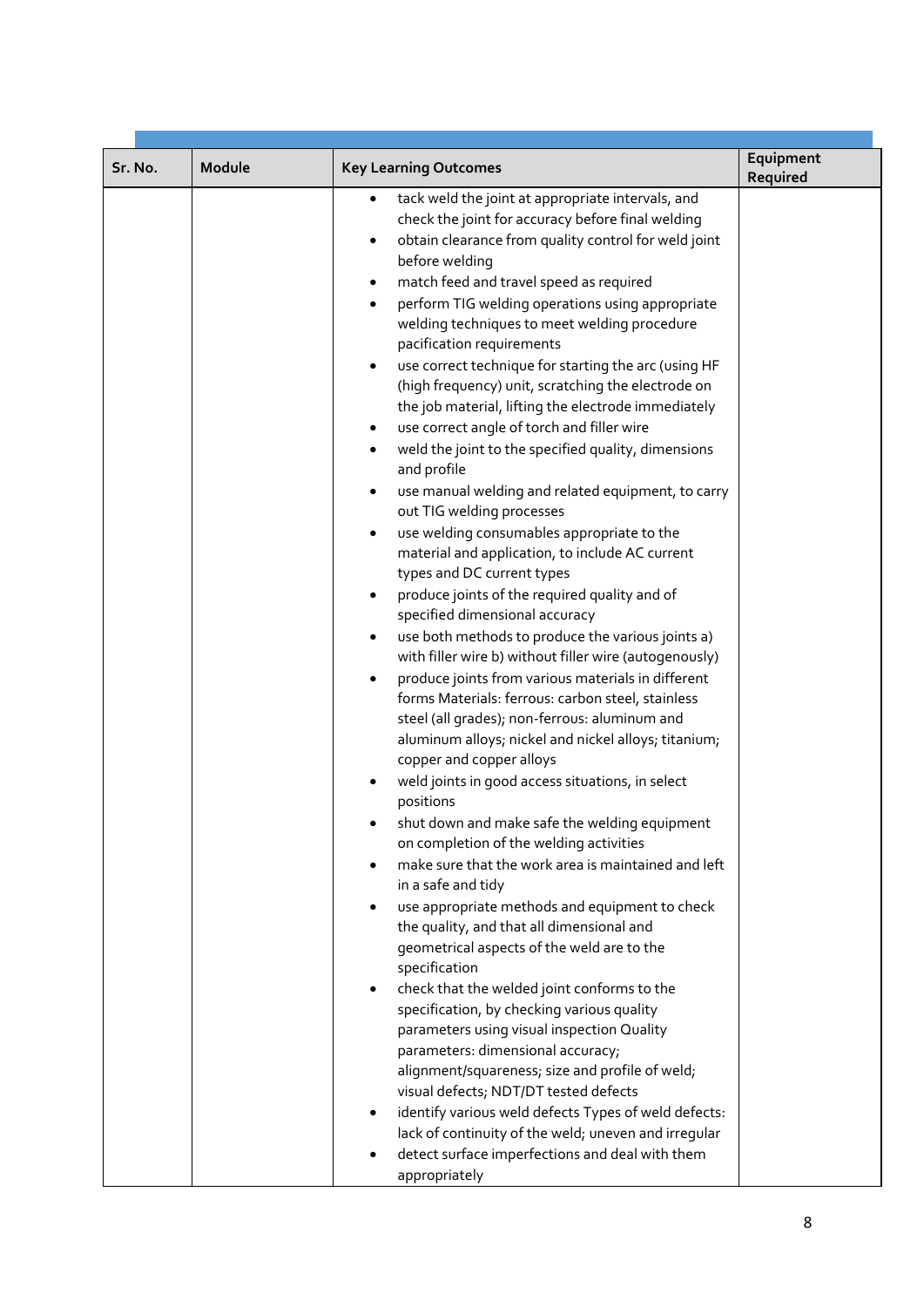| Sr. No. | Module | <b>Key Learning Outcomes</b>                                                                                                                                                                                                                                                                                                                                                                                                                                                                                                                                                                                                                                                                                                                                                                                                                                                                                                                                                                                                                                                                                                                                                                                                                                                                                                                                                                                                                                                                                                                                                                                                                                                                                                                                                           | Equipment<br>Required |
|---------|--------|----------------------------------------------------------------------------------------------------------------------------------------------------------------------------------------------------------------------------------------------------------------------------------------------------------------------------------------------------------------------------------------------------------------------------------------------------------------------------------------------------------------------------------------------------------------------------------------------------------------------------------------------------------------------------------------------------------------------------------------------------------------------------------------------------------------------------------------------------------------------------------------------------------------------------------------------------------------------------------------------------------------------------------------------------------------------------------------------------------------------------------------------------------------------------------------------------------------------------------------------------------------------------------------------------------------------------------------------------------------------------------------------------------------------------------------------------------------------------------------------------------------------------------------------------------------------------------------------------------------------------------------------------------------------------------------------------------------------------------------------------------------------------------------|-----------------------|
|         |        | carry out LPT tests to assess fine defect open to the<br>surface not detected by visual inspection (VT)<br>assist in preparation for non-destructive testing of<br>$\bullet$<br>the welds for a range of Tests Non-destructive tests<br>(NDT): visual inspection, leak test: dye penetrant<br>(DPT), fluorescent penetrant (FPT); magnetic<br>particle (MPT); radiographic (RT); ultrasonic (UT)<br>prepare for destructive tests on weld specimens for<br>select tests<br>Destructive tests (DT): nick break test; bend tests<br>(such as face, root or side, as appropriate);<br>metallographic; mechanical (peel, tensile and shear,<br>fatigue, impact tests); chemical<br>follow the established organizational process for<br>dealing with the welded pieces including handover,<br>storage, safety and security, record keeping, etc.<br>Ability do the following related operation<br>Oxy fuel Cutting-Type of gas its property and<br>application, Colour coding of cylinder, Lighting of<br>cutting charger, controlling of gas, Selection of<br>cutting nozzle, Introduction to process<br>Manual Cutting-Safety on handling gas cylinders,<br>$\bullet$<br>setting up cylinders and cutting torch, Regulators<br>flash back and back fire arrestors, Process of cutting<br>Straight cutting, bevel cutting Machine Cutting-<br>PUG cutting machine and its parts and functions,<br>Setting machine and machine parameters, Straight,<br>bevel and circular cutting, Plasma Cutting-<br>Equipment, precautions, parameters process<br>Ability to do pipe welding following the practice:<br>$\bullet$<br>Types of pipe welding, Preparation of pipes,<br>Welding procedure in different position, Different<br>welding processes and their advantages and<br>disadvantages. |                       |
|         |        |                                                                                                                                                                                                                                                                                                                                                                                                                                                                                                                                                                                                                                                                                                                                                                                                                                                                                                                                                                                                                                                                                                                                                                                                                                                                                                                                                                                                                                                                                                                                                                                                                                                                                                                                                                                        |                       |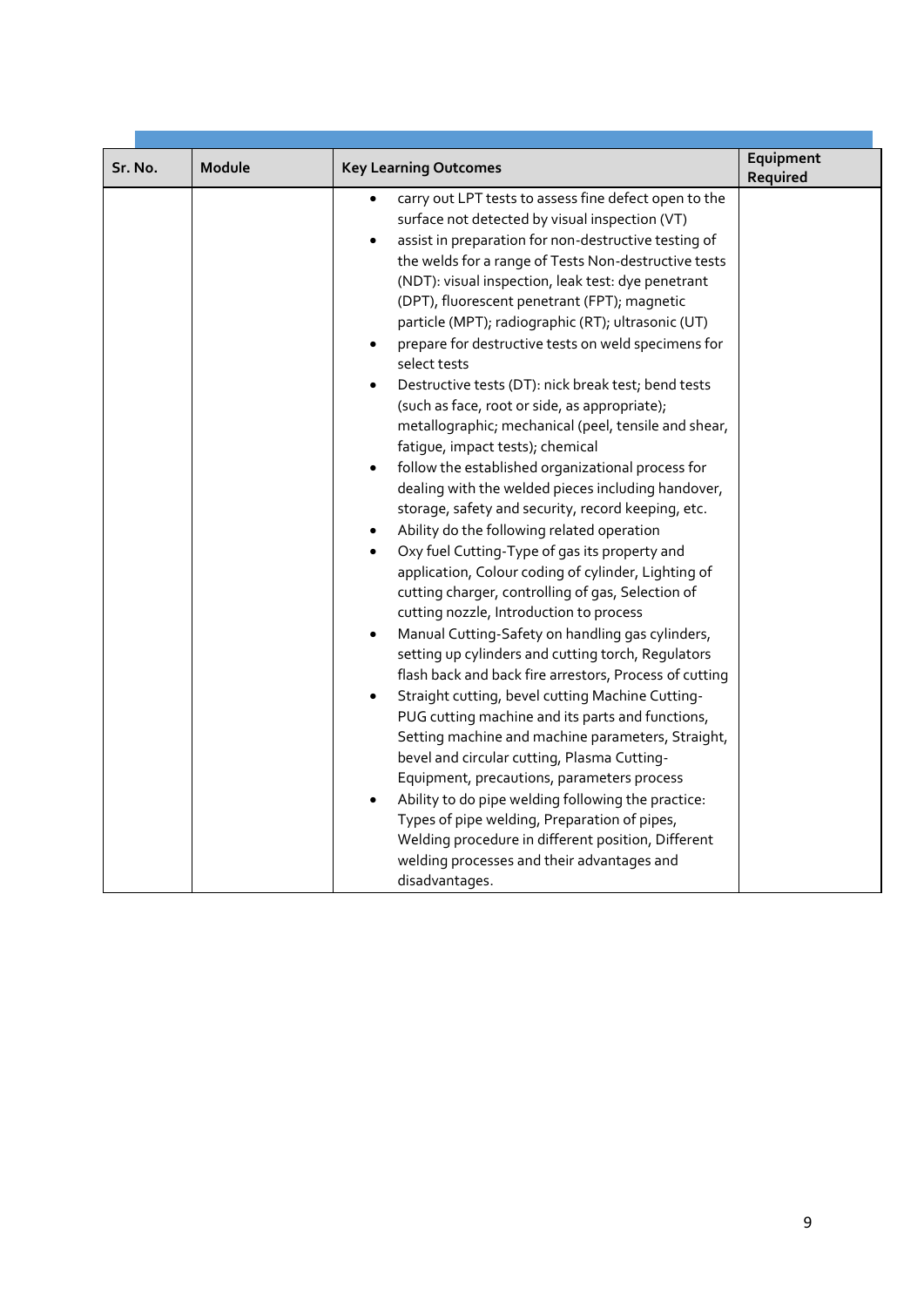| Sr. No. | Module                                                                                                                                                                                                                   | <b>Key Learning Outcomes</b>                                                                                                                                                                                                                                                                                                                                                                                                                                                                                                                                                                                                                                                                                                                                                                                                                                                                                                                                                                                                                                                                                                                                                                                                                                                                                                                                                                                                                                                                                                                                                                                                                                                                                                                                                                                                                                                  | Equipment                                                                                                                                                                                                     |
|---------|--------------------------------------------------------------------------------------------------------------------------------------------------------------------------------------------------------------------------|-------------------------------------------------------------------------------------------------------------------------------------------------------------------------------------------------------------------------------------------------------------------------------------------------------------------------------------------------------------------------------------------------------------------------------------------------------------------------------------------------------------------------------------------------------------------------------------------------------------------------------------------------------------------------------------------------------------------------------------------------------------------------------------------------------------------------------------------------------------------------------------------------------------------------------------------------------------------------------------------------------------------------------------------------------------------------------------------------------------------------------------------------------------------------------------------------------------------------------------------------------------------------------------------------------------------------------------------------------------------------------------------------------------------------------------------------------------------------------------------------------------------------------------------------------------------------------------------------------------------------------------------------------------------------------------------------------------------------------------------------------------------------------------------------------------------------------------------------------------------------------|---------------------------------------------------------------------------------------------------------------------------------------------------------------------------------------------------------------|
| 6.      | basic, health,<br>safety and<br>security<br>procedures<br><b>Theory Duration</b><br>(hh:mm)<br>20:00<br><b>Practical</b><br><b>Duration</b><br>(hh:mm)<br>80:00<br><b>Corresponding</b><br><b>NOS Code</b><br>HYC/N 6104 | use protective clothing/equipment for specific tasks<br>$\bullet$<br>and work Conditions<br>state the name and location of people responsible<br>for health and safety in the workplace<br>state the names and location of documents that<br>$\bullet$<br>refer to health and safety in the workplace<br>identify job-site hazardous work and state possible<br>$\bullet$<br>causes of risk or accident in the workplace<br>carry out safe working practices while dealing with<br>٠<br>hazards to ensure the safety of self and others<br>state methods of accident prevention in the work<br>environment of the job role Methods of accident<br>prevention: training in health and safety<br>procedures; using health and safety procedures; use<br>of equipment and working practices (such as safe<br>carrying procedures); safety notices, advice;<br>instruction from colleagues and supervisors<br>state location of general health and safety<br>equipment in the workplace<br>inspect for faults, set up and safely use steps and<br>ladders in general use<br>work safely in and around trenches, elevated places<br>$\bullet$<br>and confined areas<br>lift heavy objects safely using correct procedures<br>apply good housekeeping practice<br>identify common hazard signs displayed in various<br>areas<br>retrieve and/or point out documents that refer to<br>health and safety in the workplace<br>use the various appropriate fire extinguishers on<br>different types of fires correctly<br>demonstrate rescue techniques applied during fire<br>hazard<br>demonstrate good housekeeping in order to<br>prevent fire hazards<br>demonstrate the correct use of a fire extinguisher<br>List issue concerning the safety and familiar in your<br>work style<br>Empower to address the unsafe condition in your<br>work place or to stop the unsafe behavior | Required<br>· demonstration<br>with fire and<br>safety,<br>• ppt for shop and<br>self-safety.<br>• Daily<br>housekeeping<br>and 5s working,<br>· Daily pledge for<br>safety morning<br>and in the<br>evening. |
|         |                                                                                                                                                                                                                          | Record all miss incidents, damages, illness or injury<br>Comprehend the applicable laws, regulations and<br>codes as per standard<br>Promote and maintain a positive safety culture<br>Apply and appraise the use and storage of<br>hazardous substance and their safety<br>Assess the threats and to protect from the threats<br>Awareness of own safety and safety of others                                                                                                                                                                                                                                                                                                                                                                                                                                                                                                                                                                                                                                                                                                                                                                                                                                                                                                                                                                                                                                                                                                                                                                                                                                                                                                                                                                                                                                                                                                |                                                                                                                                                                                                               |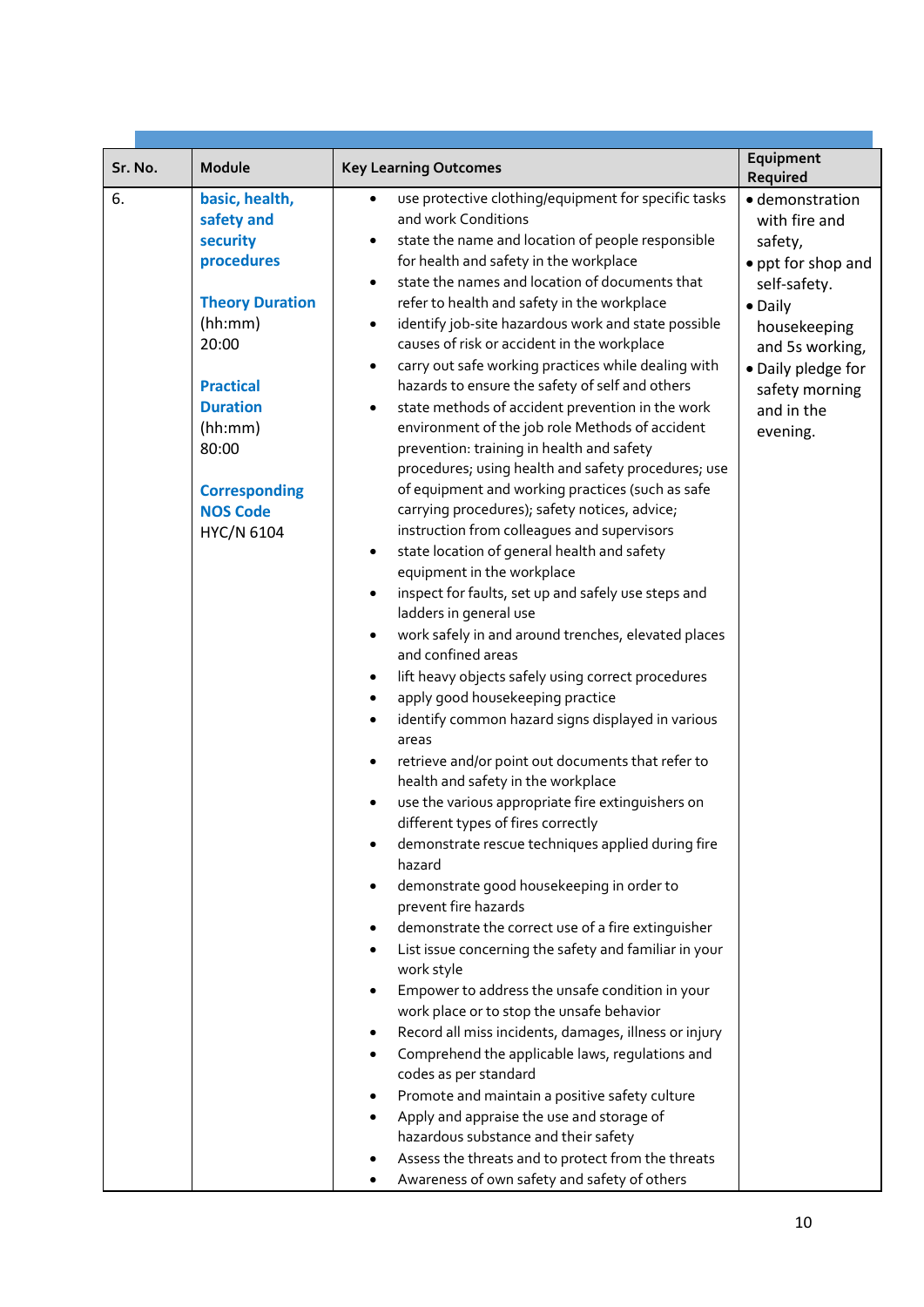| Sr. No. | Module                                                                                                | <b>Key Learning Outcomes</b>                                                                                                                                                                                                                                                                                                                                                                                                                                                                                                                                                                                                                                                                                                                                                                                                                                                                                                                                                                                                                                                                                                                                                                                                                                                                                                                                                                                                                                                                                                                         | Equipment<br>Required                                                                                                                              |
|---------|-------------------------------------------------------------------------------------------------------|------------------------------------------------------------------------------------------------------------------------------------------------------------------------------------------------------------------------------------------------------------------------------------------------------------------------------------------------------------------------------------------------------------------------------------------------------------------------------------------------------------------------------------------------------------------------------------------------------------------------------------------------------------------------------------------------------------------------------------------------------------------------------------------------------------------------------------------------------------------------------------------------------------------------------------------------------------------------------------------------------------------------------------------------------------------------------------------------------------------------------------------------------------------------------------------------------------------------------------------------------------------------------------------------------------------------------------------------------------------------------------------------------------------------------------------------------------------------------------------------------------------------------------------------------|----------------------------------------------------------------------------------------------------------------------------------------------------|
|         |                                                                                                       | Bring the concern and report the HSE concern<br>$\bullet$<br>Report all incident to the supervisor<br>Identifies and describes the property of different<br>$\bullet$<br>petroleum products.<br>Operates and handle spills and respond to the spills<br>٠<br>demonstrate how to free a person from<br>٠<br>electrocution<br>Administer appropriate first aid to victims were<br>٠<br>required e.g. in case of bleeding, burns, choking,<br>electric shock, poisoning etc.<br>demonstrate basic techniques of bandaging<br>٠<br>respond promptly and appropriately to an accident<br>$\bullet$<br>situation<br>perform and organize loss minimization or rescue<br>٠<br>activity during an accident in real or simulated<br>environments<br>administer first aid to victims in case of a heart<br>٠<br>attack or cardiac arrest due to electric shock, before<br>the arrival of emergency services in real or<br>simulated cases<br>demonstrate the artificial respiration and the CPR<br>٠<br>Process<br>participate in emergency procedures<br>٠<br>complete a written accident/incident report or<br>dictate a report to another person, and send report<br>to person responsible Incident Report includes<br>details of: name, date/time of incident, date/time of<br>report, location, environment conditions, persons<br>involved, sequence of events, injuries sustained,<br>damage sustained, actions taken, witnesses,<br>supervisor/manager notified<br>demonstrate correct method to move injured<br>people and others during an emergency |                                                                                                                                                    |
|         | <b>Work effectively</b><br>in a team                                                                  | maintain clear communication with colleagues<br>٠<br>work with colleagues as a team<br>٠<br>pass on information to in line with organizational<br>$\bullet$<br>requirements                                                                                                                                                                                                                                                                                                                                                                                                                                                                                                                                                                                                                                                                                                                                                                                                                                                                                                                                                                                                                                                                                                                                                                                                                                                                                                                                                                          | software skill<br>$\bullet$<br>for attitude,<br>behavior,<br>English                                                                               |
|         | <b>Theory Duration</b><br>(hh:mm)<br>16:00<br><b>Practical</b><br><b>Duration</b><br>(hh:mm)<br>80:00 | work in ways that show respect for colleagues<br>carry out commitments made to colleagues<br>let colleagues know in good time if cannot carry out<br>commitments, explaining the reasons<br>identify problems in working with colleagues and<br>$\bullet$<br>take the initiative to solve these problems<br>follow the organization's policies and procedures<br>for working with colleagues<br>ability to share resources with other members as                                                                                                                                                                                                                                                                                                                                                                                                                                                                                                                                                                                                                                                                                                                                                                                                                                                                                                                                                                                                                                                                                                     | speaking,<br>readier,<br>writing.<br>Computer skill<br>$\bullet$<br>for working<br>atmosphere.<br>Field visits for<br>the industry<br>for adapting |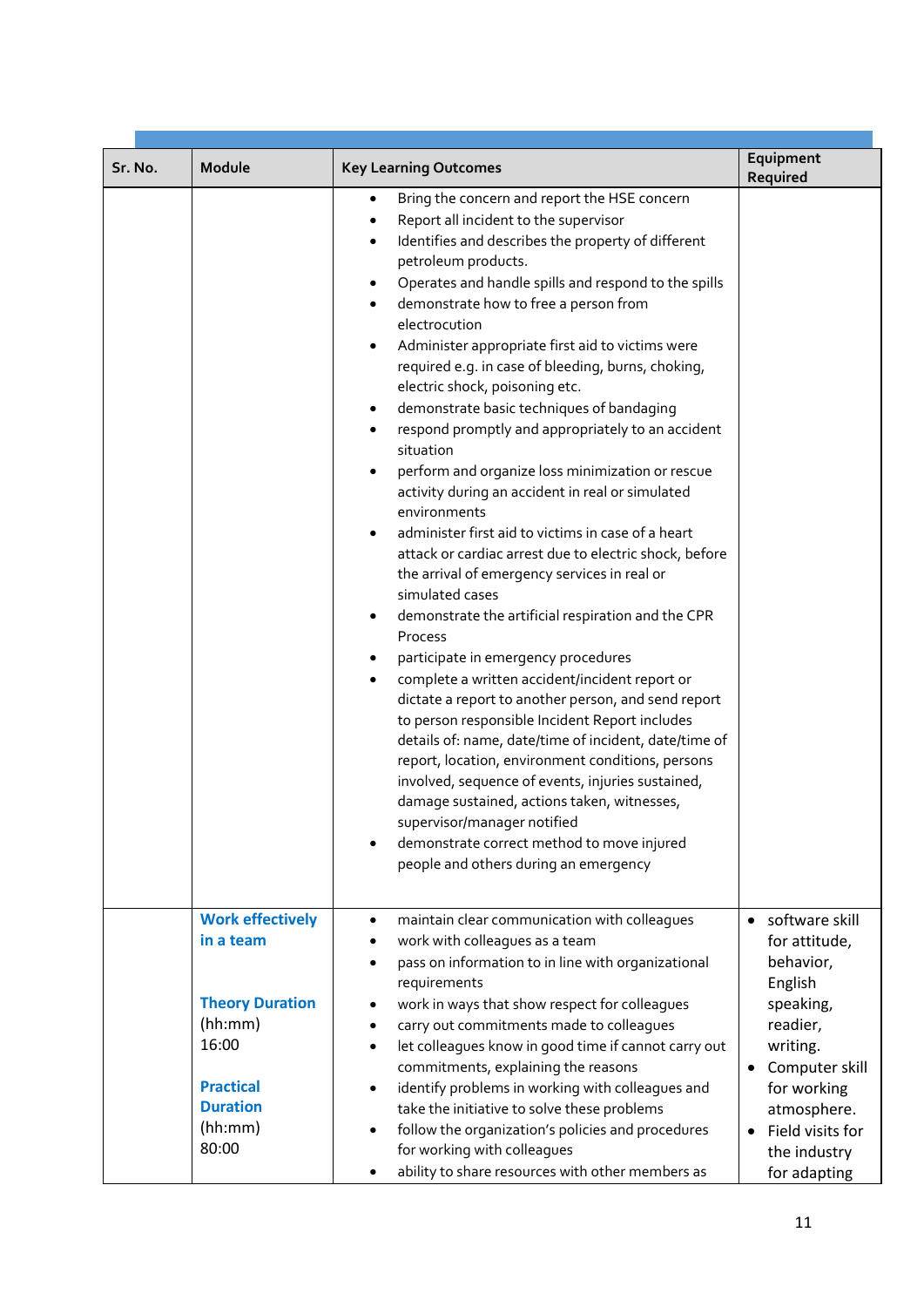| Sr. No. | Module                                  | <b>Key Learning Outcomes</b>                                                         | Equipment<br>Required      |
|---------|-----------------------------------------|--------------------------------------------------------------------------------------|----------------------------|
|         | <b>Corresponding</b><br><b>NOS Code</b> | per priority of tasks                                                                | industrial<br>environment. |
|         | HYC/N 6103                              |                                                                                      | • Yoga classes             |
|         |                                         |                                                                                      | for keeping fit            |
|         |                                         |                                                                                      | throughout                 |
|         |                                         |                                                                                      | the day.                   |
|         | <b>Total Duration</b>                   | <b>Unique Equipment Required:</b>                                                    |                            |
|         | 1000:00                                 | Safety helmet, Types of log book, First Aid box, Participant hand book,<br>$\bullet$ |                            |
|         |                                         | LCD Projector, Laptop and Speakers.                                                  |                            |
|         | <b>Theory Duration</b>                  |                                                                                      |                            |
|         | 200:00                                  |                                                                                      |                            |
|         |                                         |                                                                                      |                            |
|         | <b>Practical</b>                        |                                                                                      |                            |
|         | <b>Duration</b>                         |                                                                                      |                            |
|         | 800:00                                  |                                                                                      |                            |

**Grand Total Course Duration: 1000 Hours, 0 Minutes**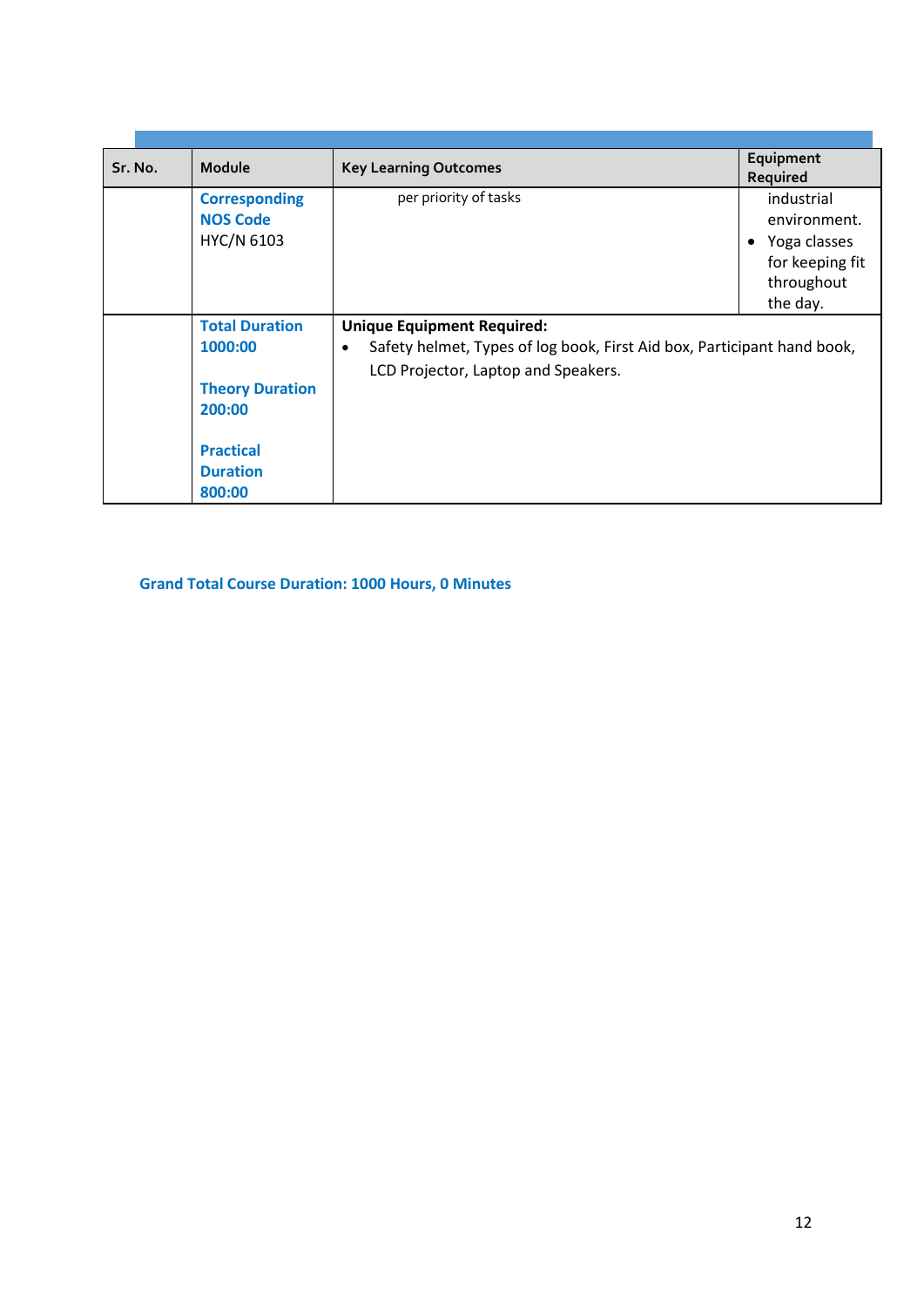#### **Trainer Prerequisites for Job role: "Retail Outlet Attendant (Oil & Gas)" mapped to Qualification Pack: "HYC/Q 3101"**

i<br>I

| Sr.<br>No.     | Area                                                          | <b>Details</b>                                                                                                                                                                                                                                                                                                                                                                             |
|----------------|---------------------------------------------------------------|--------------------------------------------------------------------------------------------------------------------------------------------------------------------------------------------------------------------------------------------------------------------------------------------------------------------------------------------------------------------------------------------|
| $\mathbf{1}$   | <b>Description</b>                                            | To deliver accredited training service, mapping to the curriculum detailed<br>above, in accordance with the Qualification Pack "HYC/Q 9101".                                                                                                                                                                                                                                               |
| $\overline{2}$ | Personal<br><b>Attributes</b>                                 | Aptitude for conducting training, and pre/ post work to ensure competent,<br>employable candidates at the end of the training. Strong communication<br>skills, interpersonal skills, ability to work as part of a team; a passion for<br>quality and for developing others; well organized and focused, eager to<br>learn and keep oneself updated with the latest in the mentioned field. |
| 3              | <b>Minimum</b><br><b>Educational</b><br><b>Qualifications</b> | Minimum-Diploma                                                                                                                                                                                                                                                                                                                                                                            |
| 4a             | <b>Domain</b><br><b>Certification</b>                         | Certified for Job Role: "industrial Welder (Oil & Gas)" mapped to QP:<br>"HYC/Q 9101". Minimum accepted score is 80%                                                                                                                                                                                                                                                                       |
| 4 <sub>b</sub> | <b>Platform</b><br><b>Certification</b>                       | Recommended that the Trainer is certified for the Job Role: "Trainer",<br>mapped to the Qualification Pack: "SSC/Q 1402". Minimum accepted<br>score is 80%.                                                                                                                                                                                                                                |
| 5              | <b>Experience</b>                                             | Minimum 5 years of industry experience in relevant job role and a<br>Minimum of 3 years Training experience in relevant job role.                                                                                                                                                                                                                                                          |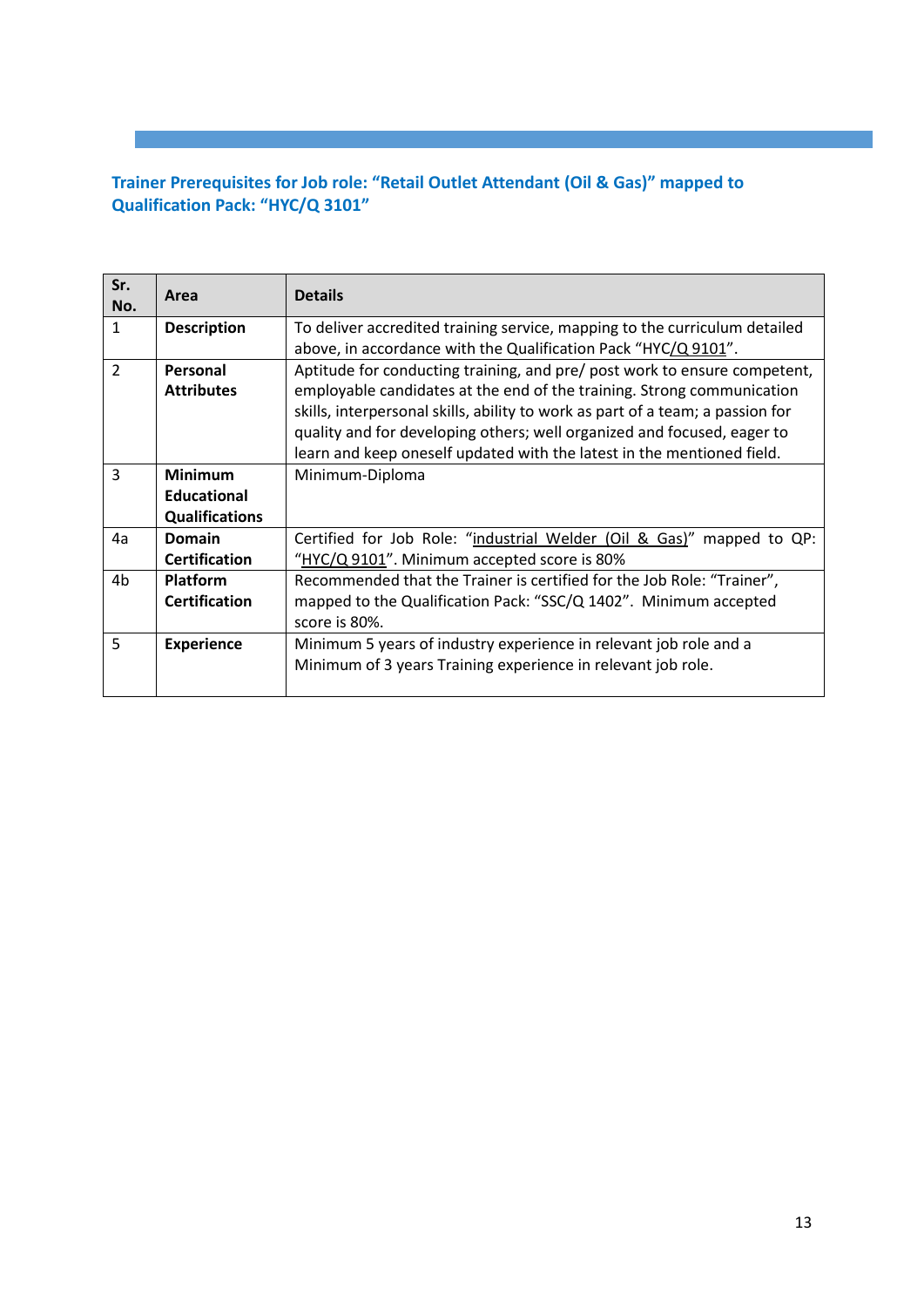#### **Annexure: Assessment Criteria**

**Job Role:** Industrial Welder (Oil & Gas) **Qualification Pack:** HYC/Q 9101 **Sector Skill Council**: Hydrocarbon Sector Skill Council

#### **Guidelines for Assessment**

1. Criteria for assessment for each Qualification Pack will be created by the Sector Skill Council. Each Performance Criteria (PC) will be assigned

i<br>I

marks proportional to its importance in NOS. SSC will also lay down proportion of marks for Theory and Skills Practical for each PC

2. The assessment for the theory part will be based on knowledge bank of questions created by the SSC 3. Individual assessment agencies will create unique question papers for theory part for each candidate at each

examination/training Centre (as per assessment criteria below)

4. Individual assessment agencies will create unique evaluations for skill practical for every student at each examination/training Centre based on these criteria

5. To pass the Qualification Pack, every trainee should score a minimum of 60% in every NOS

6. In case of successfully passing only certain number of NOS's, the trainee is eligible to take subsequent assessment on the balance NOS's to pass the Qualification Pack

| <b>Outcomes to be assessed</b>                                               |                                                                  |                                                                                                                                     | outcome                      |                  | Assessment criteria for the |                                   |
|------------------------------------------------------------------------------|------------------------------------------------------------------|-------------------------------------------------------------------------------------------------------------------------------------|------------------------------|------------------|-----------------------------|-----------------------------------|
|                                                                              |                                                                  |                                                                                                                                     | <b>Total</b><br>marks<br>550 | Out<br><b>of</b> | <b>Theory</b>               | <b>Practical</b><br><b>skills</b> |
| HYC/N 9101<br>General<br>workshop<br>practice followed<br>in the shop floor. | <b>Understand</b><br>the basic<br><b>Engineering</b><br>practice | PC1.Consistently apply and promote<br>health and safety legislation and best<br>practice and work in a safe manner<br>on a worksite | 100                          | 3                | $\mathbf{1}$                | $\overline{2}$                    |
|                                                                              |                                                                  | PC2.Health and safety legislation and<br>best practice                                                                              |                              | $\overline{2}$   | $\Omega$                    | $\overline{2}$                    |
|                                                                              |                                                                  | PC3.The range and uses of trade<br>related equipment's                                                                              |                              | 3                | $\mathbf{1}$                | $\overline{2}$                    |
|                                                                              |                                                                  | PC4.How to use and operate tools<br>safely                                                                                          |                              | $\overline{2}$   | $\Omega$                    | $\overline{2}$                    |
|                                                                              |                                                                  | PC5.Specific safety issues relating to<br>work involving cutting tools                                                              |                              | $\overline{2}$   | $\mathbf{1}$                | $\mathbf{1}$                      |
|                                                                              |                                                                  | PC6.The importance of working<br>logically and in a well-organized<br>manner.                                                       |                              | $\overline{2}$   | $\mathbf{1}$                | $\mathbf{1}$                      |
|                                                                              |                                                                  | trade<br>PC7.Operate<br>machinery<br>effectively, safely and in accordance<br>with manufacturers' instructions                      |                              | $\overline{3}$   | $\mathbf{1}$                | $\overline{2}$                    |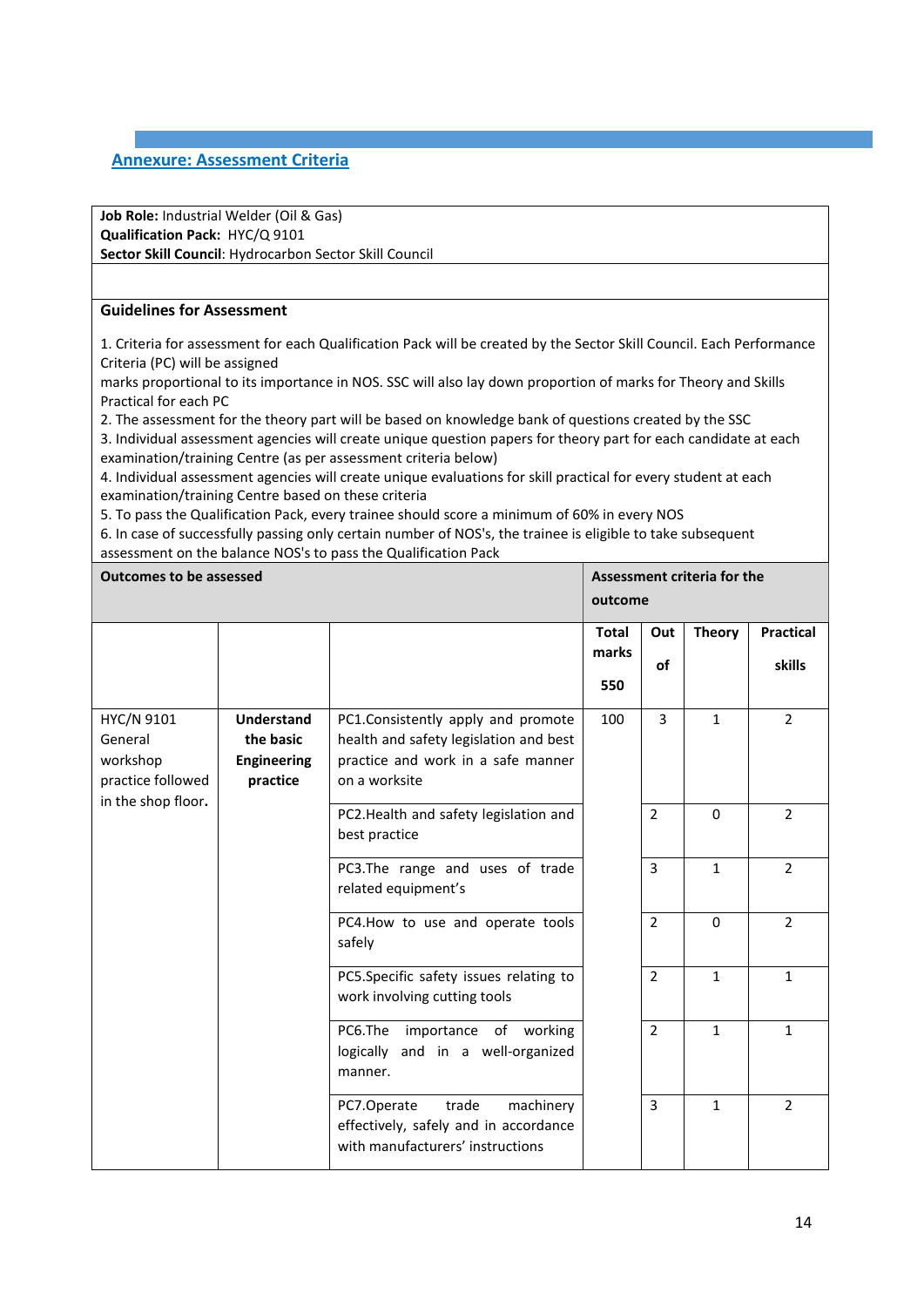| PC8.Select and use<br>3<br>$\overline{2}$<br>appropriate<br>1<br>machine tools safely and effectively<br><b>Mathematical</b><br>PC9.<br><b>Basic</b><br>mathematical<br>3<br>$\overline{2}$<br>$\mathbf{1}$<br>skills with<br>manipulation and unit conversion<br>respect to<br>$\overline{2}$<br>PC10.Geometrical<br>$\mathbf{1}$<br>$\mathbf{1}$<br>principles,<br>welding<br>techniques and calculations<br>PC11. Understand basic mathematical<br>$\overline{2}$<br>$\mathbf{1}$<br>$\mathbf{1}$<br>calculation.<br>$\overline{2}$<br>$\mathbf{1}$<br>$\mathbf{1}$<br>PC12.<br>Select<br>basic<br>and<br>apply<br>Calculation of area and volume<br>$\overline{2}$<br>PC13.use appropriate mathematical<br>$\mathbf{1}$<br>1<br>concepts and skills to solve problems<br>in Fractions, Decimals, Percentage<br>and ratio<br>PC14.Develop ability to perform<br>$\overline{2}$<br>$\mathbf{1}$<br>$\mathbf{1}$<br>basics of Algebra and understand<br>Simple algebraic equations<br>and<br>problems<br>PC15.Acquire the<br>techniques<br>$\overline{2}$<br>$\mathbf{1}$<br>of<br>$\mathbf{1}$<br>solving<br>Trigonometric<br>simple<br>problems<br>Knowledge on<br>PC16. Ability to apply knowledge of<br>$\overline{2}$<br>3<br>$\mathbf{1}$<br>Metals and non-metals<br>different<br>$\overline{2}$<br>$\mathbf{1}$<br>PC17. Types and characteristics of<br>$\mathbf{1}$<br>types of<br>materials used in the manufacturing<br>materials and<br>industry<br>Heat<br><b>Treatment</b><br>PC18.Ability to identify Ferrous and<br>3<br>$\overline{2}$<br>$\mathbf{1}$<br>non-ferrous metals<br>$\overline{2}$<br>$\mathbf{1}$<br>$\mathbf{1}$<br>PC19Ability to integrate Steel -<br>Properties and applications of the<br>following Carbon Steels and Alloy<br>Steels (With Reference to welding)<br>PC20Apply the basic principles of<br>$\overline{2}$<br>$\mathbf{1}$<br>$\mathbf{1}$<br>material<br>selection<br>specific<br>to<br>applications Stainless Steel<br>PC21. Highlight the property of<br>3<br>$\overline{2}$<br>$\mathbf{1}$<br>different<br>material<br>and<br>their<br>workability.<br>PC22Explain the differences<br>$\overline{2}$<br>$\mathbf{1}$<br>$\mathbf{1}$<br>in<br>properties of different materials,<br>including metals, alloys, ceramics,<br>polymers and composites<br>PC23.Describe the basics of Heat<br>$\overline{2}$<br>$\mathbf{1}$<br>1 |  |  |  |
|---------------------------------------------------------------------------------------------------------------------------------------------------------------------------------------------------------------------------------------------------------------------------------------------------------------------------------------------------------------------------------------------------------------------------------------------------------------------------------------------------------------------------------------------------------------------------------------------------------------------------------------------------------------------------------------------------------------------------------------------------------------------------------------------------------------------------------------------------------------------------------------------------------------------------------------------------------------------------------------------------------------------------------------------------------------------------------------------------------------------------------------------------------------------------------------------------------------------------------------------------------------------------------------------------------------------------------------------------------------------------------------------------------------------------------------------------------------------------------------------------------------------------------------------------------------------------------------------------------------------------------------------------------------------------------------------------------------------------------------------------------------------------------------------------------------------------------------------------------------------------------------------------------------------------------------------------------------------------------------------------------------------------------------------------------------------------------------------------------------------------------------------------------------------------------------------------------------------------------------------------------------------------------------------------------------------------------------------------------------------------------------|--|--|--|
|                                                                                                                                                                                                                                                                                                                                                                                                                                                                                                                                                                                                                                                                                                                                                                                                                                                                                                                                                                                                                                                                                                                                                                                                                                                                                                                                                                                                                                                                                                                                                                                                                                                                                                                                                                                                                                                                                                                                                                                                                                                                                                                                                                                                                                                                                                                                                                                       |  |  |  |
|                                                                                                                                                                                                                                                                                                                                                                                                                                                                                                                                                                                                                                                                                                                                                                                                                                                                                                                                                                                                                                                                                                                                                                                                                                                                                                                                                                                                                                                                                                                                                                                                                                                                                                                                                                                                                                                                                                                                                                                                                                                                                                                                                                                                                                                                                                                                                                                       |  |  |  |
|                                                                                                                                                                                                                                                                                                                                                                                                                                                                                                                                                                                                                                                                                                                                                                                                                                                                                                                                                                                                                                                                                                                                                                                                                                                                                                                                                                                                                                                                                                                                                                                                                                                                                                                                                                                                                                                                                                                                                                                                                                                                                                                                                                                                                                                                                                                                                                                       |  |  |  |
|                                                                                                                                                                                                                                                                                                                                                                                                                                                                                                                                                                                                                                                                                                                                                                                                                                                                                                                                                                                                                                                                                                                                                                                                                                                                                                                                                                                                                                                                                                                                                                                                                                                                                                                                                                                                                                                                                                                                                                                                                                                                                                                                                                                                                                                                                                                                                                                       |  |  |  |
|                                                                                                                                                                                                                                                                                                                                                                                                                                                                                                                                                                                                                                                                                                                                                                                                                                                                                                                                                                                                                                                                                                                                                                                                                                                                                                                                                                                                                                                                                                                                                                                                                                                                                                                                                                                                                                                                                                                                                                                                                                                                                                                                                                                                                                                                                                                                                                                       |  |  |  |
|                                                                                                                                                                                                                                                                                                                                                                                                                                                                                                                                                                                                                                                                                                                                                                                                                                                                                                                                                                                                                                                                                                                                                                                                                                                                                                                                                                                                                                                                                                                                                                                                                                                                                                                                                                                                                                                                                                                                                                                                                                                                                                                                                                                                                                                                                                                                                                                       |  |  |  |
|                                                                                                                                                                                                                                                                                                                                                                                                                                                                                                                                                                                                                                                                                                                                                                                                                                                                                                                                                                                                                                                                                                                                                                                                                                                                                                                                                                                                                                                                                                                                                                                                                                                                                                                                                                                                                                                                                                                                                                                                                                                                                                                                                                                                                                                                                                                                                                                       |  |  |  |
|                                                                                                                                                                                                                                                                                                                                                                                                                                                                                                                                                                                                                                                                                                                                                                                                                                                                                                                                                                                                                                                                                                                                                                                                                                                                                                                                                                                                                                                                                                                                                                                                                                                                                                                                                                                                                                                                                                                                                                                                                                                                                                                                                                                                                                                                                                                                                                                       |  |  |  |
|                                                                                                                                                                                                                                                                                                                                                                                                                                                                                                                                                                                                                                                                                                                                                                                                                                                                                                                                                                                                                                                                                                                                                                                                                                                                                                                                                                                                                                                                                                                                                                                                                                                                                                                                                                                                                                                                                                                                                                                                                                                                                                                                                                                                                                                                                                                                                                                       |  |  |  |
|                                                                                                                                                                                                                                                                                                                                                                                                                                                                                                                                                                                                                                                                                                                                                                                                                                                                                                                                                                                                                                                                                                                                                                                                                                                                                                                                                                                                                                                                                                                                                                                                                                                                                                                                                                                                                                                                                                                                                                                                                                                                                                                                                                                                                                                                                                                                                                                       |  |  |  |
|                                                                                                                                                                                                                                                                                                                                                                                                                                                                                                                                                                                                                                                                                                                                                                                                                                                                                                                                                                                                                                                                                                                                                                                                                                                                                                                                                                                                                                                                                                                                                                                                                                                                                                                                                                                                                                                                                                                                                                                                                                                                                                                                                                                                                                                                                                                                                                                       |  |  |  |
|                                                                                                                                                                                                                                                                                                                                                                                                                                                                                                                                                                                                                                                                                                                                                                                                                                                                                                                                                                                                                                                                                                                                                                                                                                                                                                                                                                                                                                                                                                                                                                                                                                                                                                                                                                                                                                                                                                                                                                                                                                                                                                                                                                                                                                                                                                                                                                                       |  |  |  |
|                                                                                                                                                                                                                                                                                                                                                                                                                                                                                                                                                                                                                                                                                                                                                                                                                                                                                                                                                                                                                                                                                                                                                                                                                                                                                                                                                                                                                                                                                                                                                                                                                                                                                                                                                                                                                                                                                                                                                                                                                                                                                                                                                                                                                                                                                                                                                                                       |  |  |  |
|                                                                                                                                                                                                                                                                                                                                                                                                                                                                                                                                                                                                                                                                                                                                                                                                                                                                                                                                                                                                                                                                                                                                                                                                                                                                                                                                                                                                                                                                                                                                                                                                                                                                                                                                                                                                                                                                                                                                                                                                                                                                                                                                                                                                                                                                                                                                                                                       |  |  |  |
|                                                                                                                                                                                                                                                                                                                                                                                                                                                                                                                                                                                                                                                                                                                                                                                                                                                                                                                                                                                                                                                                                                                                                                                                                                                                                                                                                                                                                                                                                                                                                                                                                                                                                                                                                                                                                                                                                                                                                                                                                                                                                                                                                                                                                                                                                                                                                                                       |  |  |  |
|                                                                                                                                                                                                                                                                                                                                                                                                                                                                                                                                                                                                                                                                                                                                                                                                                                                                                                                                                                                                                                                                                                                                                                                                                                                                                                                                                                                                                                                                                                                                                                                                                                                                                                                                                                                                                                                                                                                                                                                                                                                                                                                                                                                                                                                                                                                                                                                       |  |  |  |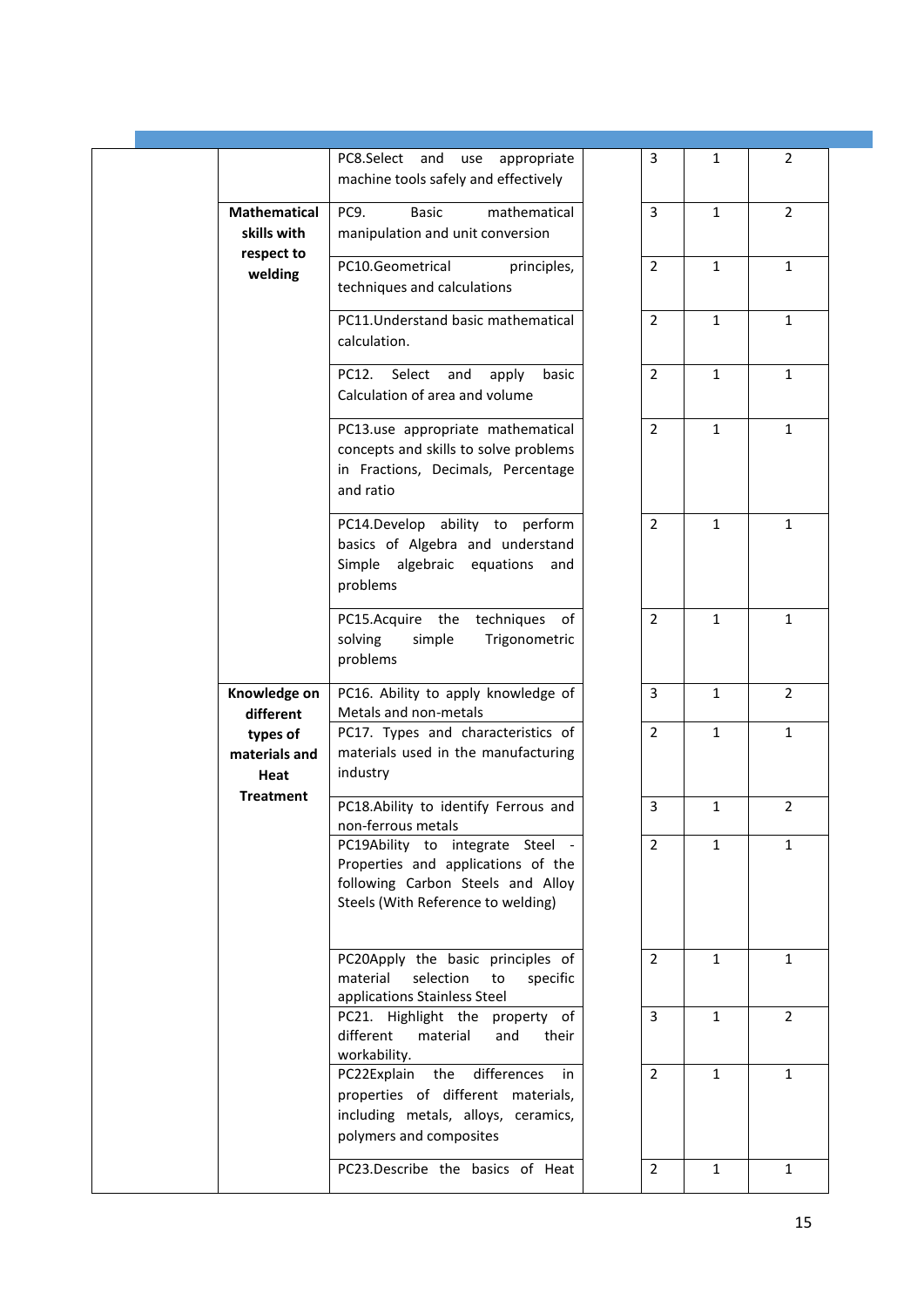|                     | treatment principles                                                  |                |              |                |
|---------------------|-----------------------------------------------------------------------|----------------|--------------|----------------|
|                     | Different<br>PC24.Highlight<br>Heat                                   | 3              | $\mathbf{1}$ | $\overline{2}$ |
|                     | treatment operations, their purpose                                   |                |              |                |
|                     | PC25.Apply<br>and<br>explain<br>the                                   | $\overline{2}$ | 0            | $\overline{2}$ |
|                     |                                                                       |                |              |                |
|                     | application of Stress relieving with                                  |                |              |                |
|                     | reference to welding                                                  |                |              |                |
| <b>Fundamentals</b> | PC26.Understanding<br>written                                         | $\overline{2}$ | 0            | $\overline{2}$ |
| of Electricity      | sentences and paragraphs in work                                      |                |              |                |
|                     | related documents.                                                    |                |              |                |
|                     | PC27.Primary electrical supply circuit                                | $\overline{2}$ | $\Omega$     | $\overline{2}$ |
|                     | terminology and its operation                                         |                |              |                |
|                     |                                                                       | $\overline{2}$ | $\mathbf{1}$ | $\mathbf{1}$   |
|                     | PC28.Secondary electrical / welding                                   |                |              |                |
|                     | circuit terminology and operation                                     |                |              |                |
|                     | PC29.Knowledge of the practical                                       | $\overline{2}$ | $\mathbf{1}$ | $\mathbf{1}$   |
|                     | application<br>of<br>electricity<br>a                                 |                |              |                |
|                     | technology.                                                           |                |              |                |
|                     | includes<br>PC30.This<br>applying                                     | $\overline{3}$ | $\mathbf{1}$ | $\overline{2}$ |
|                     | principles, techniques, procedures                                    |                |              |                |
|                     | like AC and DC current, Single phase                                  |                |              |                |
|                     |                                                                       |                |              |                |
|                     | circuit and Three phase circuit etc                                   |                |              |                |
|                     | PC31.Perform routine maintenance                                      | $\overline{2}$ | $\mathbf{1}$ | $\mathbf{1}$   |
|                     | on equipment and determining when                                     |                |              |                |
|                     | and what kind of maintenance is                                       |                |              |                |
|                     | needed. Will, require you to manage                                   |                |              |                |
|                     | systems and ensure they work                                          |                |              |                |
|                     | smoothly.                                                             |                |              |                |
|                     |                                                                       | $\overline{2}$ | $\mathbf{1}$ | $\mathbf{1}$   |
|                     | PC32.Testing existing wiring for                                      |                |              |                |
|                     | safety and quality control.                                           |                |              |                |
|                     | PC33. Understanding of work shop                                      | $\overline{2}$ | $\mathbf{1}$ | $\mathbf{1}$   |
|                     | safety and welding Safety                                             |                |              |                |
| Knowledge on        | PC34.To<br>able<br>be<br>work<br>to                                   | $\overline{3}$ | $\mathbf{1}$ | $\overline{2}$ |
| basic               | independently or as part of a team in                                 |                |              |                |
| workshop            | the following areas                                                   |                |              |                |
|                     |                                                                       |                |              |                |
| practice and        | Filing -Files - types, Specification,                                 |                |              |                |
| tools used          |                                                                       |                |              |                |
|                     | Application care and maintenance,                                     |                |              |                |
|                     | Filing - straight filing, cross filing,                               |                |              |                |
|                     | Vices - Types and its application                                     |                |              |                |
|                     | Safety                                                                |                |              |                |
|                     |                                                                       |                |              |                |
|                     | PC35.Understand the task required                                     | 3              | $\mathbf{1}$ | $\overline{2}$ |
|                     | and plan ahead what steps must be                                     |                |              |                |
|                     |                                                                       |                |              |                |
|                     |                                                                       |                |              |                |
|                     | taken to achieve the outcome. Hack                                    |                |              |                |
|                     | Sawing -Types of hack saw blades,                                     |                |              |                |
|                     | Specification,<br>Application,<br>Hack                                |                |              |                |
|                     |                                                                       |                |              |                |
|                     | sawing-selection of blade,<br>fixing                                  |                |              |                |
|                     | blade, Hack sawing procedure Safety                                   |                |              |                |
|                     | and precautions,                                                      |                |              |                |
|                     |                                                                       |                |              |                |
|                     | PC36.Cary out marking on the                                          | 3              | 1            | 2              |
|                     | materials as per the drawing using                                    |                |              |                |
|                     |                                                                       |                |              |                |
|                     | Marking-Scribers, dot punch, centre<br>punch, letter and - no punches |                |              |                |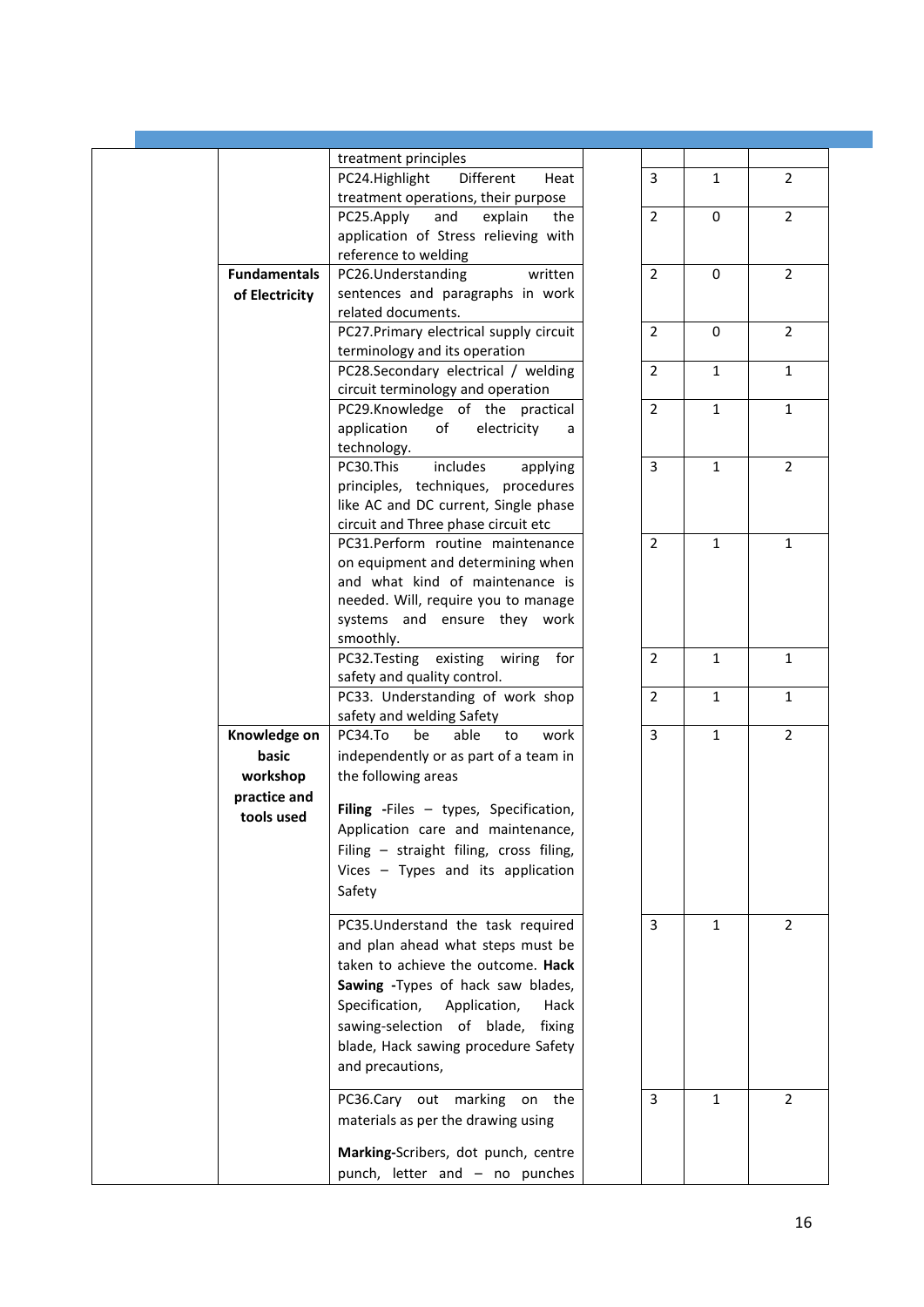| Scribing and punching procedure                                                                                                                                                                                                                                                                                                                 |                |              |                |
|-------------------------------------------------------------------------------------------------------------------------------------------------------------------------------------------------------------------------------------------------------------------------------------------------------------------------------------------------|----------------|--------------|----------------|
| PC37. Will be able to do the drilling as<br>per                                                                                                                                                                                                                                                                                                 | $\overline{2}$ | 0            | $\overline{2}$ |
| <b>Drilling-Specification</b><br>of<br>drills,<br>Selection of drills, Drilling machine-<br>types specification application, care<br>and maintenance. Tools holding<br>methods, work holding methods,<br>determination of RPM                                                                                                                   |                |              |                |
| PC38.Set up and adjust metalworking<br>tools and do threading Tapping-<br>Specification of taps, Determination<br>of tap drill size for tapping, Tapping<br>procedure and care                                                                                                                                                                  | 3              | 1            | $\overline{2}$ |
| PC39.Set up and/or operate hand<br>tools Chisels -Types of chisels,<br>Specification,<br>Application,<br>Precautions to be taken while<br>chiselling.                                                                                                                                                                                           | $\overline{2}$ | $\Omega$     | $\overline{2}$ |
| PC40.Correctly use and maintain the<br>tools                                                                                                                                                                                                                                                                                                    | $\overline{3}$ | $\mathbf{1}$ | $\overline{2}$ |
| -Types of<br>Hammers<br>hammers,<br>Specification, Application Spanners,<br>Specification,<br><b>Fasteners</b><br>-Types,<br>Application                                                                                                                                                                                                        |                |              |                |
| PC41. Measure and mark materials as<br>per the drawing and Check accuracy<br>and quality of finished parts                                                                                                                                                                                                                                      |                |              |                |
| Measuring / Checking Instruments -<br>Steel rule and tape- Application,<br>specification and care, Inside and<br>Outside<br>Calliper-<br>Application,<br>specification and care, Vernier<br>Calliper- Application, specification<br>and care, Micro meter- Application,<br>specification and care, Radius<br>and<br>Fillet Gauges, use and care |                |              |                |
| PC42.Safe operation of equipment<br>and apply occupational health and<br>safety policy and procedures to<br>minimise risk.                                                                                                                                                                                                                      | 3              | $\mathbf{1}$ | $\overline{2}$ |
| PC43. Knowledge and ability to use<br>different hand tools and power tools                                                                                                                                                                                                                                                                      | $\overline{2}$ | 0            | $\overline{2}$ |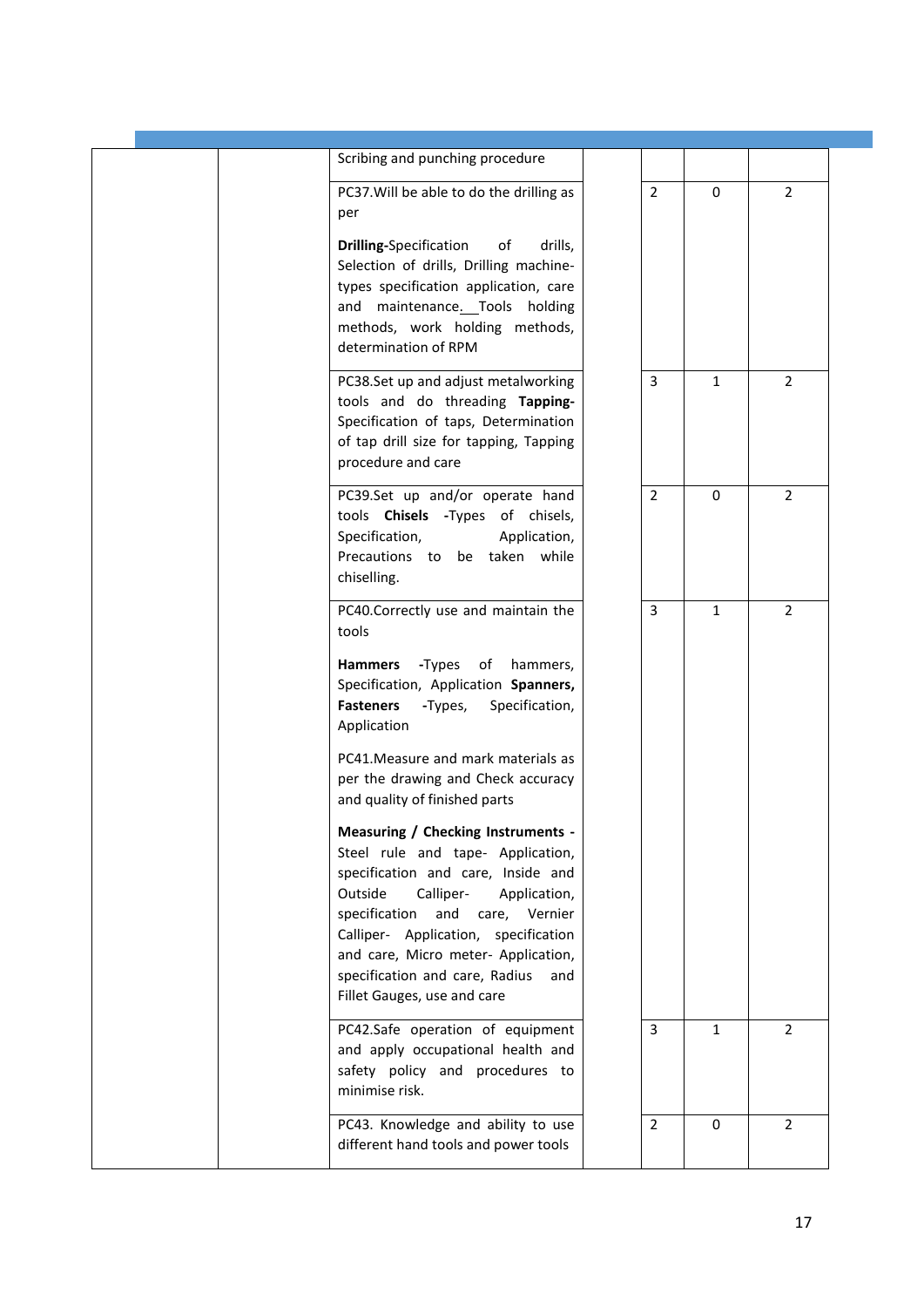|                                                                  |                           | Total.                                                                                                                                                          |     | 100            | 34             | 66             |
|------------------------------------------------------------------|---------------------------|-----------------------------------------------------------------------------------------------------------------------------------------------------------------|-----|----------------|----------------|----------------|
|                                                                  |                           |                                                                                                                                                                 |     |                |                |                |
| HYC/N 9102<br><b>Welding using</b><br><b>Manual Metal</b><br>Arc | Element                   | PC1. work safely at all times,<br>complying with health and safety<br>legislation, regulations and other<br>relevant guidelines                                 | 100 | 3              | $\mathbf{1}$   | $\overline{2}$ |
| welding/Shielded<br>metal arc<br>welding                         |                           | PC2. adhere to procedures or<br>systems in place for health and<br>safety,<br>protective<br>persona<br>equipment (PPE) and other relevant<br>safety regulations |     | $\overline{2}$ | $\mathbf{1}$   | $\mathbf{1}$   |
|                                                                  |                           | PC3. check the condition of, welding<br>leads, earthling arrangements and<br>electrode holder                                                                   |     | $\overline{2}$ | $\Omega$       | $\overline{2}$ |
|                                                                  |                           | PC4. report any faults or potential<br>hazards to appropriate authority                                                                                         |     | $\overline{2}$ | $\Omega$       | $\overline{2}$ |
|                                                                  |                           | PC5. follow fume extraction safety<br>procedures                                                                                                                |     | $\overline{2}$ | $\mathbf 0$    | $\overline{2}$ |
|                                                                  | Welding<br><b>Process</b> | PC6. Explain different types of<br>welding                                                                                                                      |     | $\overline{2}$ | $\mathbf{1}$   | $\mathbf{1}$   |
|                                                                  |                           | PC7. Use specific terminology used<br>in the welding industry                                                                                                   |     | $\overline{2}$ | $\mathbf{1}$   | $\mathbf{1}$   |
|                                                                  |                           | The selection, use<br>PC8.<br>and<br>techniques of the various welding<br>process                                                                               |     | $\overline{2}$ | $\mathbf{1}$   | $\mathbf{1}$   |
|                                                                  |                           | PC9. The most Common Welding<br>Processes                                                                                                                       |     | $\overline{2}$ | $\overline{2}$ | 0              |
|                                                                  |                           | What are the different<br>PC10.<br><b>Welding Terminology</b>                                                                                                   |     | $\overline{2}$ | $\overline{2}$ | 0              |
|                                                                  | Welding<br>Equipment's    | PC11.Able to differentiate AC/DC<br>Machines                                                                                                                    |     | $\overline{2}$ | 0              | $\overline{2}$ |
|                                                                  |                           | PC12.Narrate<br>and<br>justify<br>the<br>advantages of DC machines                                                                                              |     | 2              | 1              | $\mathbf{1}$   |
|                                                                  |                           | PC13.Know how the specification of<br>DC machines are done                                                                                                      |     | $\overline{2}$ | $\overline{2}$ | 0              |
|                                                                  |                           | PC14.Ability to select the machine as<br>per job specification Practical Setup<br>the machine for welding                                                       |     | $\overline{2}$ | $\mathbf{1}$   | $\mathbf{1}$   |
|                                                                  |                           | PC15. What all Care and maintenance<br>of machine                                                                                                               |     | 3              | $\mathbf{1}$   | $\mathbf{1}$   |
|                                                                  |                           | PC16.Arc<br>welding<br>accessories<br>Electrode holder, Earth lamp welding<br>cables                                                                            |     | $\overline{2}$ | 0              | $\overline{2}$ |
|                                                                  |                           | PC17. The selection and use of safety<br>equipment related to specific or<br>dangerous tasks                                                                    |     | 3              | $\mathbf{1}$   | $\overline{2}$ |
|                                                                  |                           | PC18.Knowledge on components of<br>the Essential equipment required for<br>welding are:                                                                         |     | $\overline{2}$ | $\mathbf{1}$   | $\mathbf{1}$   |
|                                                                  | Welding                   | PC20.Ability to interpretation of                                                                                                                               |     | 4              | 1              | 3              |
|                                                                  | preparation               | welding / engineering drawings and<br>weld symbols welding procedure                                                                                            |     |                |                |                |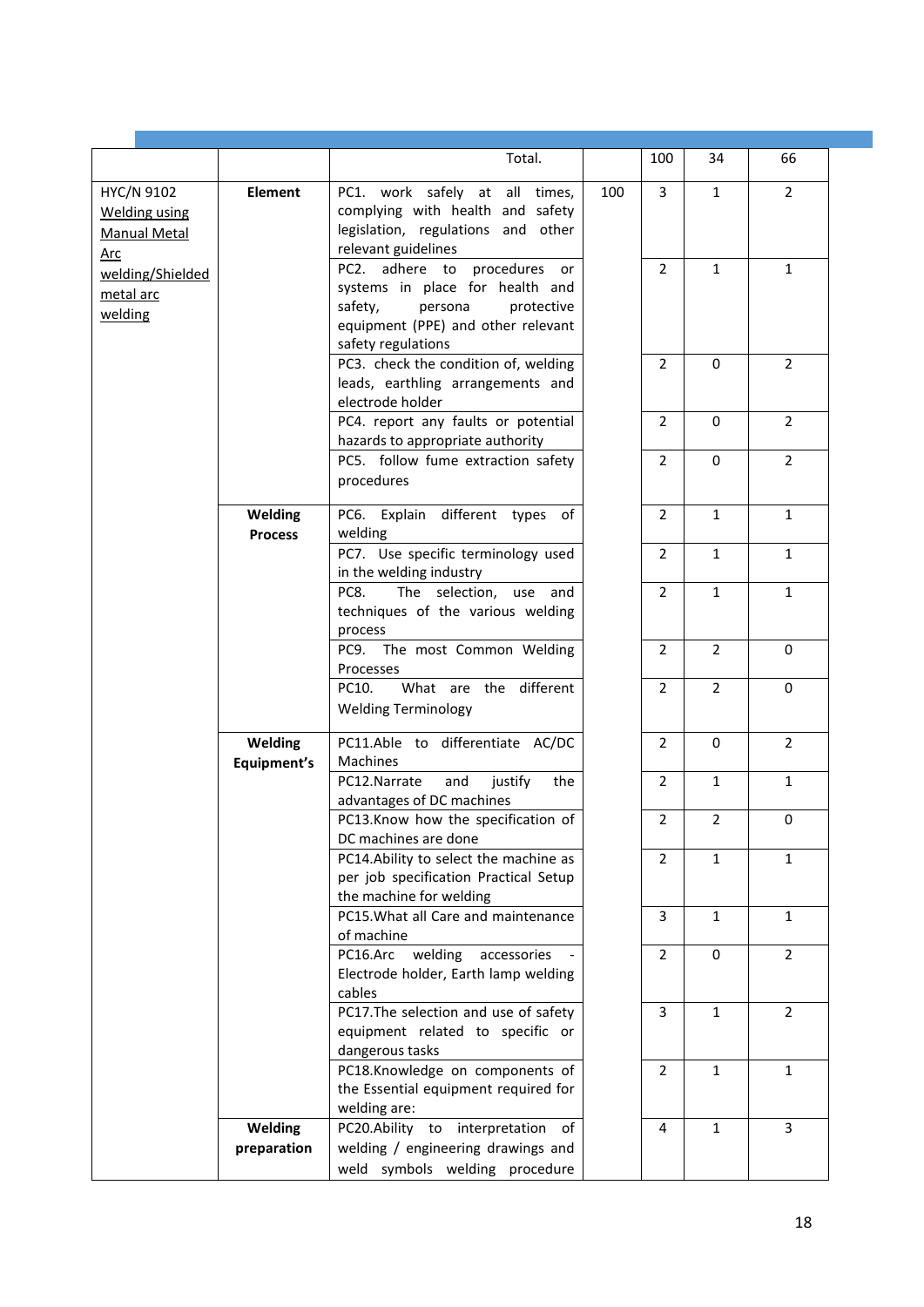|  | specifications and standard operating<br>procedures as given below-welding<br>process (ISO codes); parent metal                                               |                |              |              |  |
|--|---------------------------------------------------------------------------------------------------------------------------------------------------------------|----------------|--------------|--------------|--|
|  | consumables, pre-welding, joint<br>preparation (edge preparation,<br>assembly, pre-heat)                                                                      |                |              |              |  |
|  | welding parameters                                                                                                                                            |                |              |              |  |
|  | welding positions                                                                                                                                             |                |              |              |  |
|  | weld joints                                                                                                                                                   |                |              |              |  |
|  | electrode<br>sizes<br>for<br>joint<br>thicknesses                                                                                                             |                |              |              |  |
|  | electrode & covering                                                                                                                                          |                |              |              |  |
|  | electrical conditions required                                                                                                                                |                |              |              |  |
|  | electrode polarity                                                                                                                                            |                |              |              |  |
|  | welding<br>techniques(string/weave)                                                                                                                           |                |              |              |  |
|  | welding sequence heat input<br>control                                                                                                                        |                |              |              |  |
|  | bead length/travel speed                                                                                                                                      |                |              |              |  |
|  | preheat/ post heat                                                                                                                                            |                |              |              |  |
|  | inter pass run cleaning/back<br>gouging methods                                                                                                               |                |              |              |  |
|  | post welding activities                                                                                                                                       |                |              |              |  |
|  | post-weld heat treatment.                                                                                                                                     |                |              |              |  |
|  | PC21.Correct alignment of process<br>with material being used                                                                                                 | $\overline{2}$ | $\mathbf{1}$ | $\mathbf{1}$ |  |
|  | PC22. How surface contamination can<br>influence<br>the<br>finished<br>weld<br>characteristics                                                                | $\overline{2}$ | $\mathbf{1}$ | $\mathbf{1}$ |  |
|  | PC23. The correct machine settings to<br>be aligned to:                                                                                                       | 2              | $\mathbf{1}$ | $\mathbf{1}$ |  |
|  | PC24.Use<br>the<br>welding<br>correct<br>electrodes Types of electrodes<br>Specification of electrodes AWS<br>coding of electrodes Selection of<br>electrodes | $\overline{2}$ | $\mathbf{1}$ | $\mathbf{1}$ |  |
|  | PC25.The<br>characteristics<br>and<br>properties of filler materials                                                                                          | 2              | 1            | $\mathbf{1}$ |  |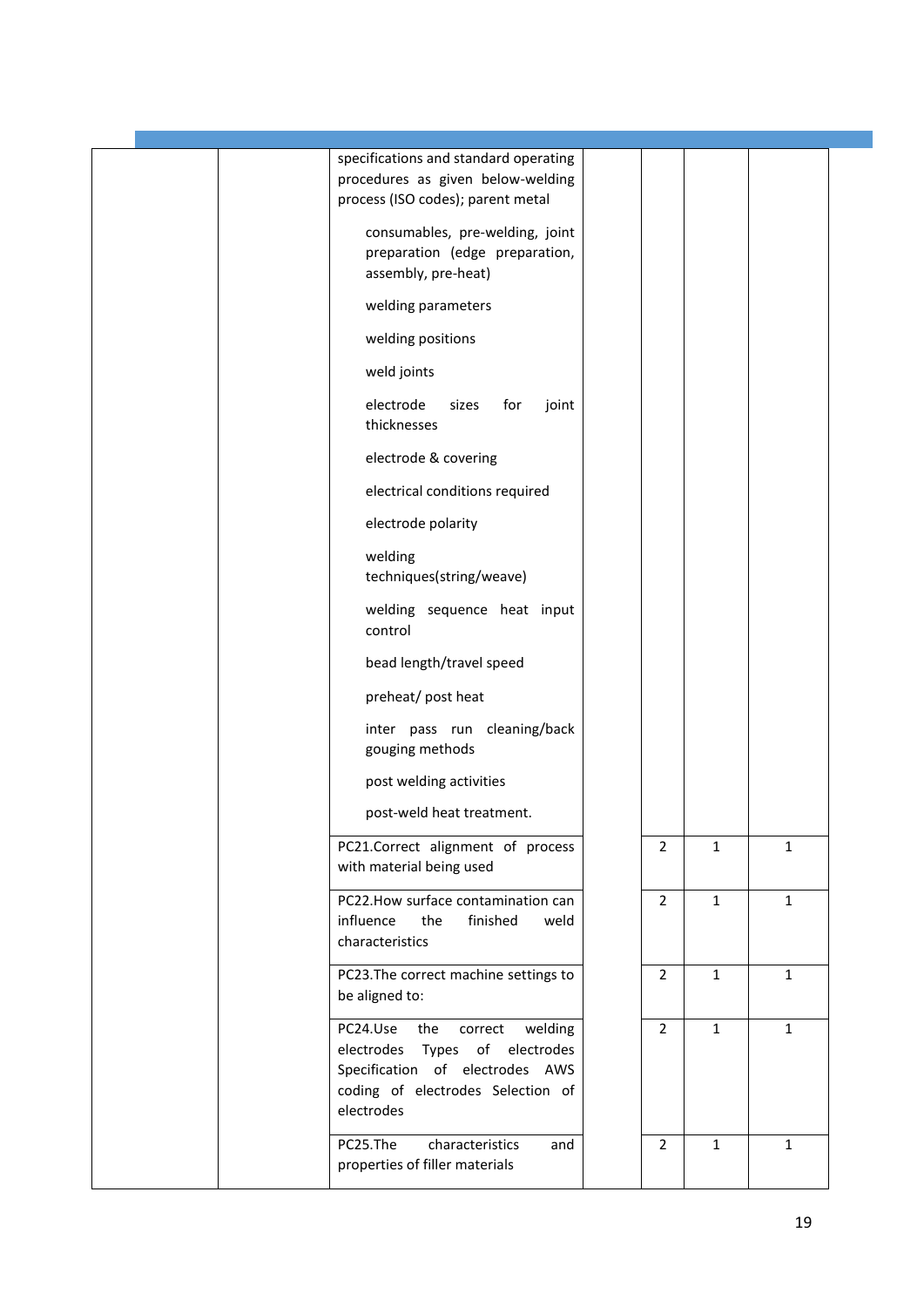|                       | PC26.The<br>methods<br>of<br>edge<br>preparation to align with<br>joint<br>profile, strength,<br>material<br>and<br>drawing specification                                                                                                                          | 2<br>1                         | $\mathbf{1}$ |  |
|-----------------------|--------------------------------------------------------------------------------------------------------------------------------------------------------------------------------------------------------------------------------------------------------------------|--------------------------------|--------------|--|
|                       | PC27.perform<br>for<br>measurements<br>preparation<br>joint<br>and<br>routine<br><b>MMAW</b>                                                                                                                                                                       | $\overline{2}$<br>$\mathbf{1}$ | $\mathbf{1}$ |  |
|                       | prepare the materials and joint in<br>readiness for welding, made rust<br>free, cleaned - free from scaling,<br>paint, oil/grease; made dry and free<br>from moisture, edges to be welded<br>prepared as per job requirement -<br>such as flat, square or bevelled | $\overline{2}$<br>$\mathbf{1}$ | $\mathbf{1}$ |  |
|                       | PC28.use manual metal-arc welding<br>and related equipment to include<br>alternating<br>(AC)<br>current<br>equipment<br>direct current (DC) equipment                                                                                                              | $\overline{2}$<br>$\mathbf{1}$ | $\mathbf{1}$ |  |
|                       | PC29.report any faults or problem to<br>appropriate authority                                                                                                                                                                                                      | $\mathbf{1}$<br>$\overline{2}$ | $\mathbf{1}$ |  |
| <b>Carrying out</b>   | PC30. strike and maintain a stable arc                                                                                                                                                                                                                             | $\overline{2}$<br>$\mathbf{1}$ | $\mathbf{1}$ |  |
| welding<br>operations | PC31. stop and properly re-start arcs<br>to avoid welding defects (scratch<br>start, tapping techniques)                                                                                                                                                           | $\mathbf{1}$<br>$\overline{2}$ | $\mathbf{1}$ |  |
|                       | PC32 maintain constant puddle by<br>using appropriate travel speed                                                                                                                                                                                                 | $\mathbf{1}$<br>$\overline{2}$ | $\mathbf{1}$ |  |
|                       | PC33.<br>maintain<br>bead<br>proper<br>with<br>sequence<br>respect<br>to<br>groove/fillet<br>configurations<br>and<br>positions                                                                                                                                    | $\overline{2}$<br>$\mathbf{1}$ | $\mathbf{1}$ |  |
|                       | PC34. remove slag in an appropriate<br>manner (eg. wire brush, hammer,<br>etc.)                                                                                                                                                                                    | $\overline{2}$<br>$\mathbf{1}$ | $\mathbf{1}$ |  |
|                       | PC35. produce welded joints to the<br>specified quality, dimensions and<br>profile                                                                                                                                                                                 | $\overline{2}$<br>$\mathbf{1}$ | $\mathbf{1}$ |  |
|                       | PC36. produce fillet and grove<br>joints in 1F/1G, 2F/2G and 3F/3G<br>welding positions as per the WPS<br>specified using single or multi-run<br>welds                                                                                                             | $\mathbf{1}$<br>$\overline{2}$ | $\mathbf{1}$ |  |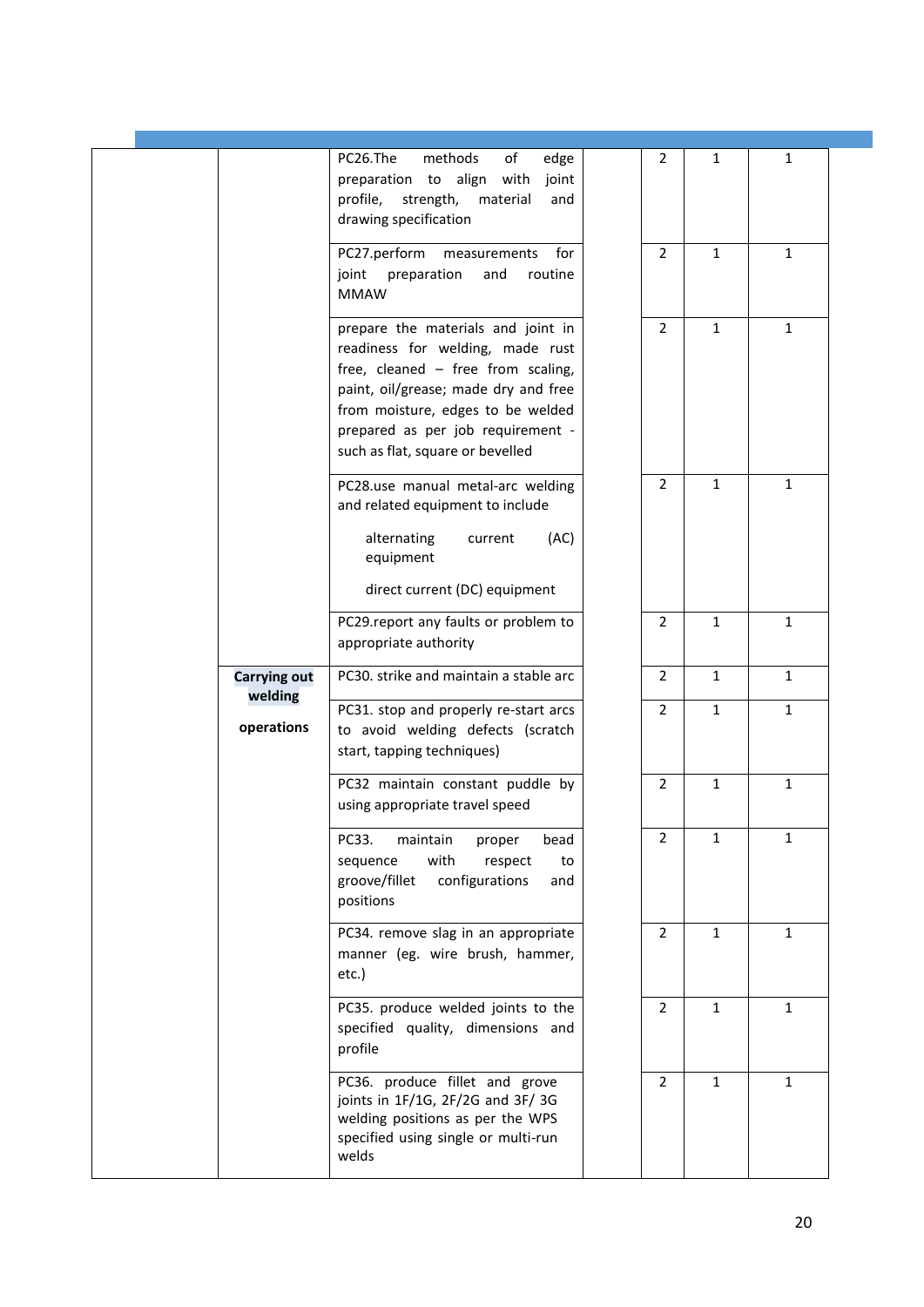|                                                                            |                               | PC37. deal promptly and effectively<br>with problems within their control,<br>and seek help and guidance from the<br>people if they have<br>relevant<br>problems that they cannot resolve |     | 2              | $\mathbf{1}$   | $\mathbf{1}$   |
|----------------------------------------------------------------------------|-------------------------------|-------------------------------------------------------------------------------------------------------------------------------------------------------------------------------------------|-----|----------------|----------------|----------------|
|                                                                            |                               | PC38. produce joints on carbon and<br>low alloy steel materials using<br>various methods: drag, weave,<br>whip                                                                            |     | $\overline{2}$ | $\mathbf{1}$   | $\mathbf{1}$   |
|                                                                            |                               | PC39. shut down and make<br>safe the welding equipment<br>on completion of the welding<br>activities                                                                                      |     |                |                |                |
|                                                                            | <b>Testing for</b><br>quality | PC40. measure and check that all<br>dimensional and geometrical aspects<br>of the weld are as per instructions                                                                            |     | 4              | $\mathbf{1}$   | $\mathbf{3}$   |
|                                                                            |                               | PC41. check that the welded joint<br>conforms to the instructions<br>given, by checking various quality<br>parameters by visual inspection                                                |     | 4              | $\mathbf{1}$   | $\overline{3}$ |
|                                                                            |                               | PC42. identify various weld defects<br>using visual inspection                                                                                                                            |     | 4              | $\mathbf{1}$   | $\overline{3}$ |
|                                                                            |                               | PC43. Detect and report surface<br>imperfections<br>appropriate<br>to<br>authority                                                                                                        |     | 4              | $\mathbf{1}$   | 3              |
|                                                                            |                               | PC44. deal with defects in welding as<br>per instructions given                                                                                                                           |     | 4              | $\mathbf{1}$   | 3              |
|                                                                            |                               | <b>TOTAL</b>                                                                                                                                                                              |     | 100            | 41             | 59             |
|                                                                            |                               |                                                                                                                                                                                           |     |                |                |                |
| HYC/N 9103<br>Manually (semi-<br>automatic)<br>welding joints<br>using the | <b>Work Safely</b>            | PC1.work<br>safely at<br>all<br>times,<br>complying with health and safety<br>legislation, regulations and other<br>relevant guidelines                                                   | 100 | 5              | $\overline{2}$ | $\overline{3}$ |
| MIG/MAG                                                                    |                               | PC2.adhere to procedures or systems<br>in place for health and safety,<br>personal protective equipment (PPE)<br>and other relevant safety regulations<br>for MIG/MAG welding operations  |     | 5              | $\overline{2}$ | $\overline{3}$ |
|                                                                            |                               |                                                                                                                                                                                           |     |                |                |                |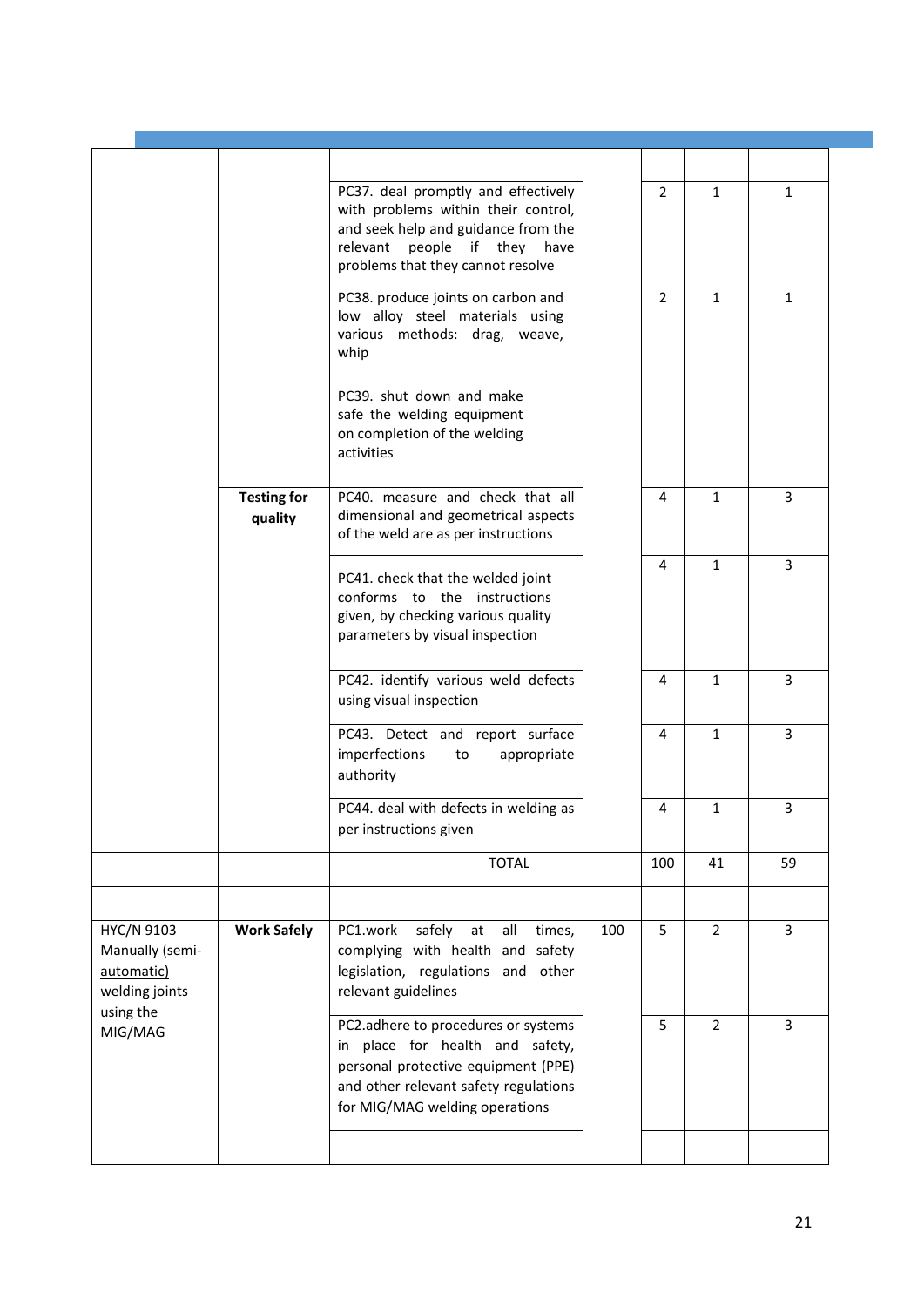|                               | PC3.check the condition of welding<br>leads, gas connection arrangements,<br>earthing arrangements and electrode<br>holder                               | 3              | 1              | 2              |  |
|-------------------------------|----------------------------------------------------------------------------------------------------------------------------------------------------------|----------------|----------------|----------------|--|
|                               | PC4.report any faults or potential<br>hazards to appropriate authority                                                                                   | 3              | $\mathbf{1}$   | $\overline{2}$ |  |
| <b>Prepare for</b><br>welding | PC5.interpret weld procedure data<br>sheets specifications, PQR and WPS                                                                                  | $\overline{3}$ | $\mathbf{1}$   | $\overline{2}$ |  |
| operations                    |                                                                                                                                                          |                |                |                |  |
|                               | PC6.select welding machines such as<br>inverters, rectifiers and generators,<br>according to the task                                                    | 3              | 1              | $\overline{2}$ |  |
|                               | PC7. select electrodes according to<br>classification and specifications PC8.<br>prepare the materials and joint in<br>readiness for welding             | 4              | $\overline{2}$ | $\overline{2}$ |  |
|                               | PC9.check the condition of, and<br>correctly<br>connect,<br>welding<br>leads/cables, hoses, shielding gas<br>supply<br>feed<br>and<br>wire<br>mechanisms | 4              | $\overline{2}$ | $\overline{2}$ |  |
|                               | PC10.prepare the welding equipment<br>for a range of given applications<br>Welding equipment: rectifier                                                  | 3              | $\mathbf{1}$   | $\overline{2}$ |  |
|                               | PC12.plan the welding activities<br>before they start them effectively<br>efficiently<br>for<br>achieving<br>and<br>specifications as per WPS            | 4              | $\overline{2}$ | $\overline{2}$ |  |
|                               | PC13. clean wire feeder and torch tip                                                                                                                    | 3              | 1              | 2              |  |
|                               | PC14.<br>torches<br>connect<br>and<br>components                                                                                                         | 3              | $\mathbf{1}$   | $\overline{2}$ |  |
|                               | PC15. connect and adjust regulators<br>and flow meters to cylinders                                                                                      | 3              | $\mathbf{1}$   | $\overline{2}$ |  |
|                               | PC16. adjust wire feed rate and read<br>and set current as required                                                                                      | $\mathbf{3}$   | $\mathbf{1}$   | $\overline{2}$ |  |
|                               | PC17.set other welding parameters<br>(eg. voltage, slope of current versus<br>voltage curve where required)                                              | $\overline{4}$ | $\overline{2}$ | $\overline{2}$ |  |
|                               | PC18. choose appropriate mode of<br>metal transfer                                                                                                       | 3              | $\mathbf{1}$   | $\overline{2}$ |  |
|                               | PC19. set pre-purge with shielding<br>gas as required                                                                                                    | $\overline{3}$ | $\mathbf{1}$   | $\overline{2}$ |  |
|                               | PC20. set and verify gas flow rates                                                                                                                      | 3              | $\mathbf{1}$   | $\overline{2}$ |  |
|                               | PC21. prepare and support the joint,<br>using the appropriate methods                                                                                    | 3              | $\mathbf{1}$   | $\overline{2}$ |  |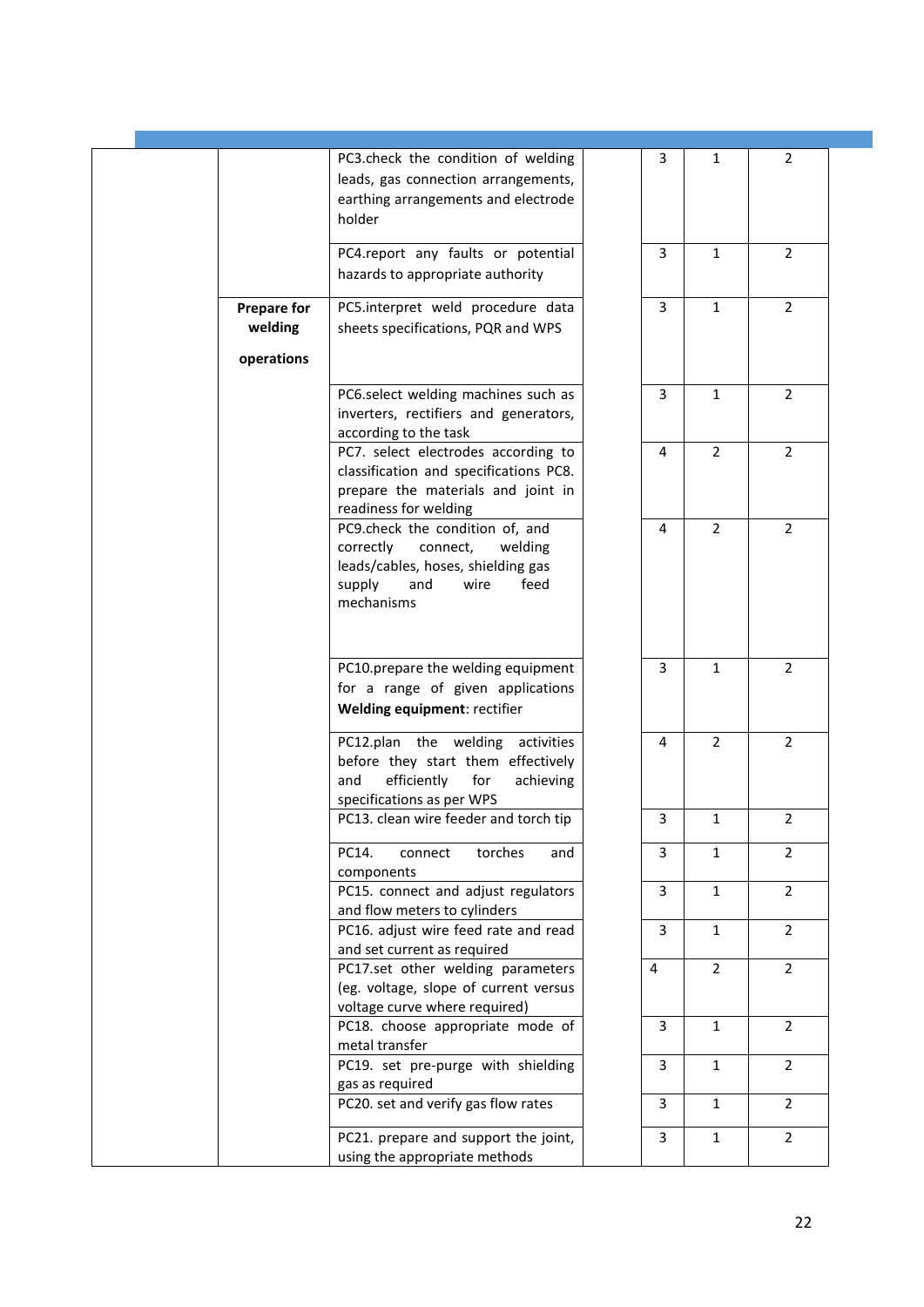|                                    | PC22.tack<br>weld<br>the<br>joint<br>at<br>appropriate intervals, and check the<br>joint for accuracy before final<br>welding                                                                                                                                                                           | 3   | 1              | 2              |
|------------------------------------|---------------------------------------------------------------------------------------------------------------------------------------------------------------------------------------------------------------------------------------------------------------------------------------------------------|-----|----------------|----------------|
| Carry out<br>welding<br>operations | PC23.use<br>manual<br>welding<br>and<br>related equipment, to carry out<br>MIG/MAG welding processes                                                                                                                                                                                                    | 3   | $\mathbf{1}$   | $\overline{2}$ |
|                                    |                                                                                                                                                                                                                                                                                                         |     |                |                |
|                                    | PC24.perform<br>MIG/MAG<br>welding<br>operations using various<br>welding<br>techniques<br>welding<br>to<br>meet<br>specification<br>procedure<br>requirements                                                                                                                                          | 5   | $\overline{2}$ | $\overline{3}$ |
|                                    | PC25. adjust wire stick-out as per<br>requirement                                                                                                                                                                                                                                                       | 3   | 1              | $\overline{2}$ |
|                                    | welding<br>PC26.use<br>consumables<br>appropriate to the material and<br>application to DC current types                                                                                                                                                                                                | 3   | $\mathbf{1}$   | $\overline{2}$ |
| Post welding                       | PC35. assist in preparation for non-                                                                                                                                                                                                                                                                    | 4   | $\overline{2}$ | $\overline{2}$ |
| activities                         | destructive testing of the welds, for a<br>range of tests Non-destructive tests                                                                                                                                                                                                                         |     |                |                |
|                                    | (NDT):<br>dye<br>penetrant<br>(DPT),<br>fluorescent<br>(FPT),<br>penetrant<br>magnetic particle (MPT)                                                                                                                                                                                                   |     |                |                |
|                                    | PC36. prepare for destructive tests<br>on weld specimens for fillet, butt and<br>corner Destructive tests (DT): macro<br>examination, nick break test, bend<br>tests (such as face, root or side, as<br>mechanical<br>appropriate),<br>(peel,<br>tensile and shear, fatigue, impact<br>tests), chemical | 4   | $\overline{2}$ | $\overline{2}$ |
|                                    | PC37. shut down and make safe the<br>welding equipment on completion of<br>the welding activities                                                                                                                                                                                                       | 4   | $\overline{2}$ | $\overline{2}$ |
|                                    | follow<br>established<br>PC38.<br>the<br>organisational process for dealing<br>with the welded pieces including<br>handover,<br>safety<br>storage,<br>and<br>security, record keeping, etc.                                                                                                             | 4   | $\overline{2}$ | $\overline{2}$ |
|                                    |                                                                                                                                                                                                                                                                                                         | 100 | 40             | 60             |
|                                    |                                                                                                                                                                                                                                                                                                         |     |                |                |
|                                    |                                                                                                                                                                                                                                                                                                         |     |                |                |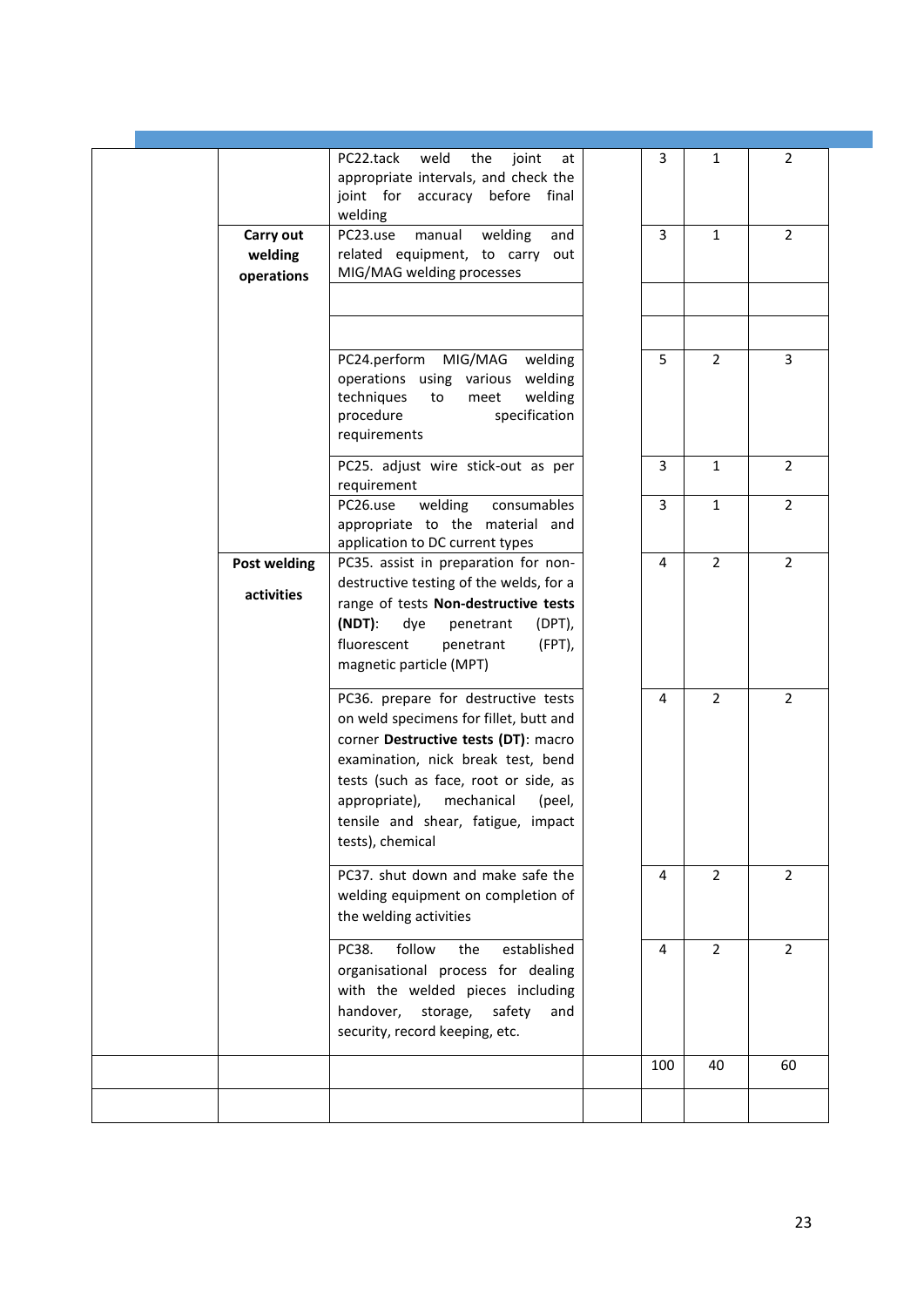| HYC/N 9104     | <b>Work Safely</b> | PC1.work<br>safely<br>at<br>all<br>times,                                    | 100 | 2              | 1            | 1              |  |
|----------------|--------------------|------------------------------------------------------------------------------|-----|----------------|--------------|----------------|--|
| Manually       |                    | complying with health and safety                                             |     |                |              |                |  |
| welding joints |                    | legislation, regulations and other                                           |     |                |              |                |  |
| using the TIG  |                    | relevant guidelines                                                          |     |                |              |                |  |
| (GTAW) Process |                    | PC2.adhere to procedures or systems                                          |     | $\overline{2}$ | $\mathbf{1}$ | $\mathbf{1}$   |  |
|                |                    | in place for health and safety,<br>personal protective equipment (PPE)       |     |                |              |                |  |
|                |                    | and other relevant safety regulations                                        |     |                |              |                |  |
|                |                    | for TIG                                                                      |     |                |              |                |  |
|                |                    | welding operations                                                           |     |                |              |                |  |
|                |                    | PC3.check the condition of welding                                           |     | 2              | $\mathbf{1}$ | $\mathbf{1}$   |  |
|                |                    | leads, gas connection arrangements,<br>earthing arrangements and electrode   |     |                |              |                |  |
|                |                    | holder                                                                       |     |                |              |                |  |
|                |                    | PC4.report any faults or potential                                           |     | $\overline{2}$ | 0            | $\overline{2}$ |  |
|                |                    | hazards to appropriate authority                                             |     |                |              |                |  |
|                |                    | PC5.interpret weld procedure data                                            |     | $\overline{2}$ | $\mathbf{1}$ | $\mathbf{1}$   |  |
|                |                    | sheets specifications Interpreting the                                       |     |                |              |                |  |
|                |                    | WPS: welding process (ISO Codes);                                            |     |                |              |                |  |
|                |                    | parent metal; consumables; pre-<br>welding joint preparation                 |     |                |              |                |  |
|                |                    |                                                                              |     |                |              |                |  |
|                |                    |                                                                              |     |                |              |                |  |
|                |                    | PC6.select welding machines e.g.                                             |     | 2              | 1            | $\mathbf{1}$   |  |
|                |                    | transformer,<br>inverters<br>$(AC/DC)$ ,                                     |     |                |              |                |  |
|                |                    | rectifiers and generators, according<br>to the materials and task            |     |                |              |                |  |
|                |                    | PC7.select proper welding torch and                                          |     | 2              | 1            | $\mathbf{1}$   |  |
|                |                    | tungsten electrode that meet the job                                         |     |                |              |                |  |
|                |                    | requirement<br>and<br>specification<br><b>Selection</b><br>and<br>of         |     |                |              |                |  |
|                |                    | preparation<br>tungsten electrode:                                           |     |                |              |                |  |
|                |                    | PC8.obtain filler wire according to                                          |     | 2              | $\mathbf{1}$ |                |  |
|                |                    | specifications                                                               |     |                |              |                |  |
|                |                    | PC9.prepare for the TIG welding                                              |     | $\overline{2}$ | $\mathbf{1}$ | $\mathbf{1}$   |  |
|                |                    | process                                                                      |     |                |              |                |  |
|                |                    | PC10. prepare the materials and joint                                        |     | $\overline{2}$ | $\mathbf{1}$ | $\mathbf{1}$   |  |
|                |                    | in readiness for welding                                                     |     |                |              |                |  |
|                |                    | PC11.select tungsten electrode by                                            |     | $\overline{2}$ | $\mathbf{1}$ | $\mathbf{1}$   |  |
|                |                    | the colour of the tip according to                                           |     |                |              |                |  |
|                |                    | base metal, and correct diameter<br>PC12. select and fit the welding         |     | $\overline{2}$ | $\mathbf{1}$ | $\mathbf{1}$   |  |
|                |                    | shielding gases for a range of given                                         |     |                |              |                |  |
|                |                    | applications                                                                 |     |                |              |                |  |
|                |                    | PC13. plan the welding activities                                            |     | $\overline{2}$ | $\mathbf{1}$ | $\mathbf{1}$   |  |
|                |                    | before they start them effectively<br>efficiently<br>for<br>and<br>achieving |     |                |              |                |  |
|                |                    | specifications as per WPS Checking                                           |     |                |              |                |  |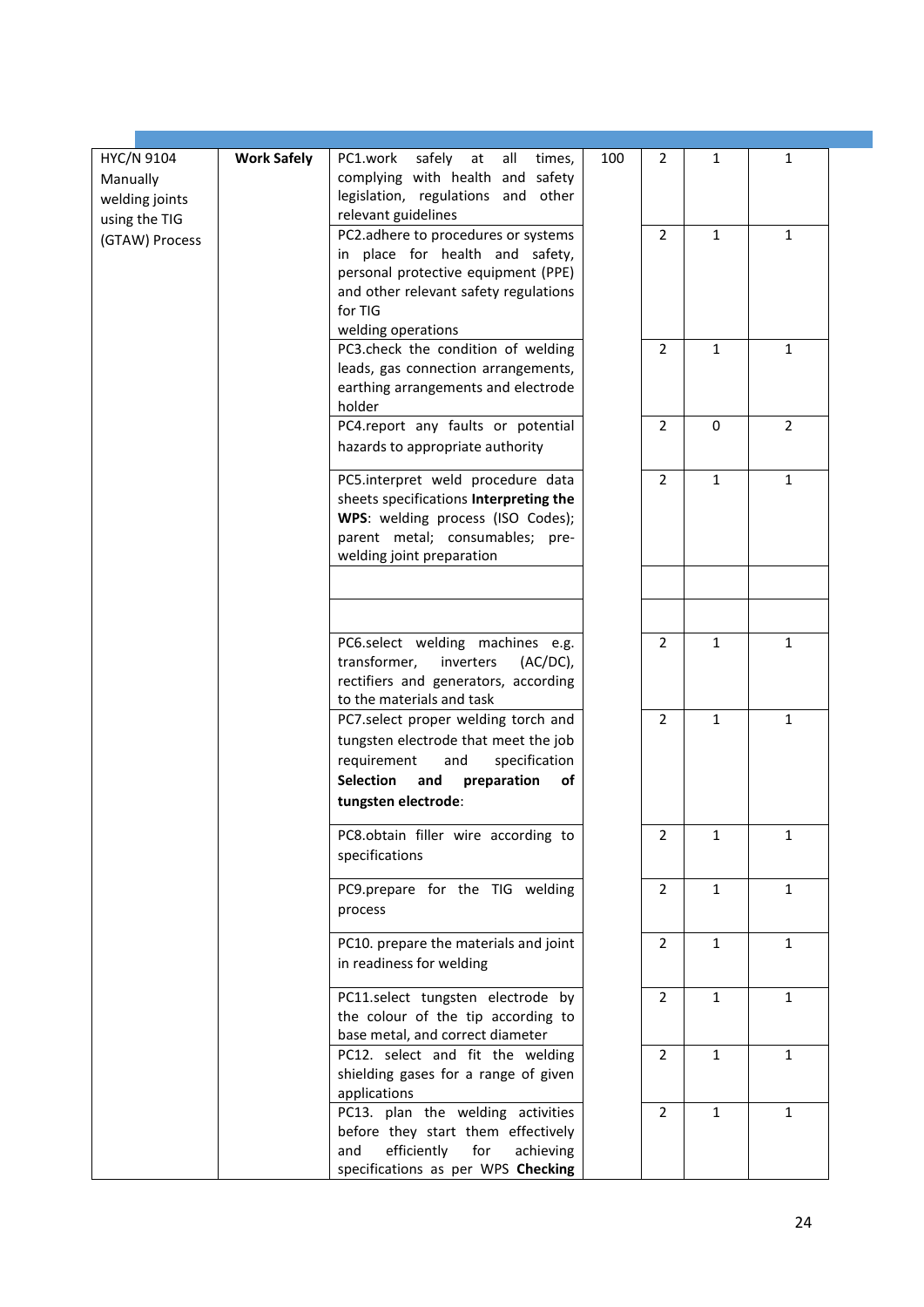|                                    | activities: correct set-up of the joint;<br>proper<br>condition<br>electrical<br>of<br>connections; welding return and<br>earthing arrangements; operating<br>parameters                                       |                |              |              |  |
|------------------------------------|----------------------------------------------------------------------------------------------------------------------------------------------------------------------------------------------------------------|----------------|--------------|--------------|--|
|                                    | PC14. connect torches and the<br>components Torch components:<br>cables, water carrying tubes, ceramic<br>nozzle, collet, collet holder, gas lens,<br>Teflon washers, Bakelite cap, ceramic<br>shields/nozzles | $\overline{2}$ | $\mathbf{1}$ | $\mathbf{1}$ |  |
|                                    | PC15. connect and adjust regulators<br>and flow meters to cylinders                                                                                                                                            | $\overline{2}$ | $\mathbf{1}$ | $\mathbf{1}$ |  |
|                                    | PC16. read, set and adjust current<br>(amperage) as required                                                                                                                                                   | 2              | $\mathbf{1}$ | $\mathbf{1}$ |  |
|                                    | PC17. set pre-purge with shielding<br>gas as required                                                                                                                                                          | $\overline{2}$ | $\mathbf{1}$ | $\mathbf{1}$ |  |
|                                    | PC18.<br>tungsten<br>prepare<br>by<br>sharpening or balling it to desired tip<br>shape                                                                                                                         | $\overline{2}$ | $\mathbf{1}$ | $\mathbf{1}$ |  |
|                                    | PC19. set and verify gas flow rates                                                                                                                                                                            | 2              | 1            | $\mathbf{1}$ |  |
|                                    | PC20. prepare and support the joint,<br>using the appropriate methods                                                                                                                                          | $\overline{2}$ | $\mathbf{1}$ | $\mathbf{1}$ |  |
|                                    | weld<br>PC21.tack<br>the<br>joint<br>at<br>appropriate intervals, and check the<br>joint for accuracy before final<br>welding                                                                                  | $\overline{2}$ | 1            | $\mathbf{1}$ |  |
|                                    | PC22. obtain clearance from quality<br>control for weld joint before welding                                                                                                                                   | 2              | 1            | $\mathbf{1}$ |  |
|                                    | PC23. match feed and travel speed as<br>required                                                                                                                                                               | $\overline{2}$ | $\mathbf{1}$ | $\mathbf{1}$ |  |
| Carry out<br>welding<br>operations | PC24.<br>perform<br>TIG<br>welding<br>operations using appropriate welding<br>techniques to meet welding<br>procedure pacification requirements                                                                | 2              | 1            | $\mathbf{1}$ |  |
|                                    | PC25. use correct technique for<br>starting the arc (using HF (high<br>frequency)<br>unit,<br>scratching<br>the<br>electrode on the job material, lifting<br>the electrode immediately                         | $\overline{2}$ | $\mathbf{1}$ | $\mathbf{1}$ |  |
|                                    | PC26. use correct angle of torch and<br>filler wire                                                                                                                                                            | 2              | 1            | 1            |  |
|                                    | PC27. weld the joint to the specified<br>quality, dimensions and profile                                                                                                                                       | $\overline{2}$ | $\mathbf{1}$ | $\mathbf{1}$ |  |
|                                    | PC28. use manual welding and<br>related equipment, to carry out TIG<br>welding processes                                                                                                                       | 2              | $\mathbf{1}$ | $\mathbf{1}$ |  |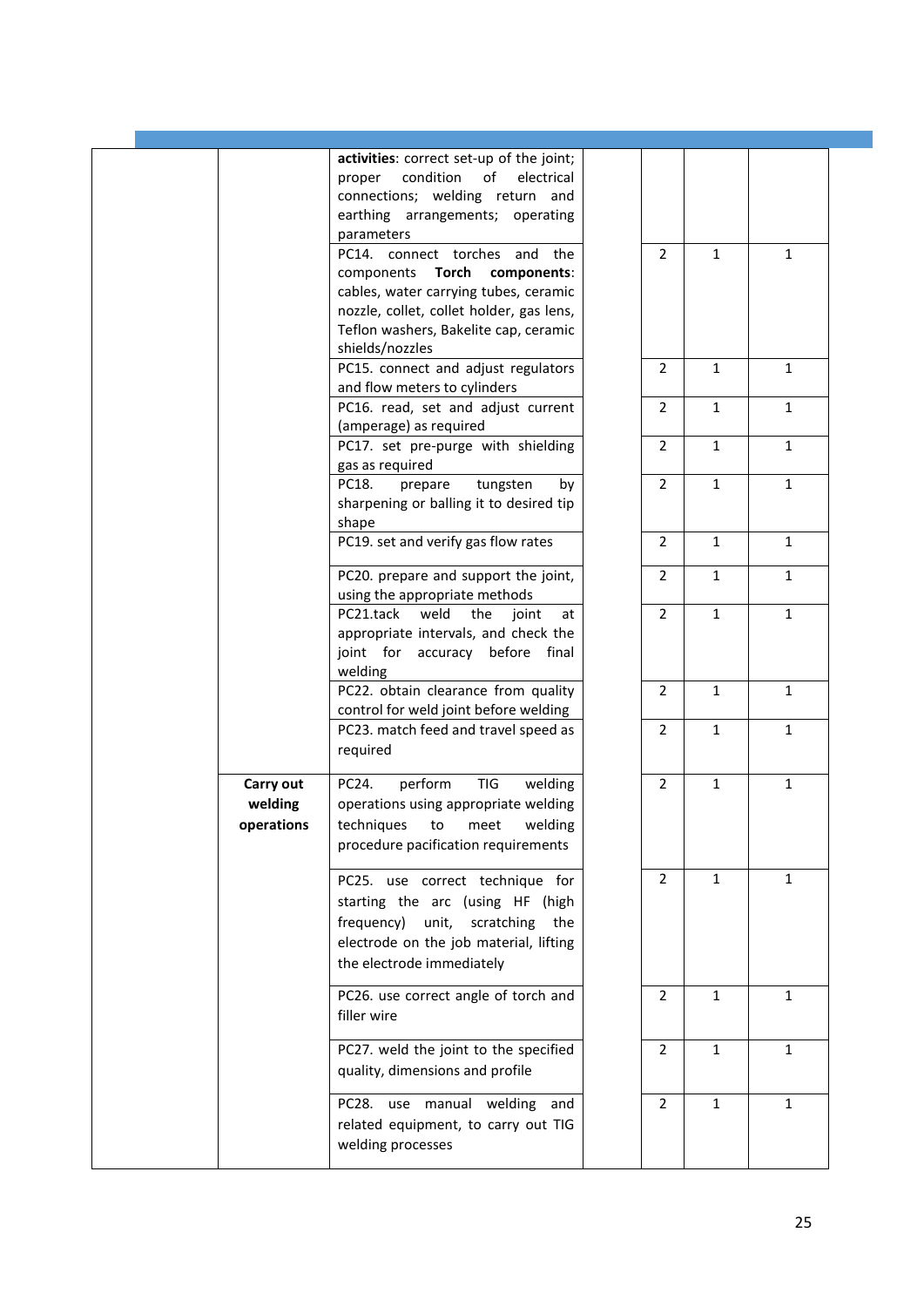|                            | PC29. use welding consumables<br>appropriate to the material and<br>application, to                                                                                                                                                                                                                                                                                     | 2              | $\mathbf{1}$ | 1            |  |
|----------------------------|-------------------------------------------------------------------------------------------------------------------------------------------------------------------------------------------------------------------------------------------------------------------------------------------------------------------------------------------------------------------------|----------------|--------------|--------------|--|
|                            | include AC current types and DC<br>current types                                                                                                                                                                                                                                                                                                                        |                |              |              |  |
|                            | PC30. produce joints of the required<br>quality and of specified dimensional<br>accuracy                                                                                                                                                                                                                                                                                | 2              | $\mathbf{1}$ | $\mathbf{1}$ |  |
|                            | PC31. use both methods to produce<br>the various joints a) with filler wire b)<br>without filler wire (autogenously)                                                                                                                                                                                                                                                    | $\overline{2}$ | $\mathbf{1}$ | $\mathbf{1}$ |  |
|                            | PC32. produce joints from various<br>materials<br>different<br>forms<br>in<br>Materials: ferrous: carbon steel,<br>stainless steel (all grades); non-<br>ferrous: aluminium and aluminium<br>alloys; nickel and nickel alloys;<br>titanium; copper and copper alloys                                                                                                    | $\overline{2}$ | $\mathbf{1}$ | $\mathbf{1}$ |  |
|                            | PC33. weld joints in good access<br>situations, in select positions                                                                                                                                                                                                                                                                                                     | 2              | $\mathbf{1}$ | $\mathbf{1}$ |  |
|                            | PC34. shut down and make safe the<br>welding equipment on completion of<br>the welding activities                                                                                                                                                                                                                                                                       | $\overline{2}$ | $\mathbf{1}$ | $\mathbf{1}$ |  |
|                            | PC35. make sure that the work area<br>is maintained and left in a safe and<br>tidy                                                                                                                                                                                                                                                                                      | $\overline{2}$ | $\mathbf{1}$ | $\mathbf{1}$ |  |
| <b>Test for</b><br>quality | PC36.use appropriate methods and<br>equipment to check the quality, and<br>that all dimensional and geometrical<br>aspects of the weld are to the<br>specification                                                                                                                                                                                                      | $\overline{2}$ | $\mathbf{1}$ | $\mathbf{1}$ |  |
|                            | PC37. check that the welded joint<br>conforms to the specification, by<br>checking various quality parameters<br>using visual inspection Quality<br>parameters: dimensional accuracy;<br>alignment/squareness;<br>size<br>and<br>profile of weld; visual defects;<br>NDT/DT tested defects                                                                              | 3              | $\mathbf{1}$ | $\mathbf{1}$ |  |
|                            | PC38. identify various weld defects<br>Types of weld defects: lack of<br>continuity of the weld; uneven and<br>irregular<br>ripple formation, incorrect weld size<br>or profile, undercutting, overlap,<br>inclusions, porosity, internal cracks,<br>surface cracks, lack of fusion, lack of<br>penetration, welding spatter, gouges,<br>stray arc strikes, sharp edges | $\overline{2}$ | $\mathbf{1}$ | $\mathbf{1}$ |  |
|                            | PC39. detect surface imperfections<br>and deal with them appropriately                                                                                                                                                                                                                                                                                                  | 2              | 1            | $\mathbf{1}$ |  |
|                            | PC40. carry out LPT tests to assess<br>fine defect open to the surface not                                                                                                                                                                                                                                                                                              | $\overline{2}$ | 1            | $\mathbf{1}$ |  |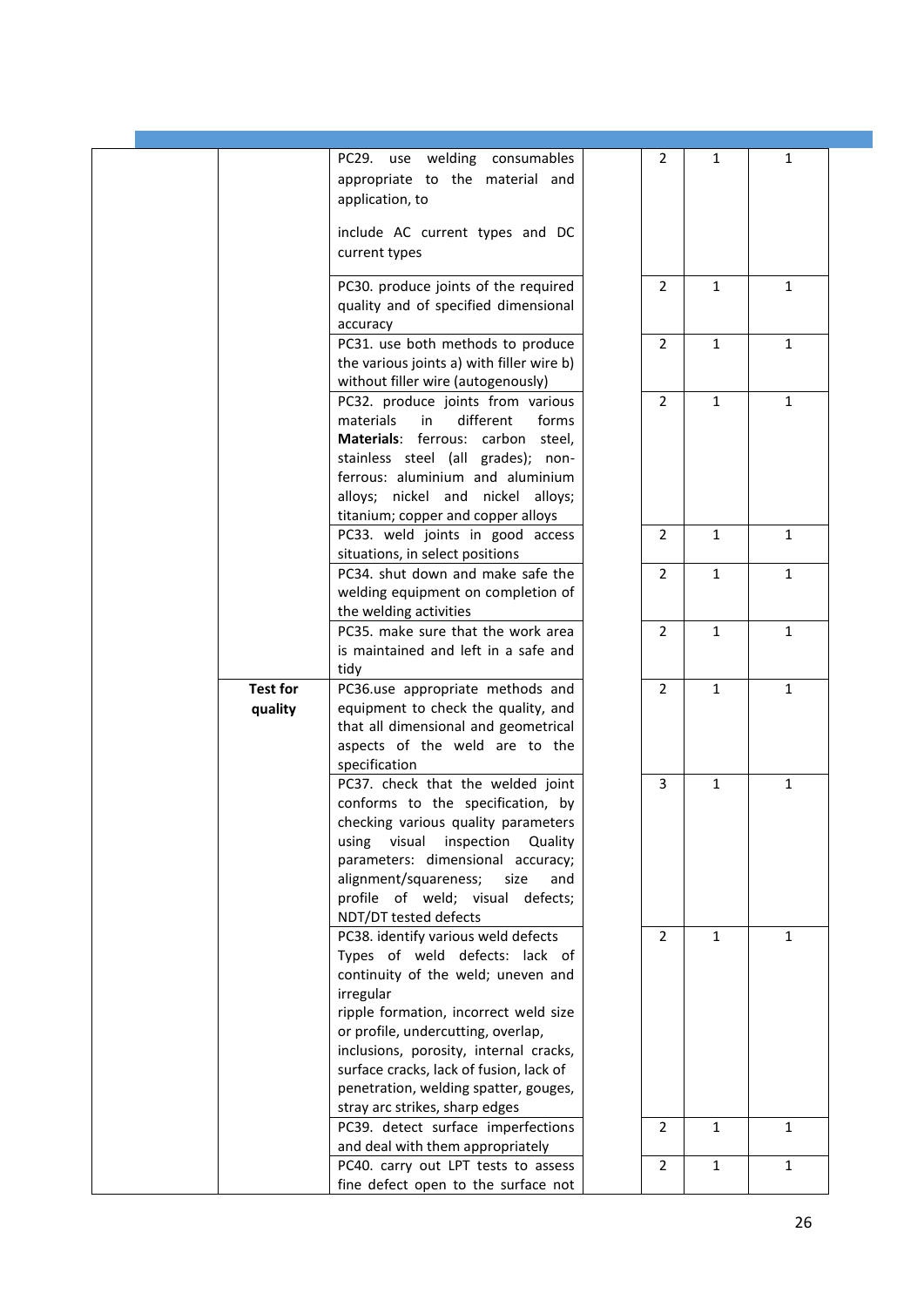|                      | detected by visual inspection (VT)       |                |              |                |
|----------------------|------------------------------------------|----------------|--------------|----------------|
| <b>Post welding</b>  | PC41. assist in preparation for non-     | $\overline{2}$ | $\mathbf{1}$ | $\mathbf{1}$   |
|                      | destructive testing of the welds for a   |                |              |                |
| activities           | range of Tests Non-destructive tests     |                |              |                |
|                      | (NDT): visual inspection, leak test:     |                |              |                |
|                      | dye penetrant (DPT), fluorescent         |                |              |                |
|                      | penetrant (FPT); magnetic particle       |                |              |                |
|                      | (MPT); radiographic (RT); ultrasonic     |                |              |                |
|                      |                                          |                |              |                |
|                      | (UT)                                     |                |              |                |
|                      | PC42. prepare for destructive tests      | 3              | $\mathbf{1}$ | $\overline{2}$ |
|                      | on weld specimens for select tests       |                |              |                |
|                      | Destructive tests (DT): nick break       |                |              |                |
|                      | test; bend tests (such as face, root or  |                |              |                |
|                      | side, as appropriate); metallographic;   |                |              |                |
|                      | mechanical (peel, tensile and shear,     |                |              |                |
|                      | fatigue, impact tests); chemical         |                |              |                |
|                      | follow<br>PC43.<br>the<br>established    | 2              | $\mathbf{1}$ | $\mathbf{1}$   |
|                      | organisational process for dealing       |                |              |                |
|                      |                                          |                |              |                |
|                      | with the welded pieces including         |                |              |                |
|                      | handover,<br>storage,<br>safety<br>and   |                |              |                |
|                      | security, record keeping, etc.           |                |              |                |
| <b>Other related</b> | PC44. Ability do the following related   | 4              | 1            | 3              |
| operation            | operation                                |                |              |                |
|                      |                                          |                |              |                |
|                      | Oxy fuel Cutting-Type of gas its         |                |              |                |
|                      | property and application, Colour         |                |              |                |
|                      | coding of cylinder, Lighting of cutting  |                |              |                |
|                      | charger, controlling of gas, Selection   |                |              |                |
|                      |                                          |                |              |                |
|                      | of cutting nozzle, Introduction to       |                |              |                |
|                      | process                                  |                |              |                |
|                      | Manual Cutting-Safety on handling        |                |              |                |
|                      |                                          |                |              |                |
|                      | gas cylinders, setting up cylinders      |                |              |                |
|                      | and cutting torch, Regulators flash      |                |              |                |
|                      | back and back fire arrestors, Process    |                |              |                |
|                      | of cutting                               |                |              |                |
|                      |                                          |                |              |                |
|                      | Straight<br>cutting,<br>bevel<br>cutting |                |              |                |
|                      | <b>Machine</b><br>Cutting-PUG<br>cutting |                |              |                |
|                      |                                          |                |              |                |
|                      | machine and its parts and functions,     |                |              |                |
|                      | Setting<br>machine<br>and<br>machine     |                |              |                |
|                      | parameters, Straight, bevel and          |                |              |                |
|                      | circular cutting, Plasma Cutting-        |                |              |                |
|                      |                                          |                |              |                |
|                      | Equipment, precautions, parameters       |                |              |                |
|                      | process                                  |                |              |                |
|                      |                                          |                |              |                |
|                      | PC45.Ability to do pipe welding          | 4              | $\mathbf{1}$ | 3              |
|                      | following the practice: Types of pipe    |                |              |                |
|                      | welding,<br>Preparation<br>of<br>pipes,  |                |              |                |
|                      | Welding procedure in different           |                |              |                |
|                      |                                          |                |              |                |
|                      | position, Different welding processes    |                |              |                |
|                      | and<br>their<br>advantages<br>and        |                |              |                |
|                      | disadvantages.                           |                |              |                |
|                      |                                          |                |              |                |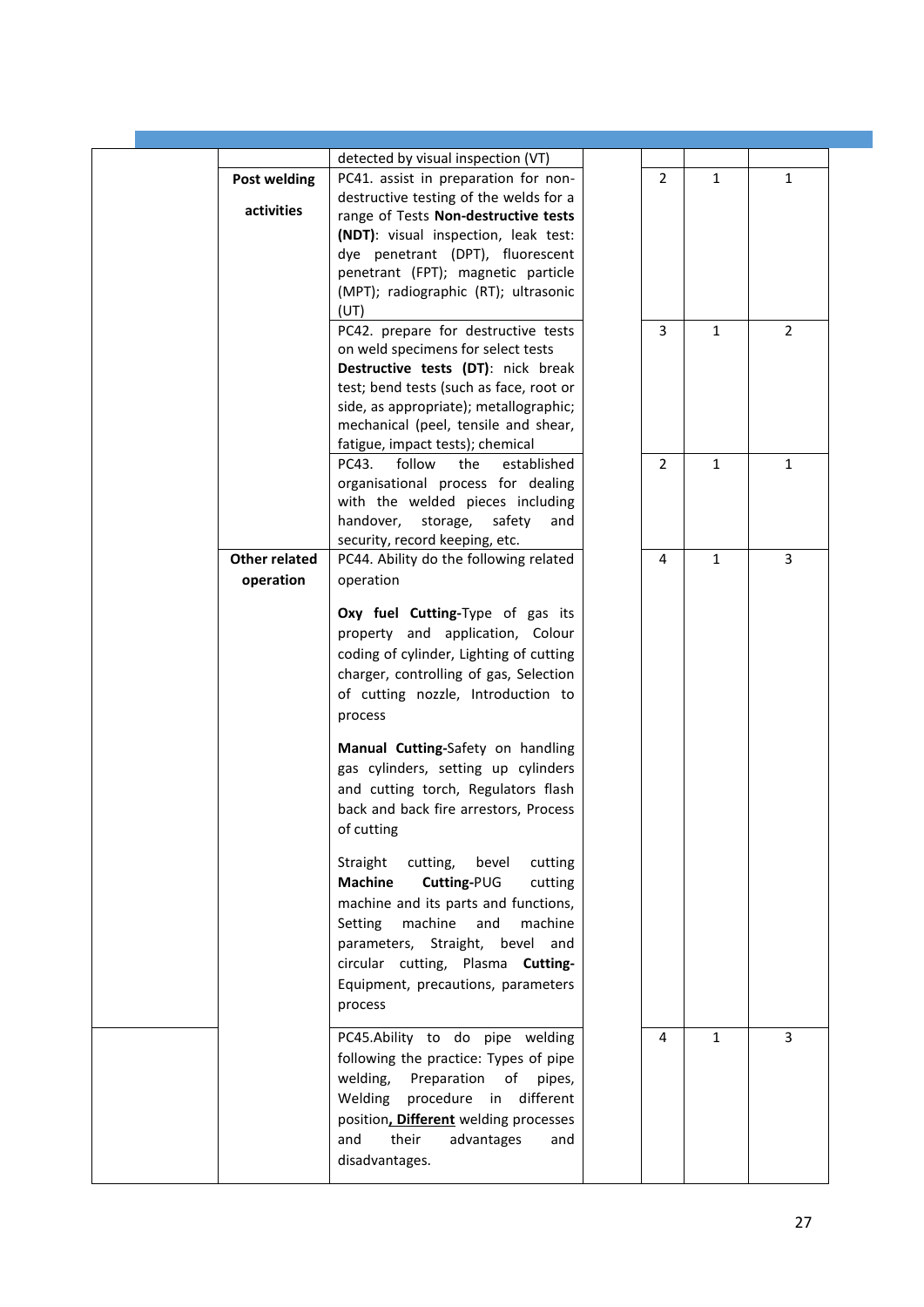|                                                                                |                      |                                                                                                                                                                                                                                                                                                                                                                                |     | 100            | 44           | 56           |  |
|--------------------------------------------------------------------------------|----------------------|--------------------------------------------------------------------------------------------------------------------------------------------------------------------------------------------------------------------------------------------------------------------------------------------------------------------------------------------------------------------------------|-----|----------------|--------------|--------------|--|
|                                                                                |                      |                                                                                                                                                                                                                                                                                                                                                                                |     |                |              |              |  |
| HYC/N 6104 Use<br>basic,<br>health,<br>safety<br>and<br>security<br>procedures | Health and<br>safety | PC1.use<br>protective<br>clothing/equipment for specific tasks<br>and work<br>Conditions                                                                                                                                                                                                                                                                                       | 100 | 2              | $\mathbf{1}$ | $\mathbf{1}$ |  |
|                                                                                |                      | PC2.state the name and location of<br>people responsible for health and<br>safety in the workplace                                                                                                                                                                                                                                                                             |     | $\overline{2}$ | $\mathbf{1}$ | $\mathbf{1}$ |  |
|                                                                                |                      | PC3.state the names and location of<br>documents that refer to health and<br>safety in the workplace                                                                                                                                                                                                                                                                           |     | $\overline{2}$ | $\mathbf{1}$ | $\mathbf{1}$ |  |
|                                                                                |                      | PC4.identify job-site hazardous work<br>and state possible causes of risk or<br>accident in the workplace                                                                                                                                                                                                                                                                      |     | $\overline{2}$ | $\mathbf{1}$ | $\mathbf{1}$ |  |
|                                                                                |                      | PC5.carry out safe working practices<br>while dealing with hazards to<br>ensure the safety of self and others                                                                                                                                                                                                                                                                  |     | $\overline{2}$ | $\mathbf{1}$ | $\mathbf{1}$ |  |
|                                                                                |                      | methods<br>of accident<br>PC6.state<br>prevention in the work environment<br>of the job role Methods of accident<br>prevention: training in health and<br>safety procedures; using health and<br>safety procedures; use of equipment<br>and working practices (such as safe<br>carrying procedures); safety notices,<br>advice; instruction from colleagues<br>and supervisors |     | 3              | $\mathbf{1}$ | 2            |  |
|                                                                                |                      | PC7.state<br>location<br>оt<br>general health and safety<br>equipment<br>in<br>the<br>workplace                                                                                                                                                                                                                                                                                |     | $\overline{2}$ | 1            | $\mathbf{1}$ |  |
|                                                                                |                      | PC8.inspect for faults, set up and<br>safely use steps and ladders in<br>general use                                                                                                                                                                                                                                                                                           |     | 2              | 1            | $\mathbf{1}$ |  |
|                                                                                |                      | safely in<br>PC9.work<br>and around<br>trenches,<br>elevated<br>places<br>and<br>confined areas                                                                                                                                                                                                                                                                                |     | 2              | $\mathbf{1}$ | $\mathbf{1}$ |  |
|                                                                                |                      | PC10. lift heavy objects safely using<br>correct procedures                                                                                                                                                                                                                                                                                                                    |     | $\overline{2}$ | $\mathbf{1}$ | $\mathbf{1}$ |  |
|                                                                                |                      | PC11.<br>apply<br>good<br>housekeeping                                                                                                                                                                                                                                                                                                                                         |     | $\overline{2}$ | 1            | $\mathbf{1}$ |  |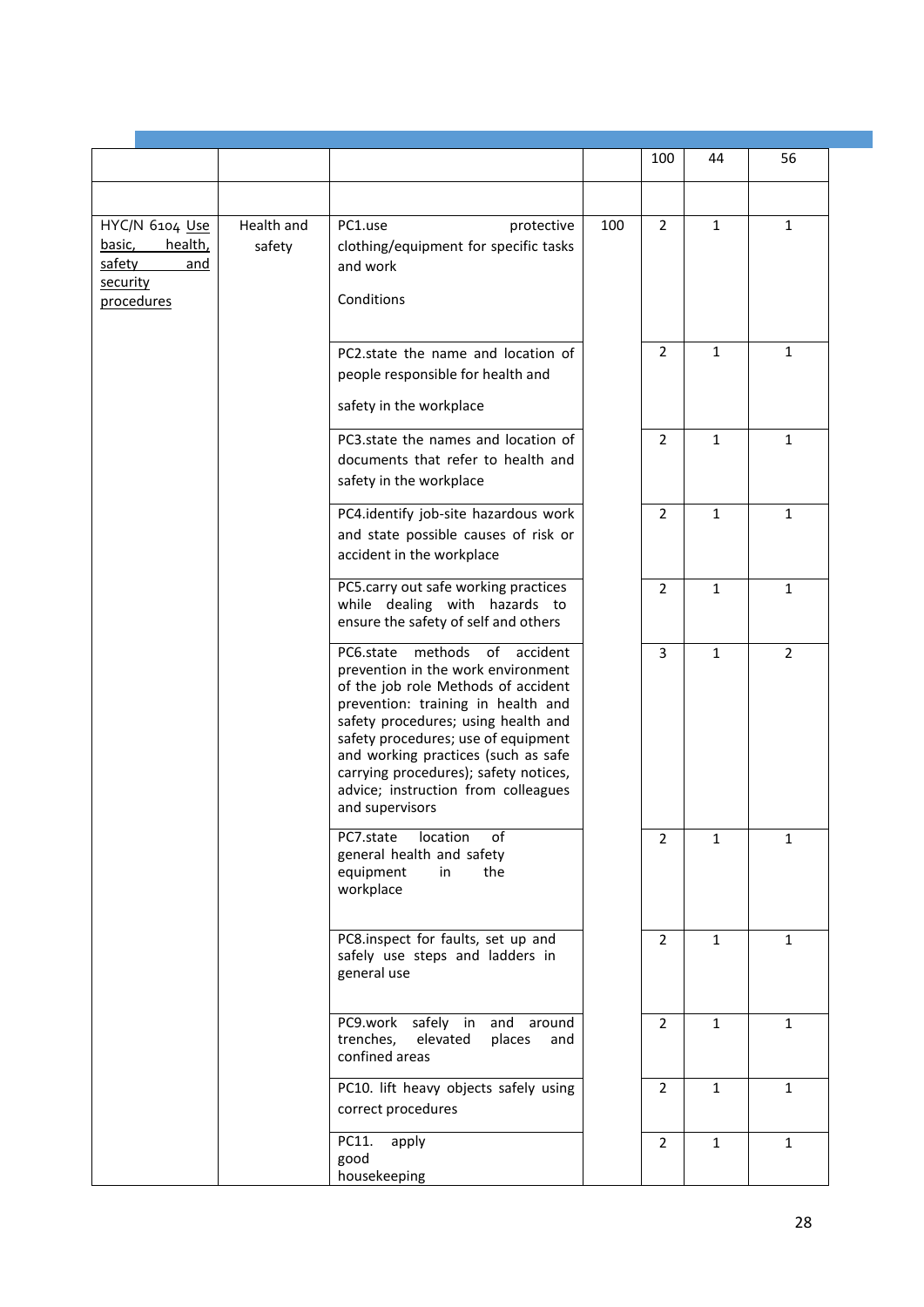|                | practices                                                                                                |                |              |                |  |
|----------------|----------------------------------------------------------------------------------------------------------|----------------|--------------|----------------|--|
|                | PC12. identify common hazard signs<br>displayed in various areas                                         | $\overline{2}$ | $\mathbf{1}$ | $\mathbf{1}$   |  |
|                | and/or<br>PC13.retrieve<br>point<br>out<br>documents that refer to health and<br>safety in the workplace | $\overline{2}$ | $\mathbf{1}$ | $\mathbf{1}$   |  |
| Fire safety    | PC14. use the various appropriate<br>fire extinguishers on different types<br>of fires correctly         | 3              | $\mathbf{1}$ | $\overline{2}$ |  |
|                | PC15.<br>demonstrate<br>rescue<br>techniques applied during fire hazard                                  | 3              | 1            | $\overline{2}$ |  |
|                | PC16.<br>demonstrate<br>good<br>housekeeping in order to prevent fire<br>hazards                         | 3              | 1            | 2              |  |
|                | PC17. demonstrate the correct use of<br>a fire extinguisher                                              | 3              | $\mathbf{1}$ | $\overline{2}$ |  |
| Safety systems | PC18. List issue concerning the safety<br>and familiar in your work style                                | 3              | $\mathbf{1}$ | $\overline{2}$ |  |
|                | PC19. Empower to address the<br>unsafe condition in your work place<br>or to stop the unsafe behaviour   | 3              | $\mathbf{1}$ | $\overline{2}$ |  |
|                | PC20. Record all miss incidents,<br>damages, illness or injury                                           | $\overline{2}$ | $\mathbf{1}$ | $\mathbf{1}$   |  |
|                | PC21. Comprehend the applicable<br>laws, regulations and codes as per<br>standard                        | $\overline{3}$ | $\mathbf{1}$ | $\overline{2}$ |  |
|                | PC22. Promote and maintain a<br>positive safety culture                                                  | $\overline{2}$ | $\mathbf{1}$ | $\mathbf{1}$   |  |
|                | PC23. Apply and appraise the use<br>and storage of hazardous substance<br>and their safety               | 3              | $\mathbf{1}$ | $\overline{2}$ |  |
|                | PC24. Assess the threats and to<br>protect from the threats                                              | 2              | $\mathbf{1}$ | $\mathbf{1}$   |  |
|                | PC25. Awareness of own safety and<br>safety of others                                                    | 3              | $\mathbf{1}$ | $\overline{2}$ |  |
|                | PC26. Bring the concern and report<br>the HSE concern                                                    | 2              | $\mathbf{1}$ | $\mathbf{1}$   |  |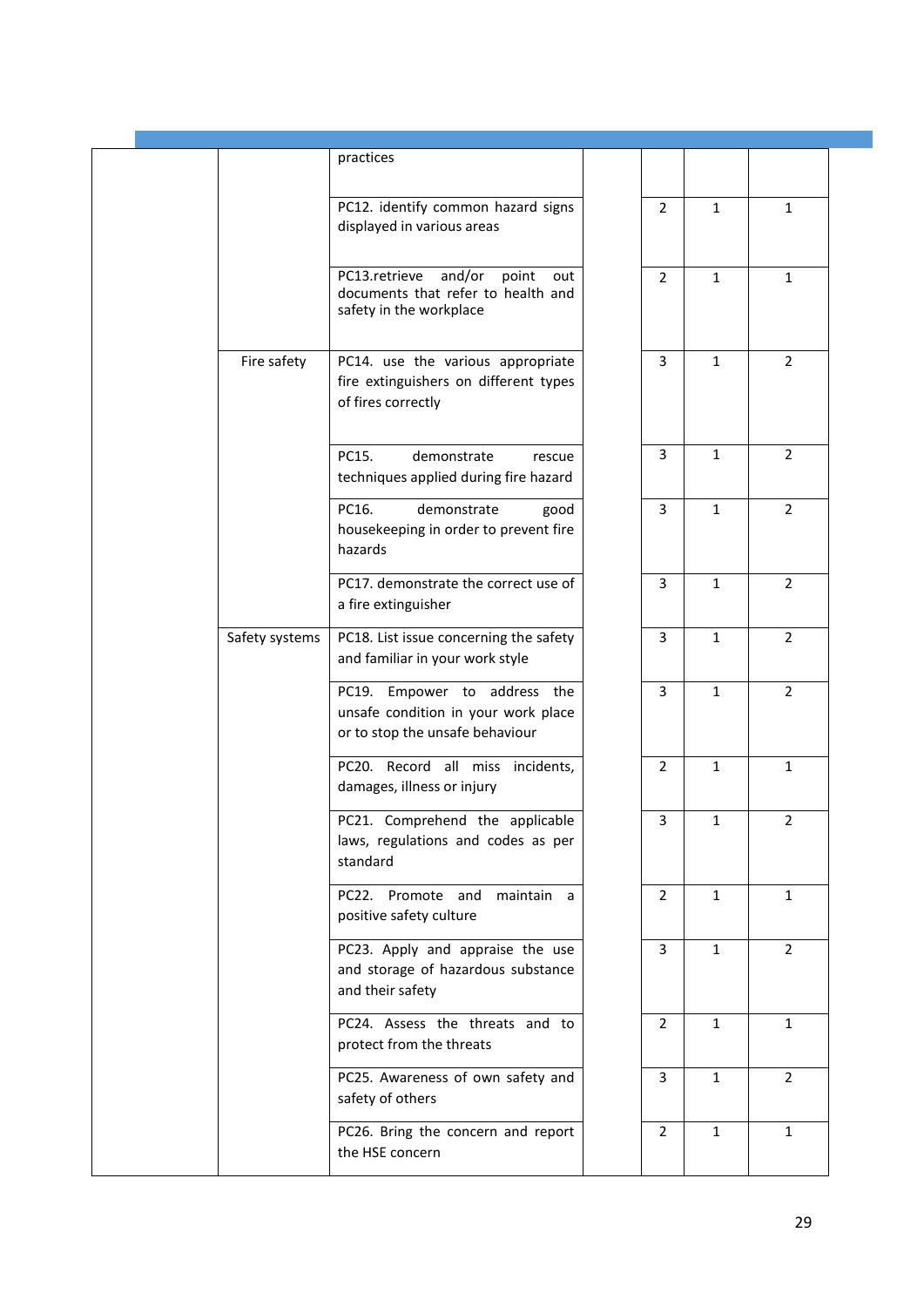| 2<br>$\mathbf{1}$<br>$\overline{2}$                                                                     |
|---------------------------------------------------------------------------------------------------------|
|                                                                                                         |
|                                                                                                         |
|                                                                                                         |
| $\mathbf{1}$                                                                                            |
| $\overline{2}$                                                                                          |
|                                                                                                         |
|                                                                                                         |
|                                                                                                         |
|                                                                                                         |
|                                                                                                         |
|                                                                                                         |
|                                                                                                         |
|                                                                                                         |
| $\mathbf{1}$<br>$\overline{2}$<br>$\overline{2}$<br>$\overline{2}$<br>1<br>$\mathbf{1}$<br>$\mathbf{3}$ |